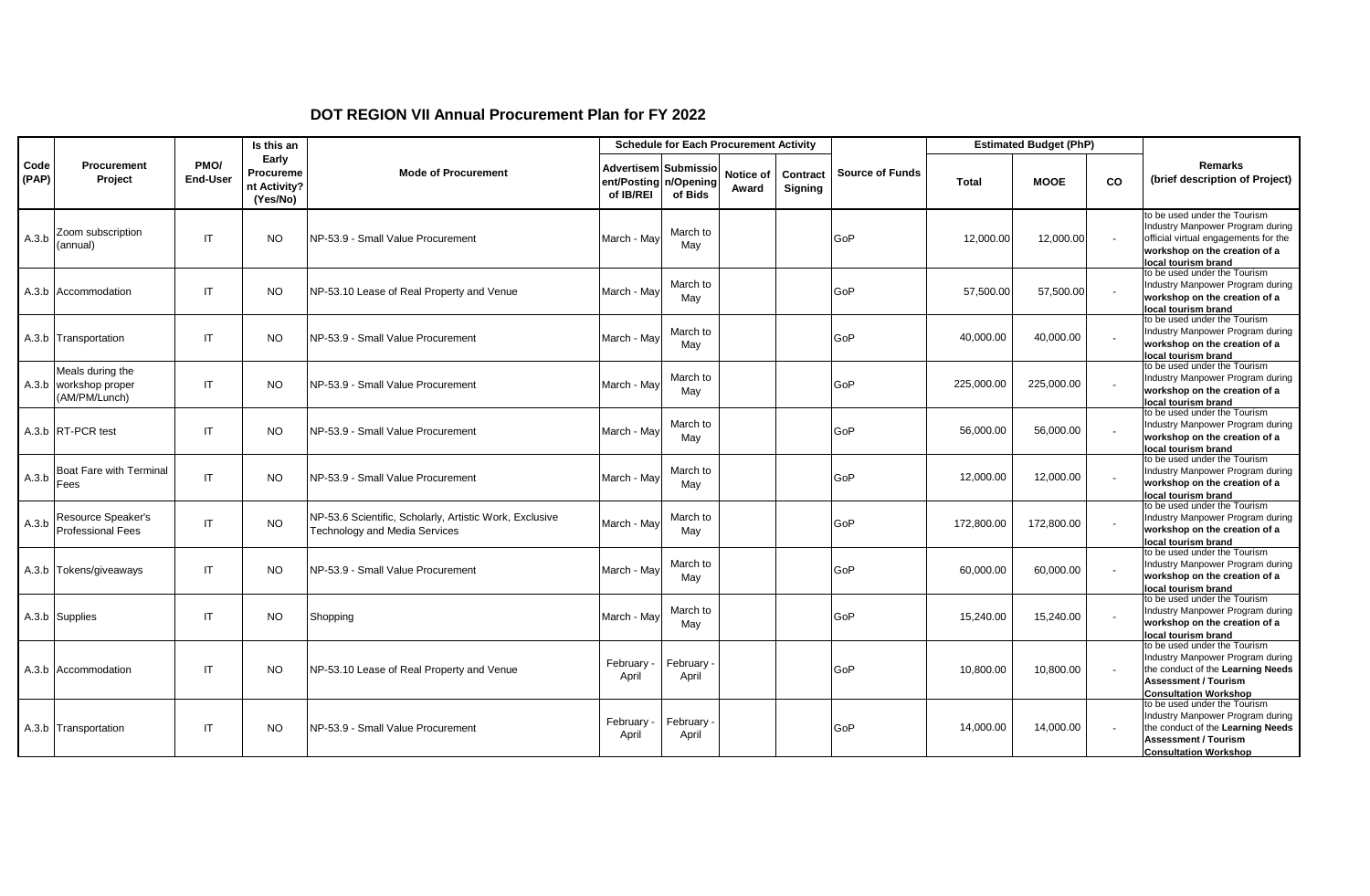|       | Meals during the<br>A.3.b workshop proper<br>(Lunch)                                                                                      | IT        | NO.       | NP-53.9 - Small Value Procurement                                                               | February -<br>April | February<br>April | <b>GoP</b> | 30.000.00  | 30.000.00  | to be used under the Tourism<br>Industry Manpower Program during<br>the conduct of the Learning Needs<br><b>Assessment / Tourism</b><br><b>Consultation Workshop</b> |
|-------|-------------------------------------------------------------------------------------------------------------------------------------------|-----------|-----------|-------------------------------------------------------------------------------------------------|---------------------|-------------------|------------|------------|------------|----------------------------------------------------------------------------------------------------------------------------------------------------------------------|
| A.3.b | Meals during<br>consultation meetings                                                                                                     | IT        | <b>NO</b> | NP-53.9 - Small Value Procurement                                                               | February -<br>April | February<br>April | GoP        | 2,500.00   | 2,500.00   | to be used under the Tourism<br>Industry Manpower Program during<br>the conduct of the Learning Needs<br><b>Assessment / Tourism</b><br><b>Consultation Workshop</b> |
|       | A.3.b RT-PCR test                                                                                                                         | IT        | NO.       | NP-53.9 - Small Value Procurement                                                               | February -<br>April | February<br>April | GoP        | 21,000.00  | 21,000.00  | to be used under the Tourism<br>Industry Manpower Program during<br>the conduct of the Learning Needs<br><b>Assessment / Tourism</b><br><b>Consultation Workshop</b> |
| A.3.b | Boat Fare with Terminal<br>Fees                                                                                                           | IT        | <b>NO</b> | NP-53.9 - Small Value Procurement                                                               | February<br>April   | February<br>April | GoP        | 4,500.00   | 4,500.00   | to be used under the Tourism<br>Industry Manpower Program during<br>the conduct of the Learning Needs<br><b>Assessment / Tourism</b><br><b>Consultation Workshop</b> |
| A.3.b | Resource Speaker's<br><b>Professional Fees</b>                                                                                            | IT        | <b>NO</b> | NP-53.6 Scientific, Scholarly, Artistic Work, Exclusive<br><b>Technology and Media Services</b> | February<br>April   | February<br>April | GoP        | 28,800.00  | 28,800.00  | to be used under the Tourism<br>Industry Manpower Program during<br>the conduct of the Learning Needs<br><b>Assessment / Tourism</b><br><b>Consultation Workshop</b> |
|       | A.3.b Supplies                                                                                                                            | IT        | NO.       | Shopping                                                                                        | February -<br>April | February<br>April | <b>GoP</b> | 2,800.00   | 2,800.00   | to be used under the Tourism<br>Industry Manpower Program during<br>the conduct of the Learning Needs<br><b>Assessment / Tourism</b><br><b>Consultation Workshop</b> |
| A.3.d | PR / Digital marketing<br>services (includes Lay-<br>out services and<br>Content writing / editor)                                        | Marketing | <b>NO</b> | NP-53.6 Scientific, Scholarly, Artistic Work, Exclusive<br><b>Technology and Media Services</b> | April-<br>October   | April-<br>October | GoP        | 50,000.00  | 50,000.00  | to be used under Product<br>Development during conduct of the<br>Visit Visayas Ultimate Seafari                                                                      |
|       | A.3.d Printing and procurement                                                                                                            | Marketing | <b>NO</b> | NP-53.9 - Small Value Procurement                                                               | April-<br>October   | April-<br>October | <b>GoP</b> | 50,000.00  | 50,000.00  | to be used under Product<br>Development during conduct of the<br>Visit Visayas Ultimate Seafari                                                                      |
| A.3.d | <b>Tour Operator Services</b><br>(includes tour package,<br>accommodation,<br>transportation,<br>airfare/boat fare, meals,<br>equipments) | Marketing | <b>NO</b> | NP-53.9 - Small Value Procurement                                                               | April-<br>October   | April-<br>October | GoP        | 105,000.00 | 105,000.00 | to be used under Product<br>Development during conduct of the<br>Visit Visayas Ultimate Seafari                                                                      |
|       | A.3.d Accommodation                                                                                                                       | Marketing | NO.       | NP-53.10 Lease of Real Property and Venue                                                       | April-<br>October   | April-<br>October | GoP        | 21,600.00  | 21,600.00  | to be used under Product<br>Development during conduct of the<br>Visit Visayas Ultimate Seafari                                                                      |
|       | A.3.d Transportation                                                                                                                      | Marketing | <b>NO</b> | NP-53.9 - Small Value Procurement                                                               | April-<br>October   | April-<br>October | GoP        | 25,000.00  | 25,000.00  | to be used under Product<br>Development during conduct of the<br>Visit Visayas Ultimate Seafari                                                                      |
|       | Meals during<br>A.3.d consultation meetings to<br>be conducted                                                                            | Marketing | <b>NO</b> | NP-53.9 - Small Value Procurement                                                               | April-<br>October   | April-<br>October | GoP        | 31,500.00  | 31,500.00  | to be used under Product<br>Development during conduct of the<br>Visit Visayas Ultimate Seafari                                                                      |
|       | Boat / Airfare to and<br>A.3.d from Cebu City to<br><b>Destination</b>                                                                    | Marketing | <b>NO</b> | Shopping                                                                                        | April-<br>October   | April-<br>October | GoP        | 32,000.00  | 32,000.00  | to be used under Product<br>Development during conduct of the<br>Visit Visayas Ultimate Seafari                                                                      |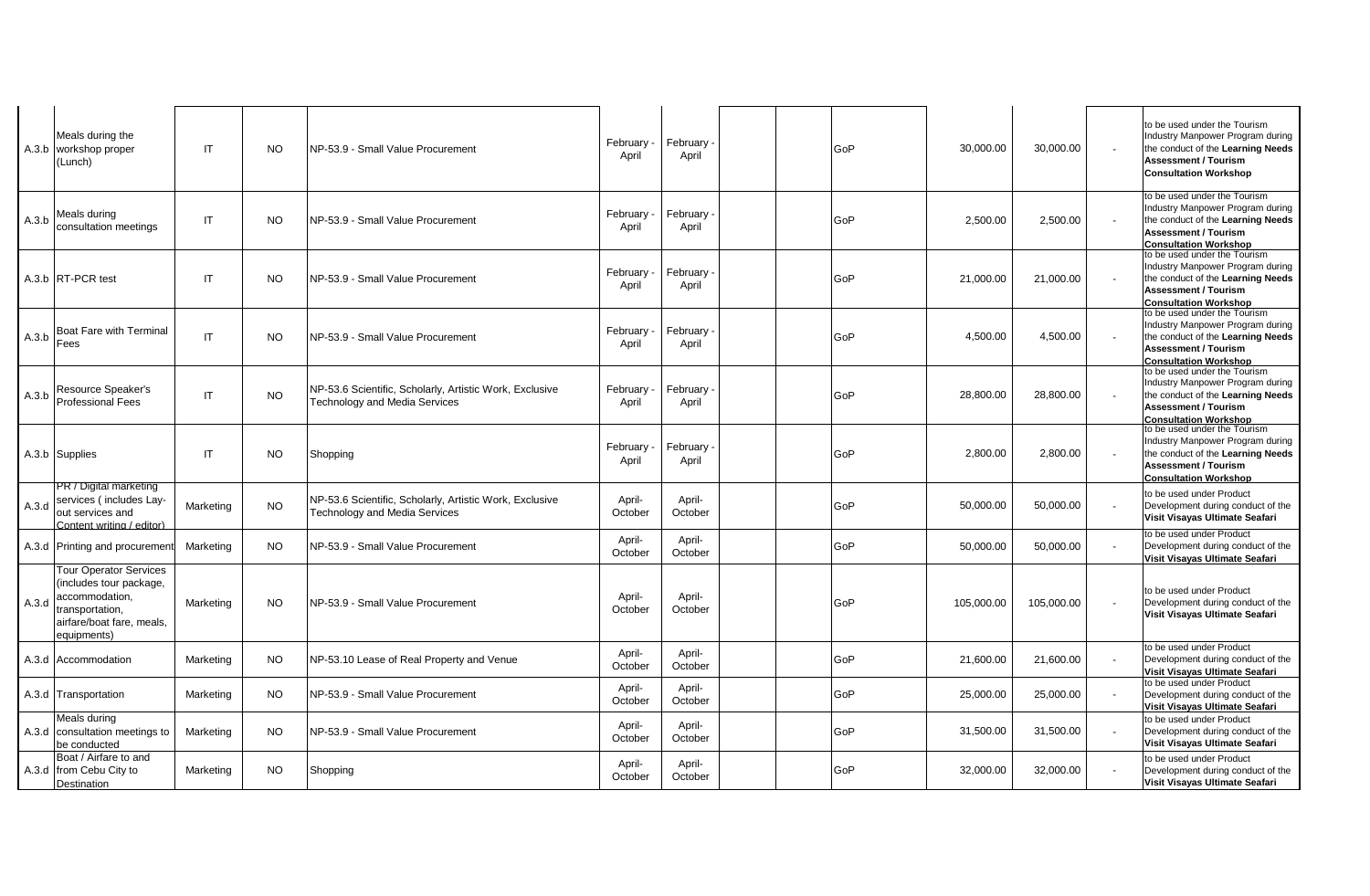| A.3.d | Consultant / Facilitator's<br>Professional Fee        | Marketing | <b>NO</b> | NP-53.6 Scientific, Scholarly, Artistic Work, Exclusive<br><b>Technology and Media Services</b> | April-<br>October   | April-<br>October   | GoP | 76,800.00 | 76,800.00 | to be used under Product<br>Development during conduct of the<br>Visit Visayas Ultimate Seafari                         |
|-------|-------------------------------------------------------|-----------|-----------|-------------------------------------------------------------------------------------------------|---------------------|---------------------|-----|-----------|-----------|-------------------------------------------------------------------------------------------------------------------------|
|       | A.3.d   Photo/Video services                          | Marketing | <b>NO</b> | NP-53.9 - Small Value Procurement                                                               | April-<br>October   | April-<br>October   | GoP | 75,000.00 | 75,000.00 | to be used under Product<br>Development during conduct of the<br>Visit Visayas Ultimate Seafari                         |
|       | A.3.d Tokens / giveaways                              | Marketing | <b>NO</b> | NP-53.9 - Small Value Procurement                                                               | April-<br>October   | April-<br>October   | GoP | 15,000.00 | 15,000.00 | to be used under Product<br>Development during conduct of the<br>Visit Visayas Ultimate Seafari                         |
|       | A.3.d Supplies                                        | Marketing | NO.       | Shopping                                                                                        | April-<br>October   | April-<br>October   | GoP | 18,100.00 | 18,100.00 | to be used under Product<br>Development during conduct of the<br>Visit Visayas Ultimate Seafari                         |
|       | A.3.d Accommodation                                   | Marketing | NO.       | NP-53.10 Lease of Real Property and Venue                                                       | February<br>July    | February<br>July    | GoP | 21,600.00 | 21,600.00 | to be used under Market and<br>Product Research during conduct of<br>the Site Assessments<br>(DIVE/Health and Wellness) |
|       | A.3.d Transportation                                  | Marketing | <b>NO</b> | NP-53.9 - Small Value Procurement                                                               | February<br>July    | February<br>July    | GoP | 20,000.00 | 20,000.00 | to be used under Market and<br>Product Research during conduct of<br>the Site Assessments<br>(DIVE/Health and Wellness) |
| A.3.d | Meals during conduct fo<br>the assessment             | Marketing | <b>NO</b> | NP-53.9 - Small Value Procurement                                                               | February<br>July    | February<br>July    | GoP | 15,000.00 | 15,000.00 | to be used under Market and<br>Product Research during conduct of<br>the Site Assessments<br>(DIVE/Health and Wellness) |
| A.3.d | Meals during the<br>stakeholders meeting              | Marketing | NO.       | NP-53.9 - Small Value Procurement                                                               | February<br>July    | February<br>July    | GoP | 17,500.00 | 17,500.00 | to be used under Market and<br>Product Research during conduct of<br>the Site Assessments<br>(DIVE/Health and Wellness) |
|       | A.3.d RT-PCR Test                                     | Marketing | <b>NO</b> | NP-53.9 - Small Value Procurement                                                               | February<br>July    | February<br>July    | GoP | 28,000.00 | 28,000.00 | to be used under Market and<br>Product Research during conduct of<br>the Site Assessments<br>(DIVE/Health and Wellness) |
|       | A.3.d Boatfare                                        | Marketing | <b>NO</b> | NP-53.9 - Small Value Procurement                                                               | February<br>July    | February<br>July    | GoP | 5,225.00  | 5,225.00  | to be used under Market and<br>Product Research during conduct of<br>the Site Assessments<br>(DIVE/Health and Wellness) |
| A.3.d | Consultant / Facilitator's<br><b>Consultation Fee</b> | Marketing | <b>NO</b> | NP-53.6 Scientific, Scholarly, Artistic Work, Exclusive<br>Technology and Media Services        | February<br>July    | February<br>July    | GoP | 38,400.00 | 38,400.00 | to be used under Market and<br>Product Research during conduct of<br>the Site Assessments<br>(DIVE/Health and Wellness) |
|       | A.3.d Supplies                                        | Marketing | NO        | Shopping                                                                                        | February<br>July    | February<br>July    | GoP | 4,275.00  | 4,275.00  | to be used under Market and<br>Product Research during conduct of<br>the Site Assessments<br>(DIVE/Health and Wellness) |
| A.3.d | Advance Open Water<br>Diver Course                    | Marketing | <b>NO</b> | NP-53.9 - Small Value Procurement                                                               | January ·<br>August | January ·<br>August | GoP | 24,000.00 | 24,000.00 | to be used under Market and<br>Product Research during conduct of<br>the Regional Dive Development<br>Programme         |
| A.3.d | Professional Fee for a<br>dive instructor             | Marketing | <b>NO</b> | NP-53.6 Scientific, Scholarly, Artistic Work, Exclusive<br>Technology and Media Services        | January -<br>August | January<br>August   | GoP | 19,200.00 | 19,200.00 | to be used under Market and<br>Product Research during conduct of<br>the Regional Dive Development<br>Programme         |
|       | A.3.d Accommodation                                   | Marketing | NO.       | NP-53.10 Lease of Real Property and Venue                                                       | January ·<br>August | January<br>August   | GoP | 18,000.00 | 18,000.00 | to be used under Market and<br>Product Research during conduct of<br>the Regional Dive Development<br>Programme         |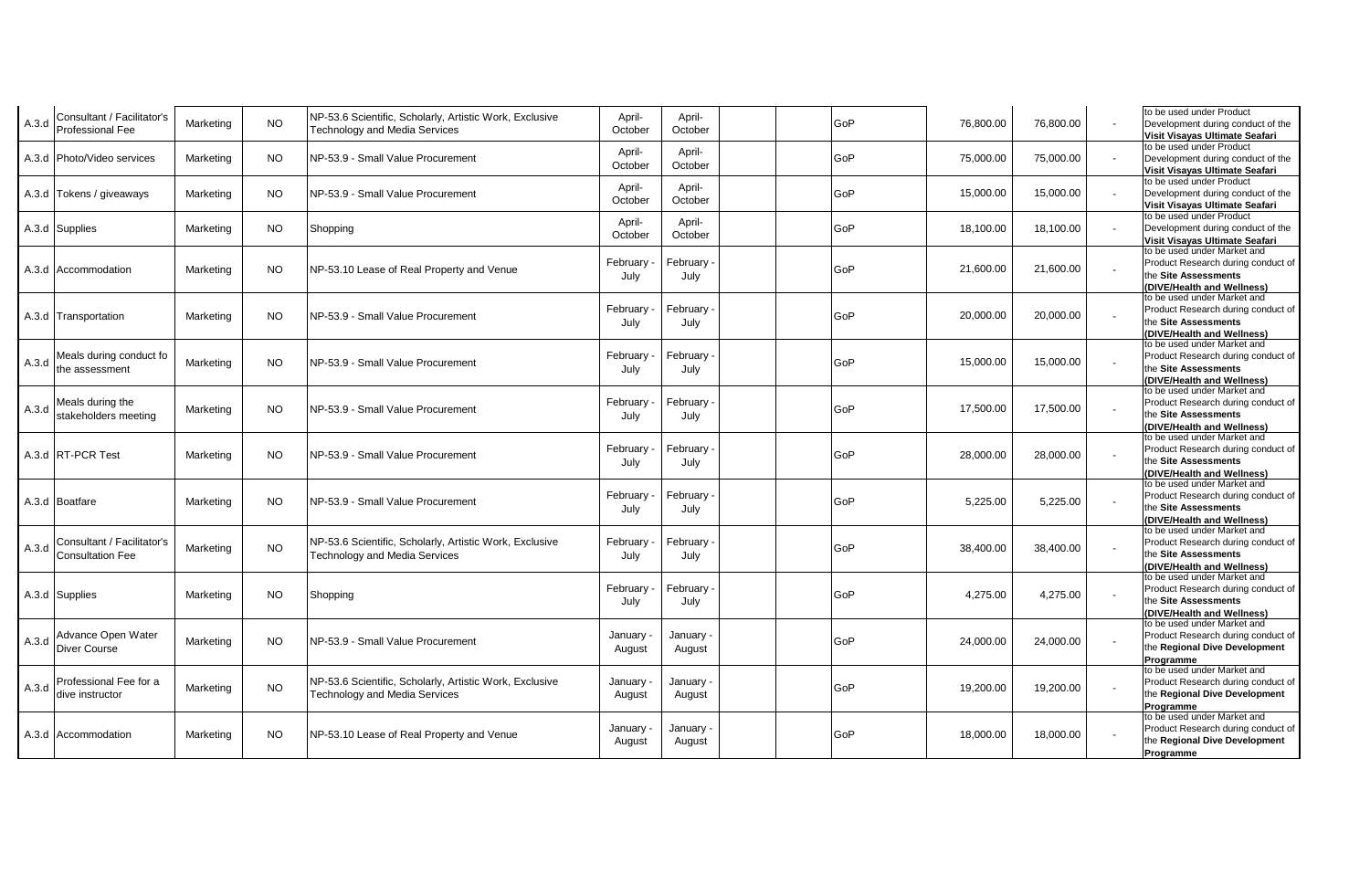|       | A.3.d Transportation                                                                                                      | Marketing | <b>NO</b> | NP-53.9 - Small Value Procurement         | January -<br>August | January<br>August | GoP | 35,000.00 | 35,000.00 |                | to be used under Market and<br>Product Research during conduct of<br>the Regional Dive Development                           |
|-------|---------------------------------------------------------------------------------------------------------------------------|-----------|-----------|-------------------------------------------|---------------------|-------------------|-----|-----------|-----------|----------------|------------------------------------------------------------------------------------------------------------------------------|
| A.3.d | Meals during meetings<br>and clean-up activities                                                                          | Marketing | NO.       | NP-53.9 - Small Value Procurement         | January -<br>August | January<br>August | GoP | 26,250.00 | 26,250.00 |                | Programme<br>to be used under Market and<br>Product Research during conduct of<br>the Regional Dive Development<br>Programme |
|       | A.3.d Supplies                                                                                                            | Marketing | NO.       | Shopping                                  | January -<br>August | January<br>August | GoP | 7,550.00  | 7,550.00  |                | to be used under Market and<br>Product Research during conduct of<br>the Regional Dive Development<br>Programme              |
|       | A.3.d Accommodation                                                                                                       | Marketing | NO.       | NP-53.10 Lease of Real Property and Venue | February-<br>July   | February-<br>July | GoP | 9,000.00  | 9,000.00  | $\blacksquare$ | to be used under Market and<br>Product Research during conduct of<br>the Medical Tourism Programme                           |
|       | A.3.d Transportation                                                                                                      | Marketing | NO.       | NP-53.9 - Small Value Procurement         | February-<br>July   | February-<br>July | GoP | 40,000.00 | 40,000.00 |                | to be used under Market and<br>Product Research during conduct of<br>the Medical Tourism Programme                           |
|       | Meals during<br>A.3.d meetings/consultation<br>workshops                                                                  | Marketing | NO.       | NP-53.9 - Small Value Procurement         | February-<br>July   | February-<br>July | GoP | 42,000.00 | 42,000.00 |                | to be used under Market and<br>Product Research during conduct of<br>the Medical Tourism Programme                           |
|       | A.3.d Supplies                                                                                                            | Marketing | NO.       | Shopping                                  | February-<br>July   | February-<br>July | GoP | 9.000.00  | 9,000.00  |                | to be used under Market and<br>Product Research during conduct of<br>the Medical Tourism Programme                           |
|       | A.3.d Accommodation                                                                                                       | Marketing | NO.       | NP-53.10 Lease of Real Property and Venue | February<br>May     | February<br>May   | GoP | 54,000.00 | 54,000.00 |                | to be used under Market and<br>Product Research during conduct of<br>the Site Assessments on Culinary<br>Tourism             |
|       | A.3.d Transportation                                                                                                      | Marketing | NO.       | NP-53.9 - Small Value Procurement         | February -<br>May   | February<br>May   | GoP | 50,000.00 | 50,000.00 |                | to be used under Market and<br>Product Research during conduct of<br>the Site Assessments on Culinary<br><b>Tourism</b>      |
| A.3.d | Meals during conduct fo<br>the assessment                                                                                 | Marketing | <b>NO</b> | NP-53.9 - Small Value Procurement         | February<br>May     | February<br>May   | GoP | 75,000.00 | 75,000.00 |                | to be used under Market and<br>Product Research during conduct of<br>the Site Assessments on Culinary<br><b>Tourism</b>      |
|       | A.3.d RT-PCR Test                                                                                                         | Marketing | <b>NO</b> | NP-53.9 - Small Value Procurement         | February<br>May     | February<br>May   | GoP | 56,000.00 | 56,000.00 |                | to be used under Market and<br>Product Research during conduct of<br>the Site Assessments on Culinary<br><b>Tourism</b>      |
|       | A.3.d Boatfare                                                                                                            | Marketing | NO.       | NP-53.9 - Small Value Procurement         | February -<br>May   | February ·<br>May | GoP | 4,180.00  | 4,180.00  |                | to be used under Market and<br>Product Research during conduct of<br>the Site Assessments on Culinary<br><b>Tourism</b>      |
|       | A.3.d Supplies                                                                                                            | Marketing | NO.       | Shopping                                  | February<br>May     | February<br>May   | GoP | 10,820.00 | 10,820.00 |                | to be used under Market and<br>Product Research during conduct of<br>the Site Assessments on Culinary<br>Tourism             |
|       | Tour Operator services<br>(includes meals,<br>A.3.d accommodation, tours,<br>transportation and photo<br>/video services) | Marketing | NO.       | INP-53.9 - Small Value Procurement        | June-July           | June-July         | GoP | 75,000.00 | 75,000.00 |                | to be used under Market and<br>Product Research during conduct of<br>the Faith-based Tourism Program                         |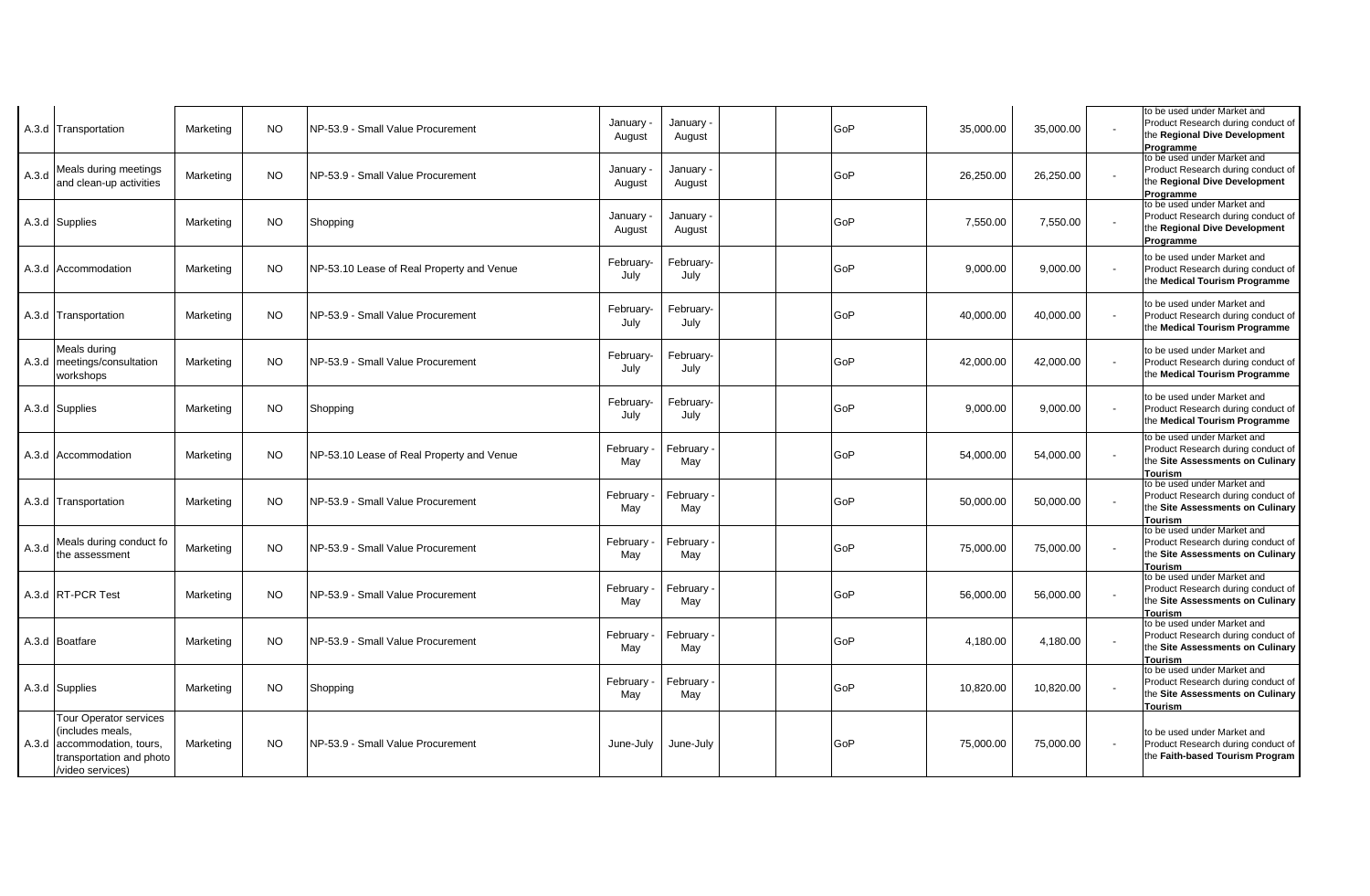|             | Meals during pre and<br>A.3.d post consultation<br>meetings                  | Marketing | NO.       | NP-53.9 - Small Value Procurement                                                               | June-July   | June-July      |  | GoP | 5,000.00   | 5,000.00   |                          | to be used under Market and<br>Product Research during conduct of<br>the Faith-based Tourism Program |
|-------------|------------------------------------------------------------------------------|-----------|-----------|-------------------------------------------------------------------------------------------------|-------------|----------------|--|-----|------------|------------|--------------------------|------------------------------------------------------------------------------------------------------|
| A.3.d       | Tour Guide professional<br>fee                                               | Marketing | <b>NO</b> | NP-53.6 Scientific, Scholarly, Artistic Work, Exclusive<br><b>Technology and Media Services</b> | June-July   | June-July      |  | GoP | 9,000.00   | 9,000.00   |                          | to be used under Market and<br>Product Research during conduct of<br>the Faith-based Tourism Program |
|             | A.3.d Supplies                                                               | Marketing | NO.       | Shopping                                                                                        | June-July   | June-July      |  | GoP | 11,000.00  | 11,000.00  |                          | to be used under Market and<br>Product Research during conduct of<br>the Faith-based Tourism Program |
| A.3.d Meals |                                                                              | Marketing | NO.       | NP-53.9 - Small Value Procurement                                                               | March - May | March<br>May   |  | GoP | 105,000.00 | 105,000.00 | $\overline{\phantom{a}}$ | to be used under Market and<br>Product Research during conduct of<br>the Wedding Tourism Program     |
|             | A.3.d Accommodation                                                          | Marketing | <b>NO</b> | NP-53.10 Lease of Real Property and Venue                                                       | March - May | March<br>May   |  | GoP | 115,200.00 | 115,200.00 |                          | to be used under Market and<br>Product Research during conduct of<br>the Wedding Tourism Program     |
| A.3.d       | Event Organizer /<br>Resource Speakers                                       | Marketing | NO.       | NP-53.9 - Small Value Procurement                                                               | March - May | March ·<br>May |  | GoP | 115,200.00 | 115,200.00 | $\overline{\phantom{0}}$ | to be used under Market and<br>Product Research during conduct of<br>the Wedding Tourism Program     |
|             | A.3.d Transportation                                                         | Marketing | <b>NO</b> | NP-53.9 - Small Value Procurement                                                               | March - Mav | March<br>May   |  | GoP | 80,000.00  | 80,000.00  | $\blacksquare$           | to be used under Market and<br>Product Research during conduct of<br>the Wedding Tourism Program     |
| A.3.d       | Photo/Video company<br>(for photo acquisition<br>and video<br>documentation) | Marketing | <b>NO</b> | NP-53.6 Scientific, Scholarly, Artistic Work, Exclusive<br>Technology and Media Services        | March - May | March<br>May   |  | GoP | 30,000.00  | 30,000.00  |                          | to be used under Market and<br>Product Research during conduct of<br>the Wedding Tourism Program     |
|             | A.3.d Supplies                                                               | Marketing | NO.       | Shopping                                                                                        | March - May | March<br>May   |  | GoP | 4,600.00   | 4,600.00   |                          | to be used under Market and<br>Product Research during conduct of<br>the Wedding Tourism Program     |
|             | A.3.d Accommodation                                                          | Marketing | NO.       | NP-53.10 Lease of Real Property and Venue                                                       | June        | June           |  | GoP | 36,000.00  | 36,000.00  |                          | to be used under Market and<br>Product Research during conduct of<br>the Culinary Tourism Programme  |
|             | A.3.d Transportation                                                         | Marketing | <b>NO</b> | NP-53.9 - Small Value Procurement                                                               | June        | June           |  | GoP | 20,000.00  | 20,000.00  | $\overline{\phantom{a}}$ | to be used under Market and<br>Product Research during conduct of<br>the Culinary Tourism Programme  |
|             | Meals during<br>A.3.d meetings/consultation<br>workshops                     | Marketing | <b>NO</b> | NP-53.9 - Small Value Procurement                                                               | June        | June           |  | GoP | 31,500.00  | 31,500.00  |                          | to be used under Market and<br>Product Research during conduct of<br>the Culinary Tourism Programme  |
|             | Meals during<br>A.3.d preconsultation/post<br>briefing                       | Marketing | NO.       | NP-53.9 - Small Value Procurement                                                               | June        | June           |  | GoP | 5,000.00   | 5,000.00   |                          | to be used under Market and<br>Product Research during conduct of<br>the Culinary Tourism Programme  |
|             | A.3.d Supplies                                                               | Marketing | <b>NO</b> | Shopping                                                                                        | June        | June           |  | GoP | 7,500.00   | 7,500.00   |                          | to be used under Market and<br>Product Research during conduct of<br>the Culinary Tourism Programme  |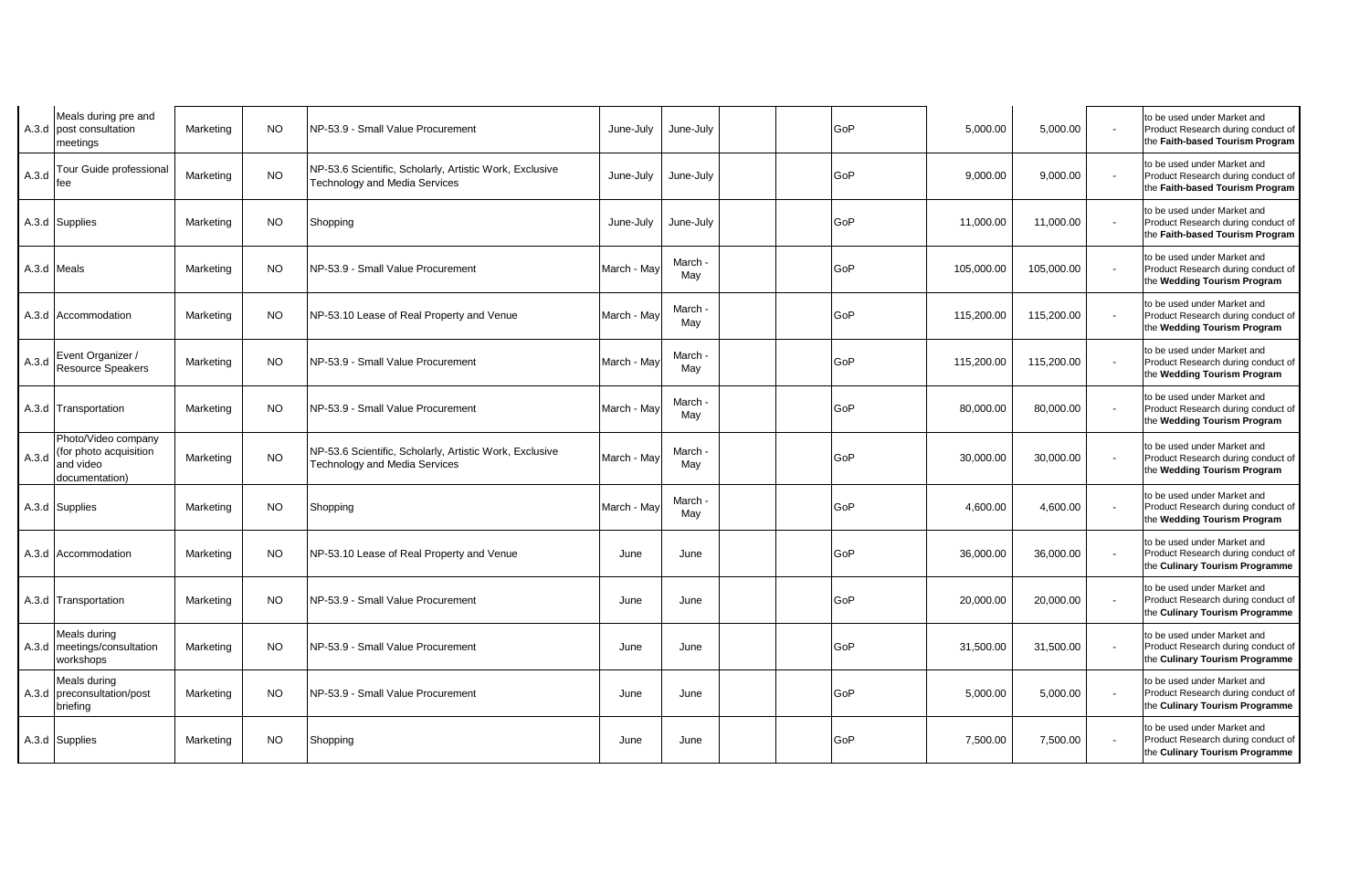| A.3.d       | PR / Digital marketing<br>services                                                                                                | Marketing | NO.       | NP-53.6 Scientific, Scholarly, Artistic Work, Exclusive<br><b>Technology and Media Services</b> | January-<br>December | January-<br>December | GoP | 50,000.00  | 50,000.00  | to be used under Market<br>Development during conduct of<br><b>Domestic Marketing Plans and</b><br>Programs                                      |
|-------------|-----------------------------------------------------------------------------------------------------------------------------------|-----------|-----------|-------------------------------------------------------------------------------------------------|----------------------|----------------------|-----|------------|------------|--------------------------------------------------------------------------------------------------------------------------------------------------|
|             | Lay-out services<br>A.3.d including content writing<br>editor                                                                     | Marketing | <b>NO</b> | NP-53.6 Scientific, Scholarly, Artistic Work, Exclusive<br><b>Technology and Media Services</b> | January-<br>December | January-<br>December | GoP | 50,000.00  | 50,000.00  | to be used under Market<br>Development during conduct of<br><b>Domestic Marketing Plans and</b><br>Programs                                      |
|             | Printing and<br>A.3.d procurement of<br>marketing materials                                                                       | Marketing | <b>NO</b> | NP-53.9 - Small Value Procurement                                                               | January-<br>December | January-<br>December | GoP | 50,000.00  | 50,000.00  | to be used under Market<br>Development during conduct of<br><b>Domestic Marketing Plans and</b><br>Programs                                      |
|             | A.3.d Photo / Video services                                                                                                      | Marketing | <b>NO</b> | NP-53.6 Scientific, Scholarly, Artistic Work, Exclusive<br><b>Technology and Media Services</b> | January-<br>December | January-<br>December | GoP | 100,000.00 | 100,000.00 | to be used under Market<br>Development during conduct of<br><b>Domestic Marketing Plans and</b><br>Programs                                      |
|             | <b>Tour Operator Services</b><br>(incl. tour package with<br>A.3.d meals, transpo,<br>accommodation, fare,<br>entrance fees, etc) | Marketing | <b>NO</b> | NP-53.9 - Small Value Procurement                                                               | January-<br>December | January-<br>December | GoP | 150,000.00 | 150,000.00 | to be used under Market<br>Development during conduct of<br><b>Domestic Marketing Plans and</b><br>Programs                                      |
|             | A.3.d Accommodation                                                                                                               | Marketing | <b>NO</b> | NP-53.10 Lease of Real Property and Venue                                                       | January-<br>December | January-<br>December | GoP | 108,000.00 | 108,000.00 | to be used under Market<br>Development during conduct of<br><b>Domestic Marketing Plans and</b><br><b>Programs</b>                               |
|             | A.3.d Transportation                                                                                                              | Marketing | <b>NO</b> | NP-53.9 - Small Value Procurement                                                               | January-<br>December | January-<br>December | GoP | 75,000.00  | 75,000.00  | to be used under Market<br>Development during conduct of<br><b>Domestic Marketing Plans and</b><br>Programs                                      |
|             | A.3.d Event Organizer                                                                                                             | Marketing | <b>NO</b> | NP-53.9 - Small Value Procurement                                                               | January-<br>December | January-<br>December | GoP | 100,000.00 | 100,000.00 | to be used under Market<br>Development during conduct of<br><b>Domestic Marketing Plans and</b><br><b>Programs</b>                               |
| A.3.d Meals |                                                                                                                                   | Marketing | NO.       | NP-53.9 - Small Value Procurement                                                               | January-<br>December | January-<br>December | GoP | 73,500.00  | 73,500.00  | to be used under Market<br>Development during conduct of<br><b>Domestic Marketing Plans and</b><br><b>Programs</b>                               |
|             | A.3.d Tokens / giveaways                                                                                                          | Marketing | NO.       | INP-53.9 - Small Value Procurement                                                              | January-<br>December | January-<br>December | GoP | 17,500.00  | 17,500.00  | to be used under Market<br>Development during conduct of<br><b>Domestic Marketing Plans and</b><br><b>Programs</b>                               |
|             | A.3.d Supplies                                                                                                                    | Marketing | NO.       | Shopping                                                                                        | January-<br>December | January-<br>December | GoP | 26,000.00  | 26,000.00  | to be used under Market<br>Development in relation to<br><b>Provision of Assistance to Travel</b><br>Trade & Media famtours, leisure<br>and MICE |
| A.3.d       | Provision of rondalla /<br>serenaders                                                                                             | Marketing | <b>NO</b> | NP-53.6 Scientific, Scholarly, Artistic Work, Exclusive<br><b>Technology and Media Services</b> | January-<br>December | January-<br>December | GoP | 75,000.00  | 75,000.00  | to be used under Market<br>Development in relation to<br><b>Provision of Assistance to Travel</b><br>Trade & Media famtours, leisure<br>and MICE |
|             | A.3.d Provision of dancers                                                                                                        | Marketing | <b>NO</b> | NP-53.6 Scientific, Scholarly, Artistic Work, Exclusive<br><b>Technology and Media Services</b> | January-<br>December | January-<br>December | GoP | 50,000.00  | 50,000.00  | to be used under Market<br>Development in relation to<br><b>Provision of Assistance to Travel</b><br>Trade & Media famtours, leisure<br>and MICE |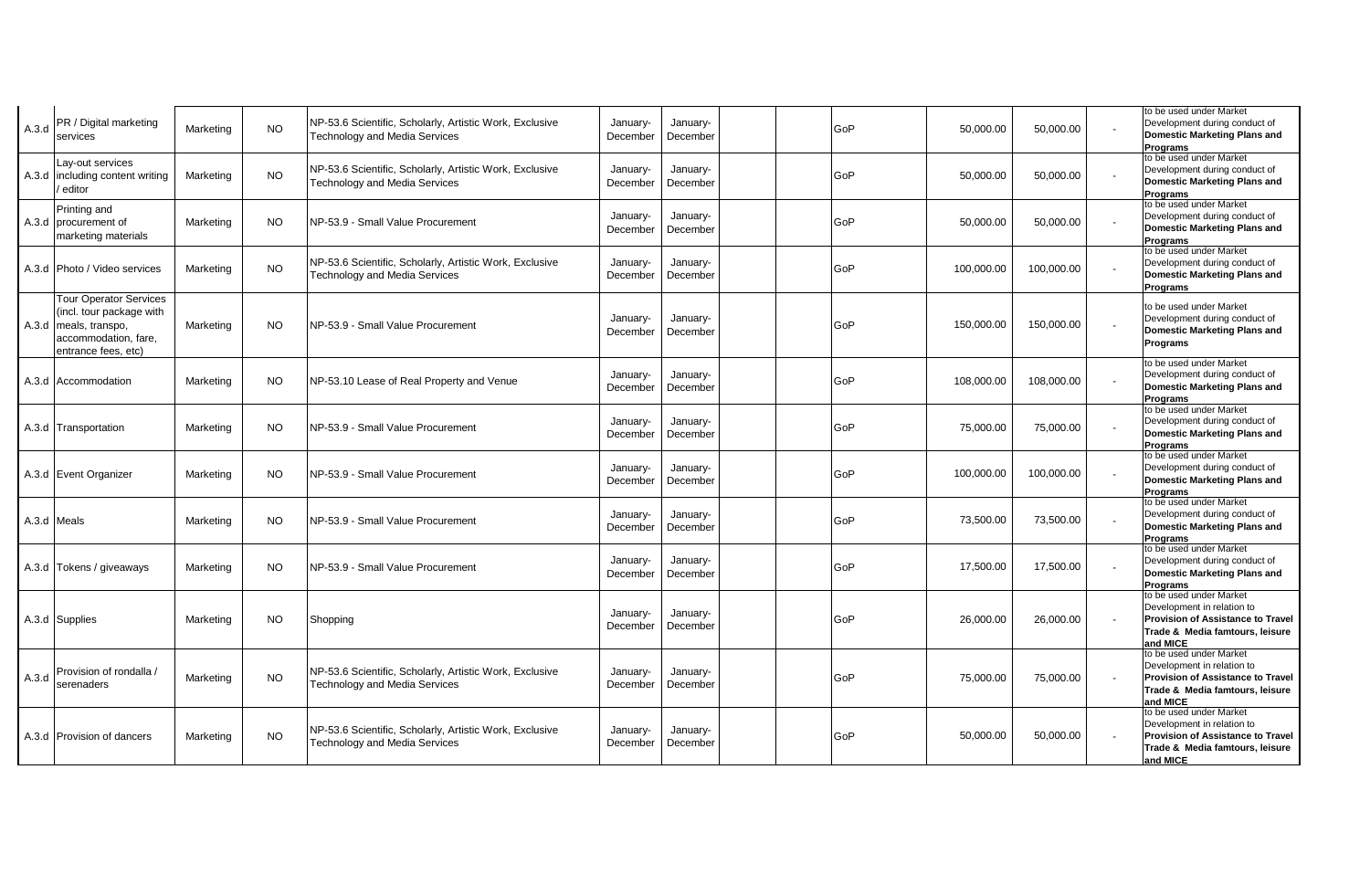|             | A.3.d Accommodation                                                                                                                                                            | Marketing | <b>NO</b> | NP-53.10 Lease of Real Property and Venue | January-<br>December | January-<br>December |  | GoP | 115,200.00 | 115,200.00 | to be used under Market<br>Development in relation to<br><b>Provision of Assistance to Travel</b><br>Trade & Media famtours, leisure<br>and MICE |
|-------------|--------------------------------------------------------------------------------------------------------------------------------------------------------------------------------|-----------|-----------|-------------------------------------------|----------------------|----------------------|--|-----|------------|------------|--------------------------------------------------------------------------------------------------------------------------------------------------|
|             | A.3.d Transportation                                                                                                                                                           | Marketing | NO.       | INP-53.9 - Small Value Procurement        | January-<br>December | January-<br>December |  | GoP | 120.000.00 | 120,000.00 | to be used under Market<br>Development in relation to<br><b>Provision of Assistance to Travel</b><br>Trade & Media famtours, leisure<br>and MICE |
| A.3.d       | Provision of meal<br>hosting/s                                                                                                                                                 | Marketing | <b>NO</b> | NP-53.9 - Small Value Procurement         | January-<br>December | January-<br>December |  | GoP | 87,500.00  | 87,500.00  | to be used under Market<br>Development in relation to<br><b>Provision of Assistance to Travel</b><br>Trade & Media famtours, leisure<br>and MICE |
| A.3.d Meals |                                                                                                                                                                                | Marketing | NO.       | NP-53.9 - Small Value Procurement         | January-<br>December | January-<br>December |  | GoP | 52,500.00  | 52,500.00  | to be used under Market<br>Development in relation to<br><b>Provision of Assistance to Travel</b><br>Trade & Media famtours, leisure<br>and MICE |
|             | A.3.d Airfae / Boatfare                                                                                                                                                        | Marketing | NO.       | INP-53.9 - Small Value Procurement        | January-<br>December | January-<br>December |  | GoP | 125,000.00 | 125,000.00 | to be used under Market<br>Development in relation to<br><b>Provision of Assistance to Travel</b><br>Trade & Media famtours, leisure<br>and MICE |
|             | A.3.d RT-PCR Tests                                                                                                                                                             | Marketing | <b>NO</b> | INP-53.9 - Small Value Procurement        | January-<br>December | January-<br>December |  | GoP | 100,000.00 | 100,000.00 | to be used under Market<br>Development in relation to<br>Provision of Assistance to Travel<br>Trade & Media famtours, leisure<br>and MICE        |
|             | <b>Tokens and Giveawavs</b><br>A.3.d for the media,<br>participants and quests                                                                                                 | Marketing | NO.       | NP-53.9 - Small Value Procurement         | January-<br>December | January-<br>December |  | GoP | 35,000.00  | 35,000.00  | to be used under Market<br>Development in relation to<br><b>Provision of Assistance to Travel</b><br>Trade & Media famtours, leisure<br>and MICE |
| A.3.d       | Tokens and giveaways<br>for the VIPs                                                                                                                                           | Marketing | <b>NO</b> | INP-53.9 - Small Value Procurement        | January-<br>December | January-<br>December |  | GoP | 60,000.00  | 60,000.00  | to be used under Market<br>Development in relation to<br><b>Provision of Assistance to Travel</b><br>Trade & Media famtours, leisure<br>and MICE |
|             | A.3.d Supplies                                                                                                                                                                 | Marketing | NO.       | Shopping                                  | January-<br>December | January-<br>December |  | GoP | 10,800.00  | 10,800.00  | to be used under Market<br>Development in relation to<br><b>Provision of Assistance to Travel</b><br>Trade & Media famtours, leisure<br>and MICE |
|             | Events with expected<br>participants between 30-<br>50pax (Financial<br>A.3.d support or sponsorhsip<br>to be determined upon<br>request of the LGU or<br>tourism stakeholder) | Marketing | NO.       | INP-53.9 - Small Value Procurement        | January-<br>December | January-<br>December |  | GoP | 100,000.00 | 100,000.00 | to be used under Market<br>Development in relation to Support<br>to Special Events                                                               |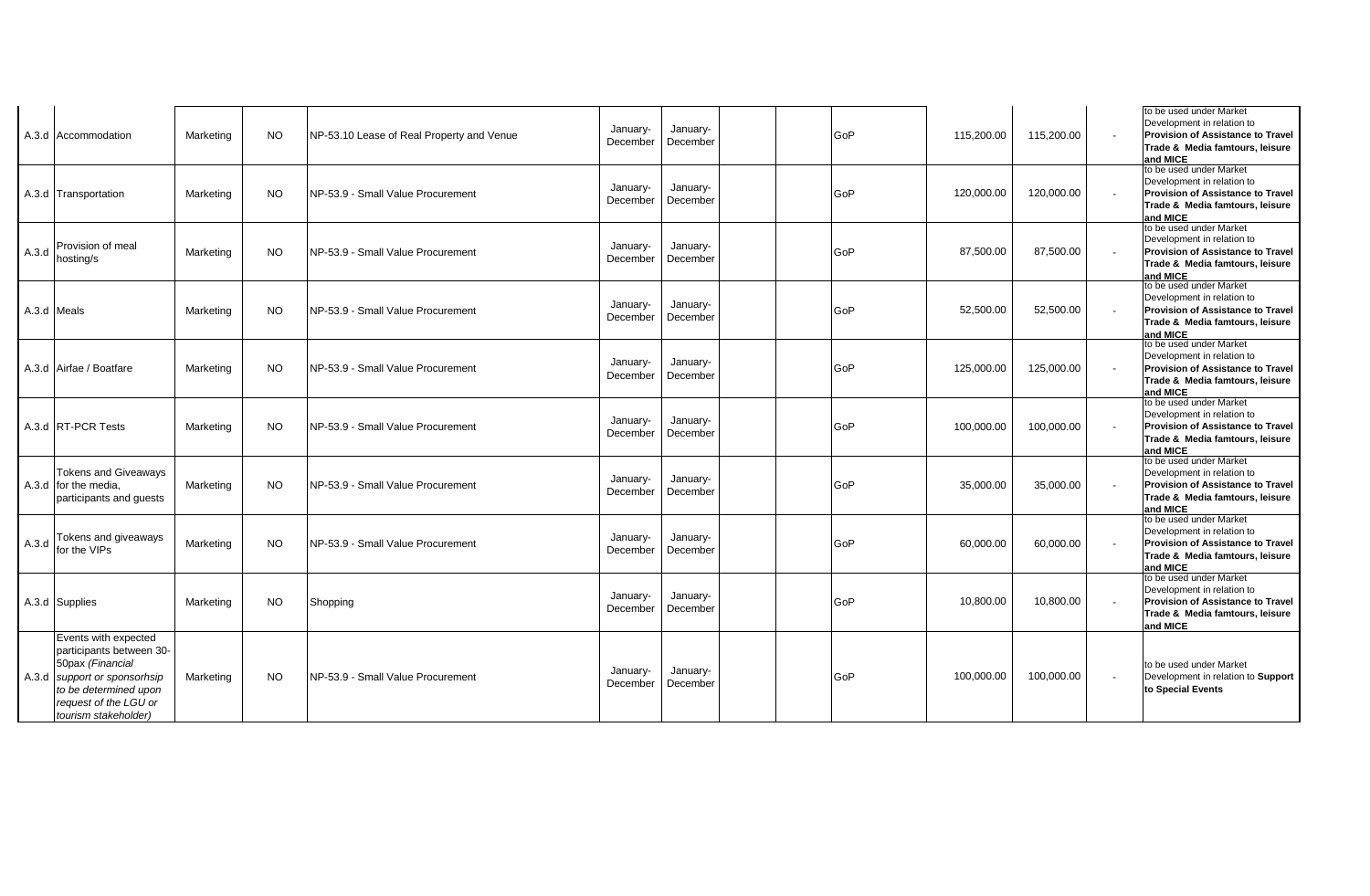| Events with expected<br>participants between 50-<br>100pax (Financial or<br>A.3.d sponsorhsip support to<br>be determined upon<br>request of the LGU or<br>tourism stakeholder)      | Marketing | NO.       | NP-53.9 - Small Value Procurement         | January-<br>December | January-<br>December | GoP | 250,000.00 | 250,000.00 | to be used under Market<br>Development in relation to Support<br>to Special Events                                                               |
|--------------------------------------------------------------------------------------------------------------------------------------------------------------------------------------|-----------|-----------|-------------------------------------------|----------------------|----------------------|-----|------------|------------|--------------------------------------------------------------------------------------------------------------------------------------------------|
| A.3.d Accommodation                                                                                                                                                                  | Marketing | <b>NO</b> | NP-53.10 Lease of Real Property and Venue | January-<br>December | January-<br>December | GoP | 28,800.00  | 28,800.00  | to be used under Market<br>Development in relation to Support<br>to Special Events                                                               |
| A.3.d Transportation                                                                                                                                                                 | Marketing | <b>NO</b> | NP-53.9 - Small Value Procurement         | January-<br>December | January-<br>December | GoP | 35,000.00  | 35,000.00  | to be used under Market<br>Development in relation to Support<br>to Special Events                                                               |
| A.3.d Meals                                                                                                                                                                          | Marketing | <b>NO</b> | NP-53.9 - Small Value Procurement         | January-<br>December | January-<br>December | GoP | 14,000.00  | 14,000.00  | to be used under Market<br>Development in relation to Support<br>to Special Events                                                               |
| A.3.d Boatfare                                                                                                                                                                       | Marketing | NO.       | NP-53.9 - Small Value Procurement         | January-<br>December | January-<br>December | GoP | 13,500.00  | 13,500.00  | to be used under Market<br>Development in relation to Support<br>to Special Events                                                               |
| A.3.d RT-PCR Tests                                                                                                                                                                   | Marketing | <b>NO</b> | NP-53.9 - Small Value Procurement         | January-<br>December | January-<br>December | GoP | 45,000.00  | 45,000.00  | to be used under Market<br>Development in relation to Support<br>to Special Events                                                               |
| A.3.d Supplies                                                                                                                                                                       | Marketing | NO.       | Shopping                                  | January-<br>December | January-<br>December | GoP | 13,700.00  | 13,700.00  | to be used under Market<br>Development in relation to Support<br>to Special Events                                                               |
| DIVE7 events (photo<br>competition / dive<br>competitions / dive<br>courses): Financial<br>A.3.d<br>support to be<br>determined upon<br>request of the LGU or<br>tourism stakeholder | Marketing | <b>NO</b> | NP-53.9 - Small Value Procurement         | January-<br>December | January-<br>December | GoP | 100,000.00 | 100,000.00 | to be used under Market<br>Development in relation to Support<br>to Special Events (incl DIVE7<br><b>Festivals and Medical/Wellness</b><br>Fair) |
| Medical. Dental and<br>Wellness events in the<br>region i(Financial<br>A.3.d support to be<br>determined upon<br>request of the LGU or<br>tourism stakeholder)                       | Marketing | <b>NO</b> | NP-53.9 - Small Value Procurement         | January-<br>December | January-<br>December | GoP | 75,000.00  | 75,000.00  | to be used under Market<br>Development in relation to Support<br>to Special Events (incl DIVE7<br><b>Festivals and Medical/Wellness</b><br>Fair) |
| A.3.d Accommodation                                                                                                                                                                  | Marketing | <b>NO</b> | NP-53.10 Lease of Real Property and Venue | January-<br>December | January-<br>December | GoP | 43,200.00  | 43,200.00  | to be used under Market<br>Development in relation to Support<br>to Special Events (incl DIVE7<br><b>Festivals and Medical/Wellness</b><br>Fair) |
| A.3.d Transportation                                                                                                                                                                 | Marketing | <b>NO</b> | NP-53.9 - Small Value Procurement         | January-<br>December | January-<br>December | GoP | 35,000.00  | 35.000.00  | to be used under Market<br>Development in relation to Support<br>to Special Events (incl DIVE7<br><b>Festivals and Medical/Wellness</b><br>Fair) |
| A.3.d Meals                                                                                                                                                                          | Marketing | NO.       | NP-53.9 - Small Value Procurement         | January-<br>December | January-<br>December | GoP | 17,500.00  | 17,500.00  | to be used under Market<br>Development in relation to Support<br>to Special Events (incl DIVE7<br><b>Festivals and Medical/Wellness</b><br>Fair) |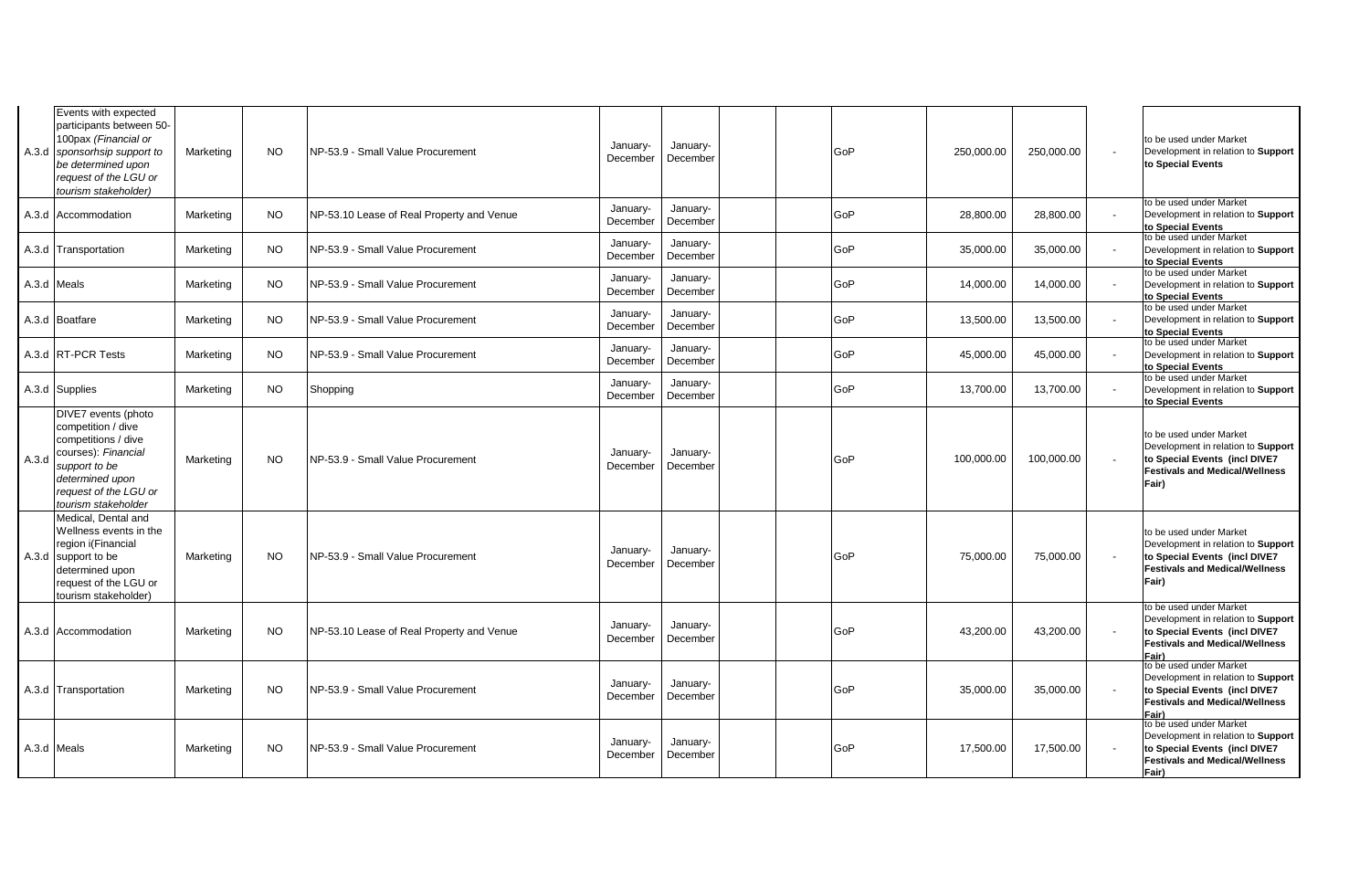|       | A.3.d Boatfare                                                                                                                                                                             | Marketing | <b>NO</b> | NP-53.9 - Small Value Procurement                                                               | January-<br>December | January-<br>December | GoP | 24,000.00  | 24,000.00  |                          | to be used under Market<br>Development in relation to Support<br>to Special Events (incl DIVE7<br><b>Festivals and Medical/Wellness</b><br>Fair)                                                       |
|-------|--------------------------------------------------------------------------------------------------------------------------------------------------------------------------------------------|-----------|-----------|-------------------------------------------------------------------------------------------------|----------------------|----------------------|-----|------------|------------|--------------------------|--------------------------------------------------------------------------------------------------------------------------------------------------------------------------------------------------------|
|       | A.3.d RT-PCR Tests                                                                                                                                                                         | Marketing | <b>NO</b> | NP-53.9 - Small Value Procurement                                                               | January-<br>December | January-<br>December | GoP | 100,000.00 | 100,000.00 |                          | to be used under Market<br>Development in relation to Support<br>to Special Events (incl DIVE7<br><b>Festivals and Medical/Wellness</b><br>Fair)                                                       |
|       | A.3.d Tokens / giveaways                                                                                                                                                                   | Marketing | <b>NO</b> | NP-53.9 - Small Value Procurement                                                               | January-<br>December | January-<br>December | GoP | 87,500.00  | 87,500.00  |                          | to be used under Market<br>Development in relation to Support<br>to Special Events (incl DIVE7<br><b>Festivals and Medical/Wellness</b><br>Fair)                                                       |
|       | A.3.d Supplies                                                                                                                                                                             | Marketing | <b>NO</b> | Shopping                                                                                        | January-<br>December | January-<br>December | GoP | 17,800.00  | 17,800.00  |                          | to be used under Market<br>Development in relation to Support<br>to Special Events (incl DIVE7<br><b>Festivals and Medical/Wellness</b><br>Fair)                                                       |
|       | Participation to Domestic<br>Dive Travel Fair / Sales<br>Mission (includes airfare.<br>A.3.d land transportation, per<br>diem.meals. incidentals<br>and other micellaneous<br>expenses)    | Marketing | <b>NO</b> | NP-53.9 - Small Value Procurement                                                               | January-<br>December | January-<br>December | GoP | 150,000.00 | 150,000.00 |                          | to be used under Market<br>Development during Participation<br>in DIVE Travel Fairs and Sales<br><b>Missions (Int'l/Domestic)</b>                                                                      |
| A.3.d | Participation to<br>international Dive<br>Travel Fair / Sales<br>Mission (includes airfare.<br>land transportation, per<br>diem, meals, incidentals<br>and other micellaneous<br>expenses) | Marketing | NO.       | NP-53.9 - Small Value Procurement                                                               | January-<br>December | January-<br>December | GoP | 300,000.00 | 300,000.00 | $\overline{\phantom{a}}$ | to be used under Market<br>Development during Participation<br>in DIVE Travel Fairs and Sales<br><b>Missions (Int'l/Domestic)</b>                                                                      |
| A.3.d | Provision of rondalla /<br>serenaders                                                                                                                                                      | Marketing | <b>NO</b> | NP-53.6 Scientific, Scholarly, Artistic Work, Exclusive<br><b>Technology and Media Services</b> | January-<br>December | January-<br>December | GoP | 20,000.00  | 20,000.00  |                          | to be used under Market<br>Development in relation to<br><b>Provision of Assistance to Travel</b><br>Trade & Media famtours, leisure<br>and MICE<br>(DIVE/MEDICAL/WELLNESS)<br>to be used under Market |
|       | A.3.d Accommodation                                                                                                                                                                        | Marketing | NO.       | NP-53.10 Lease of Real Property and Venue                                                       | January-<br>December | January-<br>December | GoP | 21,600.00  | 21,600.00  |                          | Development in relation to<br>Provision of Assistance to Travel<br>Trade & Media famtours, leisure<br>and MICE<br>(DIVE/MEDICAL/WELLNESS)                                                              |
|       | A.3.d Transportation                                                                                                                                                                       | Marketing | NO.       | NP-53.9 - Small Value Procurement                                                               | January-<br>December | January-<br>December | GoP | 22,500.00  | 22,500.00  |                          | to be used under Market<br>Development in relation to<br><b>Provision of Assistance to Travel</b><br>Trade & Media famtours, leisure<br>and MICE<br>(DIVE/MEDICAL/WELLNESS)                            |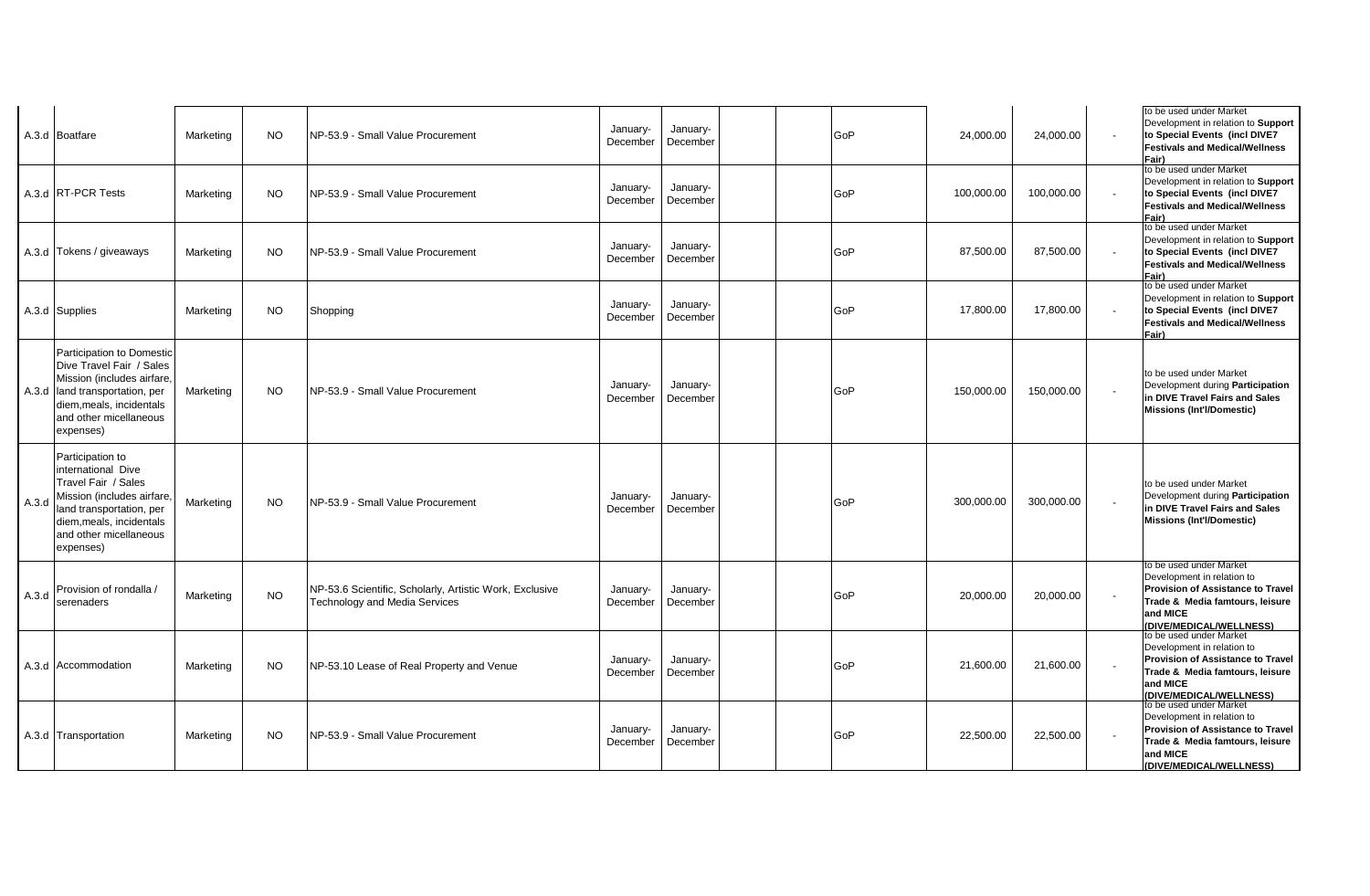|       | A.3.d Provision of meal hosting                                                                                                                                                           | Marketing | <b>NO</b> | NP-53.9 - Small Value Procurement                                                               | January-<br>December | January-<br>December | GoP | 35.000.00  | 35,000.00  | to be used under Market<br>Development in relation to<br><b>Provision of Assistance to Travel</b><br>Trade & Media famtours, leisure<br>and MICE<br>(DIVE/MEDICAL/WELLNESS)<br>to be used under Market |
|-------|-------------------------------------------------------------------------------------------------------------------------------------------------------------------------------------------|-----------|-----------|-------------------------------------------------------------------------------------------------|----------------------|----------------------|-----|------------|------------|--------------------------------------------------------------------------------------------------------------------------------------------------------------------------------------------------------|
| A.3.d | Meals during<br>consultation /<br>coordination meetings,<br>debriefing, etc                                                                                                               | Marketing | <b>NO</b> | NP-53.9 - Small Value Procurement                                                               | January-<br>December | January-<br>December | GoP | 7,000.00   | 7,000.00   | Development in relation to<br><b>Provision of Assistance to Travel</b><br>Trade & Media famtours, leisure<br>and MICE<br>(DIVE/MEDICAL/WELLNESS)                                                       |
|       | A.3.d Airfae / Boatfare                                                                                                                                                                   | Marketing | NO.       | INP-53.9 - Small Value Procurement                                                              | January-<br>December | January-<br>December | GoP | 20,000.00  | 20,000.00  | to be used under Market<br>Development in relation to<br><b>Provision of Assistance to Travel</b><br>Trade & Media famtours, leisure<br>and MICE<br>(DIVE/MEDICAL/WELLNESS)<br>to be used under Market |
|       | A.3.d RT-PCR Tests                                                                                                                                                                        | Marketing | <b>NO</b> | NP-53.9 - Small Value Procurement                                                               | January-<br>December | January-<br>December | GoP | 20.000.00  | 20,000.00  | Development in relation to<br><b>Provision of Assistance to Travel</b><br>Trade & Media famtours, leisure<br>and MICE<br>(DIVE/MEDICAL/WELLNESS)                                                       |
|       | A.3.d Supplies                                                                                                                                                                            | Marketing | <b>NO</b> | Shopping                                                                                        | January-<br>December | January-<br>December | GoP | 3,900.00   | 3,900.00   | to be used under Market<br>Development in relation to<br><b>Provision of Assistance to Travel</b><br>Trade & Media famtours, leisure<br>and MICE<br>(DIVE/MEDICAL/WELLNESS)                            |
|       | Participation to Domestic<br>Travel Fair / Sales<br>Mission (includes airfare,<br>A.3.d land transportation, per<br>diem, meals, incidentals<br>and other micellaneous<br>expenses)       | Marketing | <b>NO</b> | NP-53.9 - Small Value Procurement                                                               | January-<br>December | January-<br>December | GoP | 500,000.00 | 500,000.00 | to be used under Market<br>Development in relation to<br>Participation in Travel Fairs and<br><b>Sales Missions</b>                                                                                    |
| A.3.d | Participation to<br>international Travel Fair<br><b>Sales Mission (includes</b><br>airfare, land<br>transportation, per<br>diem,meals, incidentals<br>and other micellaneous<br>expenses) | Marketing | <b>NO</b> | NP-53.9 - Small Value Procurement                                                               | January-<br>December | January-<br>December | GoP | 700,000.00 | 700,000.00 | to be used under Market<br>Development in relation to<br>Participation in Travel Fairs and<br><b>Sales Missions</b>                                                                                    |
| A.3.d | Provision of rondalla /<br>serenaders                                                                                                                                                     | Marketing | <b>NO</b> | NP-53.6 Scientific, Scholarly, Artistic Work, Exclusive<br><b>Technology and Media Services</b> | January-<br>December | January-<br>December | GoP | 90,000.00  | 90,000.00  | to be used under Market<br>Development in relation to<br><b>Participation in Travel Fairs and</b><br><b>Sales Missions</b>                                                                             |
|       | A.3.d Provision of dancers                                                                                                                                                                | Marketing | NO.       | NP-53.6 Scientific, Scholarly, Artistic Work, Exclusive<br><b>Technology and Media Services</b> | January-<br>December | January-<br>December | GoP | 100,000.00 | 100,000.00 | to be used under Market<br>Development in relation to<br>Participation in Travel Fairs and<br><b>Sales Missions</b>                                                                                    |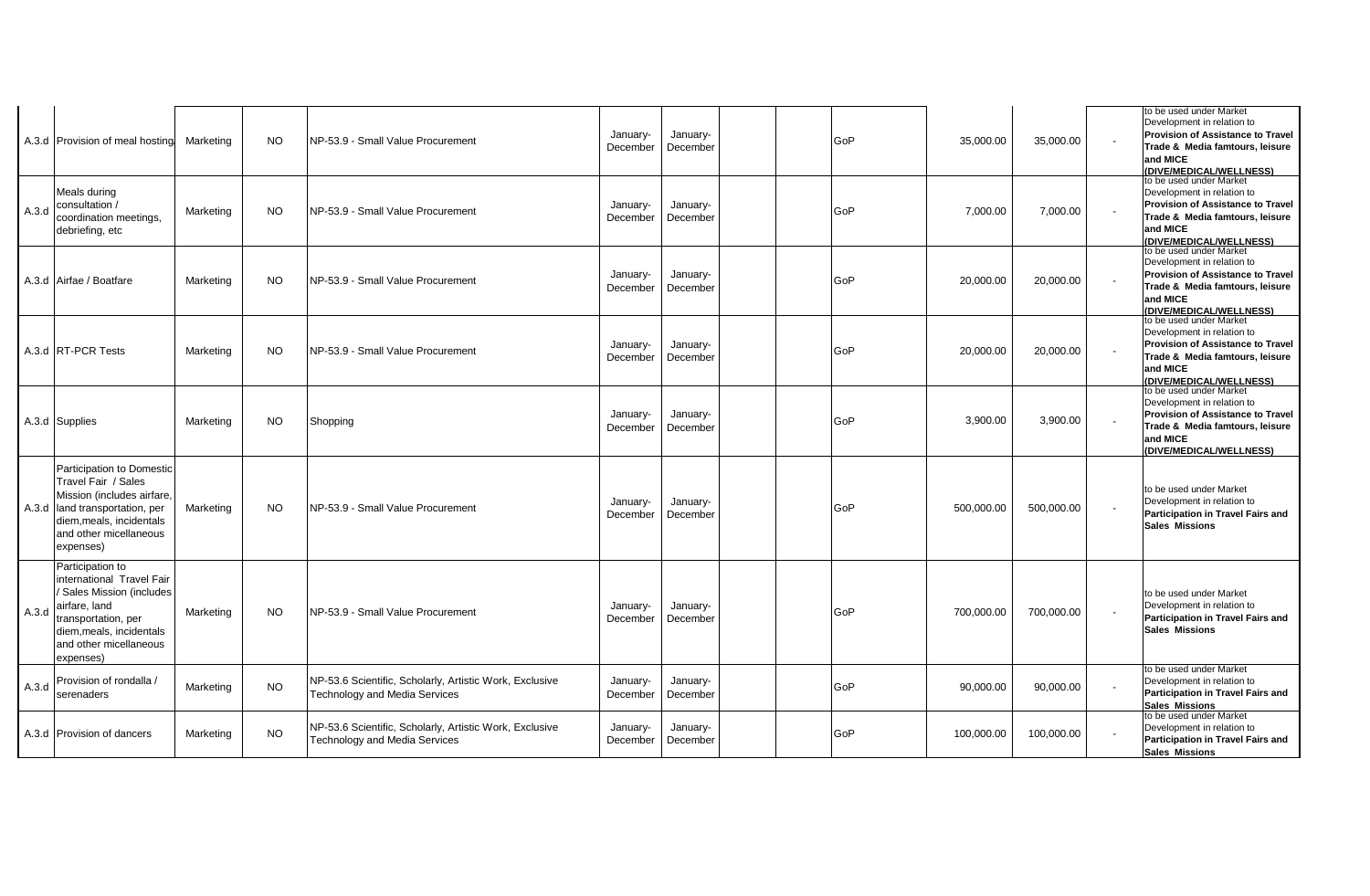|             | A.3.d Transportation                                                                 | Marketing     | NO.       | NP-53.9 - Small Value Procurement         | January-<br>December | January-<br>December | GoP | 80,000.00    | 80,000.00    | to be used under Market<br>Development in relation to<br>Participation in Travel Fairs and<br><b>Sales Missions</b>                                                                                              |
|-------------|--------------------------------------------------------------------------------------|---------------|-----------|-------------------------------------------|----------------------|----------------------|-----|--------------|--------------|------------------------------------------------------------------------------------------------------------------------------------------------------------------------------------------------------------------|
|             | A.3.d Accommodation                                                                  | Marketing     | <b>NO</b> | NP-53.10 Lease of Real Property and Venue | January-<br>December | January-<br>December | GoP | 172,800.00   | 172,800.00   | to be used under Market<br>Development in relation to<br>Participation in Travel Fairs and<br><b>Sales Missions</b>                                                                                              |
| A.3.d Meals |                                                                                      | Marketing     | <b>NO</b> | NP-53.9 - Small Value Procurement         | January-<br>December | January-<br>December | GoP | 35,000.00    | 35,000.00    | to be used under Market<br>Development in relation to<br>Participation in Travel Fairs and<br><b>Sales Missions</b>                                                                                              |
|             | A.3.d Tokens and giveaways fo                                                        | Marketing     | <b>NO</b> | NP-53.9 - Small Value Procurement         | January-<br>December | January-<br>December | GoP | 175,000.00   | 175,000.00   | to be used under Market<br>Development in relation to<br><b>Participation in Travel Fairs and</b><br><b>Sales Missions</b>                                                                                       |
|             | A.3.d Toekns and giveaways fo                                                        | Marketing     | <b>NO</b> | NP-53.9 - Small Value Procurement         | January-<br>December | January-<br>December | GoP | 60.000.00    | 60,000.00    | to be used under Market<br>Development in relation to<br>Participation in Travel Fairs and<br><b>Sales Missions</b>                                                                                              |
|             | A.3.d Supplies                                                                       | Marketing     | <b>NO</b> | Shopping                                  | January-<br>December | January-<br>December | GoP | 87,200.00    | 87,200.00    | to be used under Market<br>Development in relation to<br><b>Participation in Travel Fairs and</b><br><b>Sales Missions</b>                                                                                       |
| A.3.d       | Hiring of six (6) Job<br>Order Personnel to be<br>assigned in the airport<br>and MPD | Marketing     | <b>NO</b> | <b>Direct Contracting</b>                 |                      |                      | GoP | 1,353,888.00 | 1,353,888.00 | Will work from January to<br>December 2022 under the<br>supervision of the Market and<br>Product Development (MPD) Unit                                                                                          |
| A.3.d       | Office Supplies and<br>Equipments                                                    | Marketing     | <b>NO</b> | Shopping                                  | January-<br>December | January-<br>December | GoP | 290,112.00   | 290,112.00   | Supplies and Equipments to be<br>used under the Market and Product<br>Development (MPD) Unit for the<br>vear                                                                                                     |
| A.3.d       | Dive Supplies,<br><b>Equipments and Gears</b>                                        | Marketing     | <b>NO</b> | NP-53.9 - Small Value Procurement         | January-<br>December | January-<br>December | GoP | 115,000.00   | 115,000.00   | Supplies, Equipments and gears to<br>be used under Dive Programme/s                                                                                                                                              |
|             | A.3.d PR agency services                                                             | Marketing     | <b>NO</b> | NP-53.9 - Small Value Procurement         | January-<br>December | January-<br>December | GoP | 600,000.00   | 600,000.00   | Branding/ Market and Promotions                                                                                                                                                                                  |
| A.3.d       | Procurement of<br><b>Branding Merchandise</b>                                        | Marketing     | <b>NO</b> | NP-53.9 - Small Value Procurement         | January-<br>December | January-<br>December | GoP | 400,000.00   | 400,000.00   | Branding/ Market and Promotions                                                                                                                                                                                  |
| A.3.d       | <b>Technical services of</b><br>traphic artisit                                      | Marketing     | <b>NO</b> | NP-53.9 - Small Value Procurement         | January-<br>December | January-<br>December | GoP | 200,000.00   | 200,000.00   | Branding/ Market and Promotions                                                                                                                                                                                  |
| A.3.d       | <b>Nebsite development</b><br>services                                               | Marketing     | <b>NO</b> | NP-53.9 - Small Value Procurement         | January-<br>December | January-<br>December | GoP | 500,000.00   | 500,000.00   | Branding/ Market and Promotions                                                                                                                                                                                  |
| A.3.d       | Services of social media<br>nanager                                                  | Marketing     | <b>NO</b> | NP-53.9 - Small Value Procurement         | January-<br>December | January-<br>December | GoP | 1,800,000.00 | 1,800,000.00 | Branding/ Market and Promotions                                                                                                                                                                                  |
| A.3.c       | <b>Fransportation Expense</b><br>for 20 days                                         | Accreditation | <b>NO</b> | NP-53.9 - Small Value Procurement         | January-<br>December | January-<br>December | GoP | 60,000.00    | 60,000.00    | to be used under Briefing/Updates<br>and Orientation on Accreditation<br>Guidelines / Mobile Accreditation /<br>Gathering of Universe Baseline<br>Data specifically for Tri-Cities<br>(Mandaue, Cebu, Lapu Lapu) |
|             | Communication<br>A.3.c Expense for 4 weeks<br>load cards)                            | Accreditation | NO.       | Shopping                                  | January-<br>December | January-<br>December | GoP | 2,000.00     | 2,000.00     | to be used under Briefing/Updates<br>and Orientation on Accreditation<br>Guidelines / Mobile Accreditation /<br>Gathering of Universe Baseline<br>Data specifically for Tri-Cities<br>(Mandaue, Cebu, Lapu Lapu) |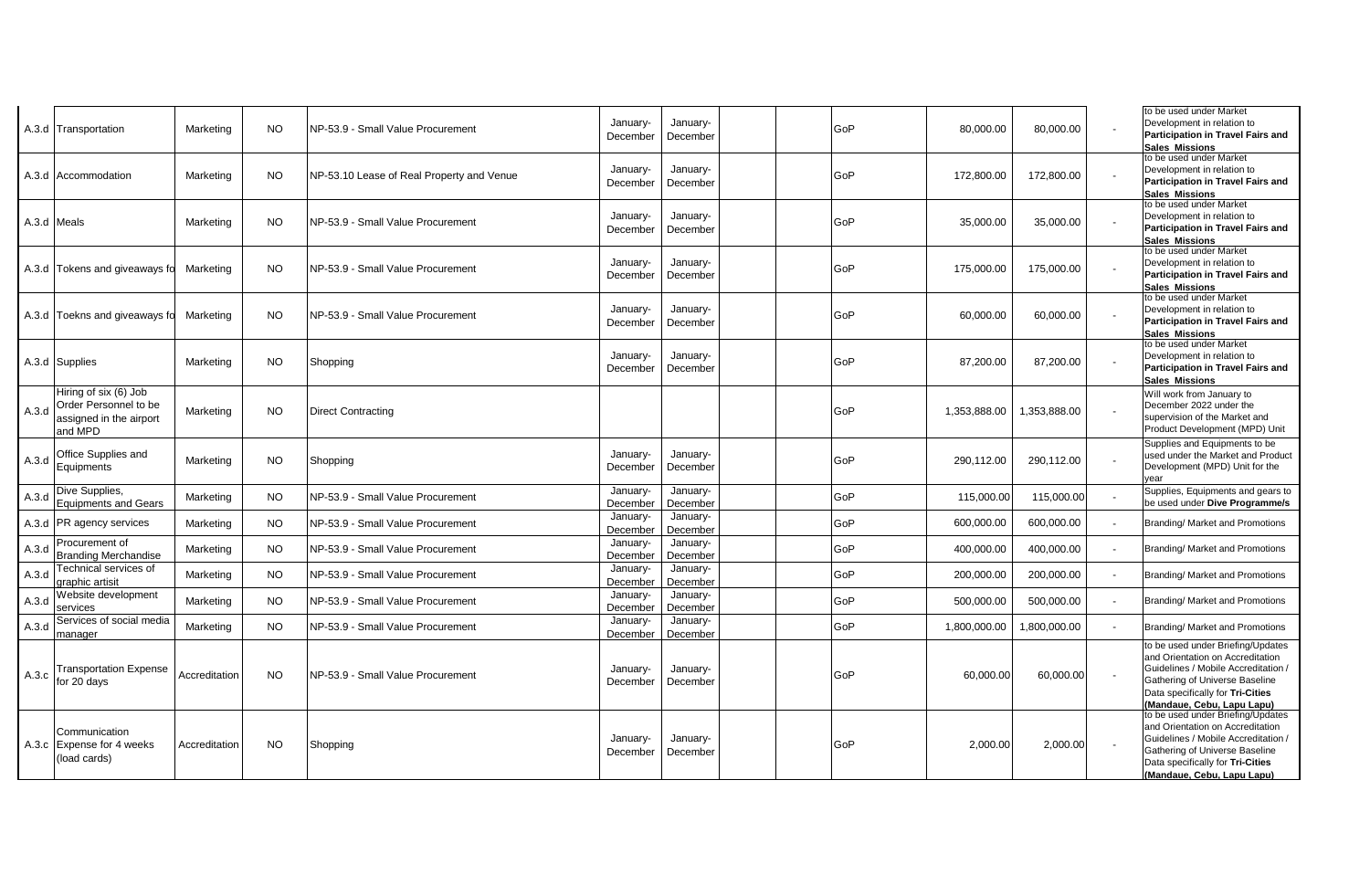| A.3.c | <b>Accommodation for 14</b><br>nights(Twin Sharing)         | Accreditation | <b>NO</b> | NP-53.9 - Small Value Procurement         | January-<br>December | January-<br>December | GoP | 25,200.00 | 25,200.00 | $\sim$ | to be used under Briefing/Updates<br>and Orientation on Accreditation<br>Guidelines / Mobile Accreditation /<br>Gathering of Universe Baseline<br>Data specifically for Northern Cebu                   |
|-------|-------------------------------------------------------------|---------------|-----------|-------------------------------------------|----------------------|----------------------|-----|-----------|-----------|--------|---------------------------------------------------------------------------------------------------------------------------------------------------------------------------------------------------------|
| A.3.c | <b>Transportation Expense</b><br>for 15 days                | Accreditation | <b>NO</b> | NP-53.9 - Small Value Procurement         | January-<br>December | January-<br>December | GoP | 67.500.00 | 67,500.00 | $\sim$ | to be used under Briefing/Updates<br>and Orientation on Accreditation<br>Guidelines / Mobile Accreditation /<br>Gathering of Universe Baseline<br>Data specifically for Northern Cebu                   |
|       | Communication<br>A.3.c Expense for 3 weeks<br>(load cards)  | Accreditation | <b>NO</b> | Shopping                                  | January-<br>December | January-<br>December | GoP | 1,500.00  | 1,500.00  |        | to be used under Briefing/Updates<br>and Orientation on Accreditation<br>Guidelines / Mobile Accreditation /<br>Gathering of Universe Baseline<br>Data specifically for Northern Cebu                   |
| A.3.c | <b>Accommodation for 14</b><br>nights(Twin Sharing)         | Accreditation | <b>NO</b> | NP-53.10 Lease of Real Property and Venue | January-<br>December | January-<br>December | GoP | 25,200.00 | 25,200.00 | $\sim$ | to be used under Briefing/Updates<br>and Orientation on Accreditation<br>Guidelines / Mobile Accreditation /<br>Gathering of Universe Baseline<br>Data specifically for Southern<br>Cebu                |
| A.3.c | <b>Transportation Expense</b><br>for 15 days                | Accreditation | <b>NO</b> | NP-53.9 - Small Value Procurement         | January-<br>December | January-<br>December | GoP | 67,500.00 | 67,500.00 |        | to be used under Briefing/Updates<br>and Orientation on Accreditation<br>Guidelines / Mobile Accreditation /<br>Gathering of Universe Baseline<br>Data specifically for Southern<br>Cebu                |
|       | Communication<br>A.3.c Expense for 3 weeks<br>(load cards)  | Accreditation | <b>NO</b> | Shopping                                  | January-<br>December | January-<br>December | GoP | 1,500.00  | 1,500.00  |        | to be used under Briefing/Updates<br>and Orientation on Accreditation<br>Guidelines / Mobile Accreditation /<br>Gathering of Universe Baseline<br>Data specifically for Southern<br>Cebu                |
| A.3.c | Accommodation for 8<br>nights (Twin Sharing)                | Accreditation | <b>NO</b> | NP-53.9 - Small Value Procurement         | January-<br>December | January-<br>December | GoP | 14,400.00 | 14,400.00 |        | to be used under Briefing/Updates<br>and Orientation on Accreditation<br>Guidelines / Mobile Accreditation /<br>Gathering of Universe Baseline<br>Data specifically for Bantayan<br>Isalnd, Cebu        |
| A.3.c | Boat Fare (Hagnaya -<br>Bantayan v.v)                       | Accreditation | <b>NO</b> | NP-53.9 - Small Value Procurement         | January-<br>December | January-<br>December | GoP | 2.000.00  | 2,000.00  |        | to be used under Briefing/Updates<br>and Orientation on Accreditation<br>Guidelines / Mobile Accreditation /<br>Gathering of Universe Baseline<br>Data specifically for Bantayan<br><b>Isaind, Cebu</b> |
|       | <b>Vehicle Freight</b><br>A.3.c (Hagnaya - Bantayan<br>v.v) | Accreditation | <b>NO</b> | NP-53.9 - Small Value Procurement         | January-<br>December | January-<br>December | GoP | 8,000.00  | 8,000.00  |        | to be used under Briefing/Updates<br>and Orientation on Accreditation<br>Guidelines / Mobile Accreditation /<br>Gathering of Universe Baseline<br>Data specifically for Bantayan<br>Isalnd, Cebu        |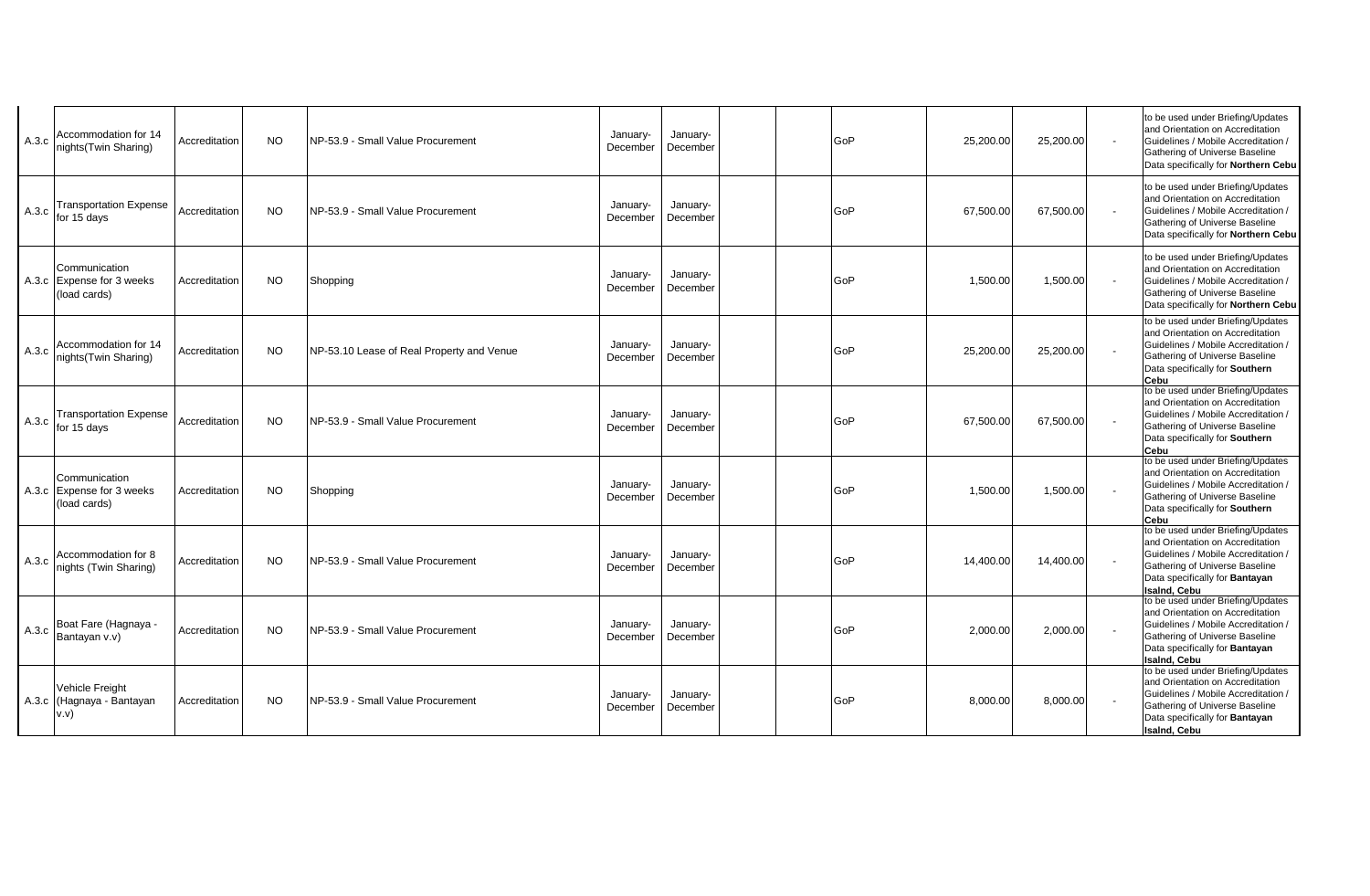| A.3.c | <b>Transportation Expense</b><br>for 10 days               | Accreditation | <b>NO</b> | NP-53.9 - Small Value Procurement | January-<br>December | January-<br>December | GoP        | 50,000.00 | 50,000.00 | to be used under Briefing/Updates<br>and Orientation on Accreditation<br>Guidelines / Mobile Accreditation /<br>Gathering of Universe Baseline<br>Data specifically for Bantayan<br><b>Isaind, Cebu</b> |
|-------|------------------------------------------------------------|---------------|-----------|-----------------------------------|----------------------|----------------------|------------|-----------|-----------|---------------------------------------------------------------------------------------------------------------------------------------------------------------------------------------------------------|
|       | Communication<br>A.3.c Expense for 2 weeks<br>(load cards) | Accreditation | <b>NO</b> | Shopping                          | January-<br>December | January-<br>December | GoP        | 1,000.00  | 1,000.00  | to be used under Briefing/Updates<br>and Orientation on Accreditation<br>Guidelines / Mobile Accreditation /<br>Gathering of Universe Baseline<br>Data specifically for Bantayan<br><b>Isaind, Cebu</b> |
| A.3.c | <b>Accommodation for 8</b><br>iights (Twin Sharing)        | Accreditation | <b>NO</b> | NP-53.9 - Small Value Procurement | January-<br>December | January-<br>December | GoP        | 14,400.00 | 14,400.00 | to be used under Briefing/Updates<br>and Orientation on Accreditation<br>Guidelines / Mobile Accreditation /<br>Gathering of Universe Baseline<br>Data specifically for Daanbantayan,<br>Cebu           |
|       | A.3.c Boat Fare                                            | Accreditation | <b>NO</b> | NP-53.9 - Small Value Procurement | January-<br>December | January-<br>December | <b>GoP</b> | 800.00    | 800.00    | to be used under Briefing/Updates<br>and Orientation on Accreditation<br>Guidelines / Mobile Accreditation /<br>Gathering of Universe Baseline<br>Data specifically for Daanbantayan,<br>Cebu           |
| A.3.c | <b>Transportation Expense</b><br>for 10 days               | Accreditation | <b>NO</b> | NP-53.9 - Small Value Procurement | January-<br>December | January-<br>December | GoP        | 50,000.00 | 50,000.00 | to be used under Briefing/Updates<br>and Orientation on Accreditation<br>Guidelines / Mobile Accreditation /<br>Gathering of Universe Baseline<br>Data specifically for Daanbantayan,<br>Cebu           |
|       | Communication<br>A.3.c Expense for 2 weeks<br>(load cards) | Accreditation | <b>NO</b> | Shopping                          | January-<br>December | January-<br>December | <b>GoP</b> | 1.000.00  | 1,000.00  | to be used under Briefing/Updates<br>and Orientation<br>on Accreditation Guidelines / Mobile<br>Accreditation / Gathering of<br>Universe Baseline Data specifically<br>for Daanbantayan, Cebu           |
| A.3.c | Accommodation for 8<br>hights (Twin Sharing)               | Accreditation | <b>NO</b> | NP-53.9 - Small Value Procurement | January-<br>December | January-<br>December | <b>GoP</b> | 14.400.00 | 14.400.00 | to be used under Briefing/Updates<br>and Orientation<br>on Accreditation Guidelines / Mobile<br>Accreditation / Gathering of<br>Universe Baseline Data specifically<br>for Camotes IsaInd, Cebu         |
| A.3.c | Boat Fare (Danao -<br>Camotes v.v) (2 ways)                | Accreditation | <b>NO</b> | NP-53.9 - Small Value Procurement | January-<br>December | January-<br>December | GoP        | 2,200.00  | 2,200.00  | to be used under Briefing/Updates<br>and Orientation<br>on Accreditation Guidelines / Mobile<br>Accreditation / Gathering of<br>Universe Baseline Data specifically<br>for Camotes Isaind, Cebu         |
| A.3.c | Vehicle Freight (Danao<br>Camotes v.v) (2 ways)            | Accreditation | <b>NO</b> | NP-53.9 - Small Value Procurement | January-<br>December | January-<br>December | GoP        | 4,000.00  | 4,000.00  | to be used under Briefing/Updates<br>and Orientation<br>on Accreditation Guidelines / Mobile<br>Accreditation / Gathering of<br>Universe Baseline Data specifically<br>for Camotes Isalnd, Cebu         |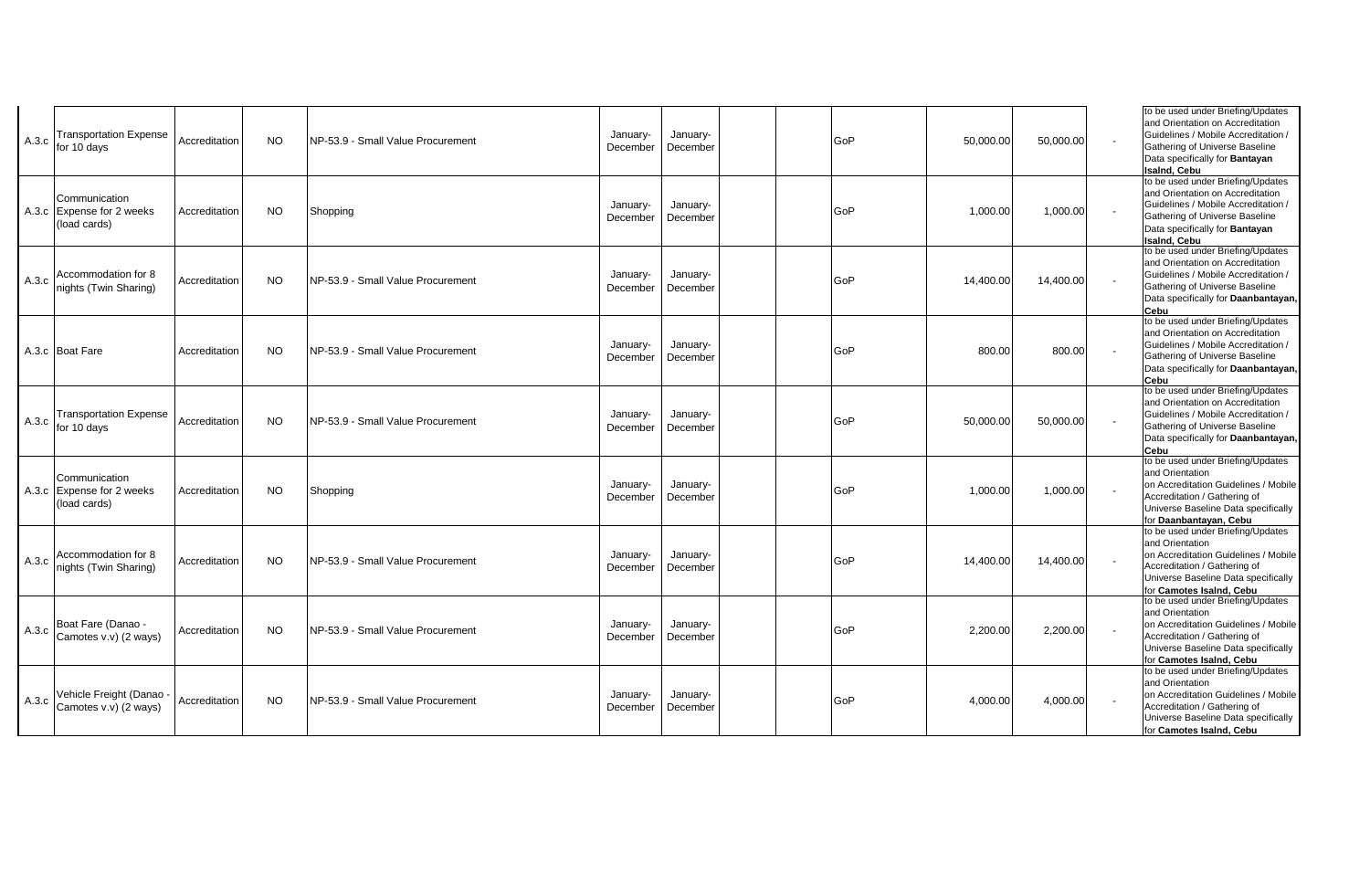| A.3.c | <b>Transportation Expense</b><br>for 10 days               | Accreditation | <b>NO</b> | NP-53.9 - Small Value Procurement | January-<br>December | January-<br>December | GoP | 50,000.00 | 50,000.00           | to be used under Briefing/Updates<br>and Orientation<br>on Accreditation Guidelines / Mobile<br>Accreditation / Gathering of<br>Universe Baseline Data specifically<br>for Camotes Isaind. Cebu                        |
|-------|------------------------------------------------------------|---------------|-----------|-----------------------------------|----------------------|----------------------|-----|-----------|---------------------|------------------------------------------------------------------------------------------------------------------------------------------------------------------------------------------------------------------------|
|       | Communication<br>A.3.c Expense for 2 weeks<br>(load cards) | Accreditation | NO.       | Shopping                          | January-<br>December | January-<br>December | GoP | 1,000.00  | 1,000.00            | to be used under Briefing/Updates<br>and Orientation<br>on Accreditation Guidelines / Mobile<br>Accreditation / Gathering of<br>Universe Baseline Data specifically<br>for Camotes Isalnd, Cebu                        |
| A.3.c | <b>Transportation Expense</b><br>for 20 days               | Accreditation | NO.       | NP-53.9 - Small Value Procurement | January-<br>December | January-<br>December | GoP | 50,000.00 | 50,000.00           | to be used under Briefing/Updates<br>and Orientation<br>on Accreditation Guidelines / Mobile<br>Accreditation / Gathering of<br>Universe Baseline Data specifically<br>for Panglao, Bohol                              |
|       | Communication<br>A.3.c Expense for 4 weeks<br>(load cards) | Accreditation | <b>NO</b> | Shopping                          | January-<br>December | January-<br>December | GoP | 2.000.00  | 2.000.00            | to be used under Briefing/Updates<br>and Orientation<br>on Accreditation Guidelines / Mobile<br>Accreditation / Gathering of<br>Universe Baseline Data specifically<br>for Panglao, Bohol                              |
| A.3.c | Accommodation for 8<br>nights(Twin Sharing)                | Accreditation | <b>NO</b> | NP-53.9 - Small Value Procurement | January-<br>December | January-<br>December | GoP | 14.400.00 | 14,400.00<br>$\sim$ | to be used under Briefing/Updates<br>and Orientation on Accreditation<br>Guidelines / Mobile Accreditation /<br>Gathering of Universe Baseline<br>Data specifically for Anda, Bohol                                    |
|       | <b>Transportation Expense</b><br>$A.3.c$ for 10 days       | Accreditation | <b>NO</b> | NP-53.9 - Small Value Procurement | January-<br>December | January-<br>December | GoP | 35,000.00 | 35,000.00<br>$\sim$ | to be used under Briefing/Updates<br>and Orientation on Accreditation<br>Guidelines / Mobile Accreditation /<br>Gathering of Universe Baseline<br>Data specifically for Anda, Bohol                                    |
|       | Communication<br>A.3.c Expense for 2 weeks<br>(load cards) | Accreditation | <b>NO</b> | Shopping                          | January-<br>December | January-<br>December | GoP | 1.000.00  | 1,000.00<br>$\sim$  | to be used under Briefing/Updates<br>and Orientation on Accreditation<br>Guidelines / Mobile Accreditation /<br>Gathering of Universe Baseline<br>Data specifically for Anda, Bohol                                    |
| A.3.c | Accommodation for 8<br>nights (Twin Sharing)               | Accreditation | NO.       | NP-53.9 - Small Value Procurement | January-<br>December | January-<br>December | GoP | 14,400.00 | 14,400.00           | to be used under Briefing/Updates<br>and Orientation on Accreditation<br>Guidelines / Mobile Accreditation /<br>Gathering of Universe Baseline<br>Data specifically for Negros<br><b>Oriental Province wide</b>        |
| A.3.c | Boat Fare (Santander<br>Dumaquete v.v) (2 trips)           | Accreditation | <b>NO</b> | NP-53.9 - Small Value Procurement | January-<br>December | January-<br>December | GoP | 1.000.00  | 1,000.00            | to be used under Briefing/Updates<br>and Orientation on Accreditation<br>Guidelines / Mobile Accreditation /<br>Gathering of Universe Baseline<br>Data specifically for Negros<br><b>Oriental Province wide</b>        |
| A.3.c | <b>Transportation Expense</b><br>for 10 days               | Accreditation | <b>NO</b> | NP-53.9 - Small Value Procurement | January-<br>December | January-<br>December | GoP | 40.000.00 | 40,000.00           | to be used under Briefing/Updates<br>and Orientation on Accreditation<br>Guidelines / Mobile Accreditation /<br>Gathering of Universe Baseline<br>Data specifically for <b>Negros</b><br><b>Oriental Province wide</b> |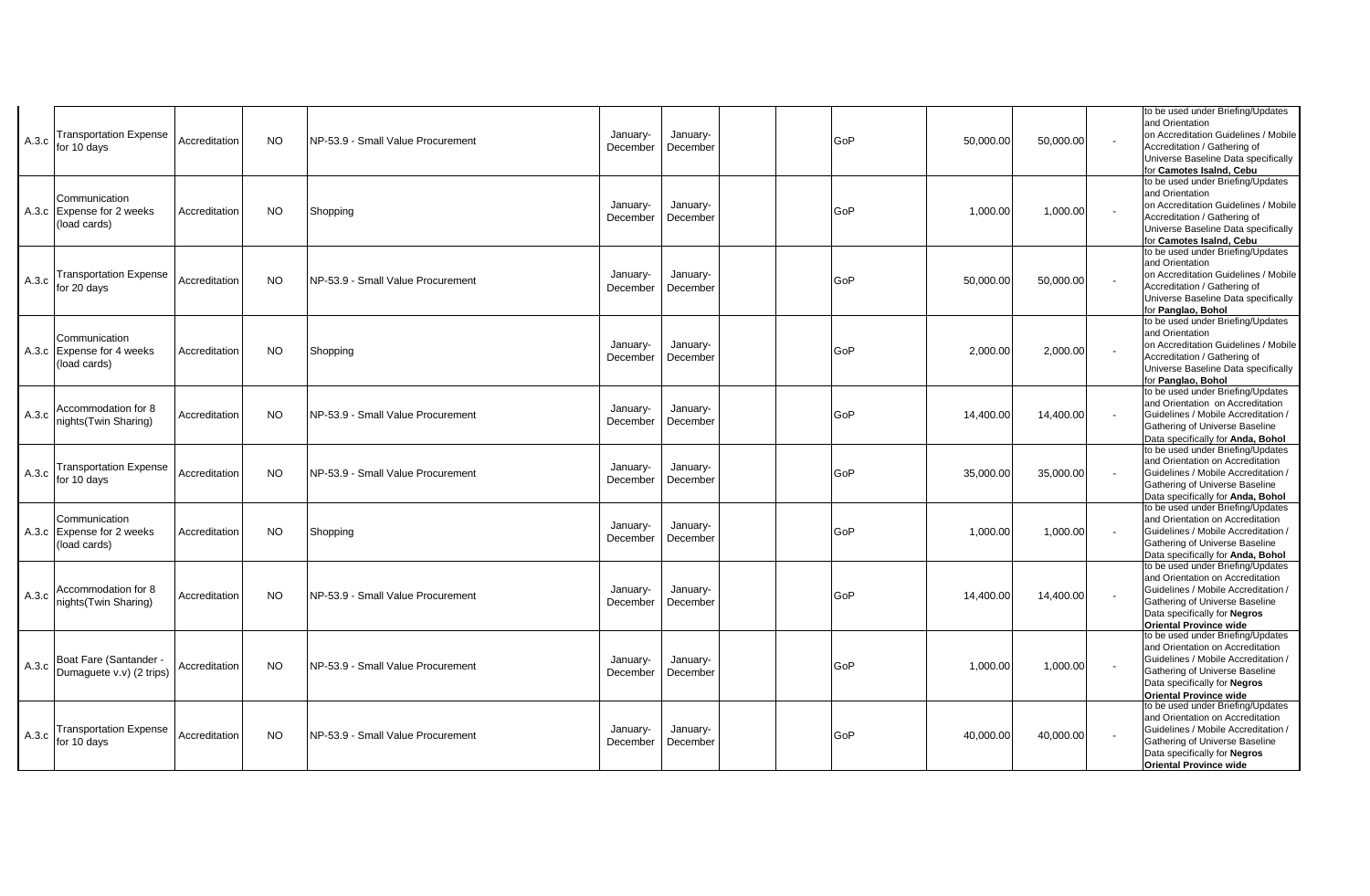|       | Communication<br>A.3.c Expense for 2 weeks<br>(load cards)                                                       | Accreditation | <b>NO</b> | Shopping                          | January-<br>December | January-<br>December | GoP | 1,000.00   | 1,000.00   | to be used under Briefing/Updates<br>and Orientation on Accreditation<br>Guidelines / Mobile Accreditation /<br>Gathering of Universe Baseline<br>Data specifically for <b>Negros</b><br><b>Oriental Province wide</b> |
|-------|------------------------------------------------------------------------------------------------------------------|---------------|-----------|-----------------------------------|----------------------|----------------------|-----|------------|------------|------------------------------------------------------------------------------------------------------------------------------------------------------------------------------------------------------------------------|
| A.3.c | Accommodation for 8<br>nights(Twin Sharing)                                                                      | Accreditation | NO.       | NP-53.9 - Small Value Procurement | January-<br>December | January-<br>December | GoP | 14,400.00  | 14,400.00  | to be used under Briefing/Updates<br>and Orientation on Accreditation<br>Guidelines / Mobile Accreditation /<br>Gathering of Universe Baseline<br>Data specifically for Siguijor<br><b>Province wide</b>               |
|       | Boat Fare (Santander -<br>A.3.c Dumaguete - Siquijor<br>$v.v)$ (2 trips)                                         | Accreditation | <b>NO</b> | NP-53.9 - Small Value Procurement | January-<br>December | January-<br>December | GoP | 2,000.00   | 2,000.00   | to be used under Briefing/Updates<br>and Orientation on Accreditation<br>Guidelines / Mobile Accreditation /<br>Gathering of Universe Baseline<br>Data specifically for Siquijor<br><b>Province wide</b>               |
| A.3.c | Transportation Expense<br>for 10 davs                                                                            | Accreditation | <b>NO</b> | NP-53.9 - Small Value Procurement | January-<br>December | January-<br>December | GoP | 40,000.00  | 40,000.00  | to be used under Briefing/Updates<br>and Orientation on Accreditation<br>Guidelines / Mobile Accreditation /<br>Gathering of Universe Baseline<br>Data specifically for Siquijor<br><b>Province wide</b>               |
|       | Communication<br>A.3.c Expense for 2 weeks<br>(load cards)                                                       | Accreditation | NO.       | Shopping                          | January-<br>December | January-<br>December | GoP | 1,000.00   | 1,000.00   | to be used under Briefing/Updates<br>and Orientation on Accreditation<br>Guidelines / Mobile Accreditation /<br>Gathering of Universe Baseline<br>Data specifically for Siquijor<br><b>Province wide</b>               |
| A.3.c | Office Supplies and<br>Equipments                                                                                | Accreditation | <b>NO</b> | Shopping                          | January-<br>December | January-<br>December | GoP | 197,623.52 | 197,623.52 | to be used by the Accreditation<br>Division for the year for processing<br>of Accreditation application/s                                                                                                              |
| A.3.c | <b>DOT Accreditation</b><br>Certificates and Stickers                                                            | Accreditation | <b>NO</b> | NP-53.9 - Small Value Procurement | January-<br>December | January-<br>December | GoP | 98,250.00  | 98,250.00  | to be used by the Accreditation<br>Division for the year for processing<br>of Accreditation application/s                                                                                                              |
| A.3.c | Professional Fee for<br>Computer Technician                                                                      | Accreditation | <b>NO</b> | NP-53.9 - Small Value Procurement | January-<br>December | January-<br>December | GoP | 10,000.00  | 10,000.00  | services required for the whole year                                                                                                                                                                                   |
|       | A.3.c Zoom Subsciption                                                                                           | Accreditation | <b>NO</b> | Shopping                          | January-<br>December | January-<br>December | GoP | 10,000.00  | 10,000.00  | subscription required for the whole<br>vear                                                                                                                                                                            |
|       | A.3.c Internet Expense                                                                                           | Accreditation | <b>NO</b> | NP-53.9 - Small Value Procurement | January-<br>December | January-<br>December | GoP | 108,000.00 | 108,000.00 | subscription required for the whole<br>vear                                                                                                                                                                            |
|       | A.3.c Telephone Expense                                                                                          | Accreditation | <b>NO</b> | NP-53.9 - Small Value Procurement | January-<br>December | January-<br>December | GoP | 36,000.00  | 36,000.00  | subscription required for the whole<br>vear                                                                                                                                                                            |
|       | <b>Courier Services</b><br>(Mailing/Sending out of<br>A.3.c DOT Stickers and<br>Certificates through<br>courier) | Accreditation | <b>NO</b> | NP-53.9 - Small Value Procurement | January-<br>December | January-<br>December | GoP | 14,000.00  | 14,000.00  | services required for the whole year                                                                                                                                                                                   |
|       | A.3.c Legal services                                                                                             | Accreditation | <b>NO</b> | NP-53.9 - Small Value Procurement | January-<br>December | January-<br>December | GoP | 360,000.00 | 360,000.00 | services required for the whole year                                                                                                                                                                                   |
| A.3.c | Hiring of 3 Job Order<br>Personnel                                                                               | Accreditation | <b>NO</b> | <b>Direct Contracting</b>         |                      |                      | GoP | 550,326.48 | 550,326.48 | shall report and work from January<br>to December 2022 under the<br><b>Accreditation Division</b>                                                                                                                      |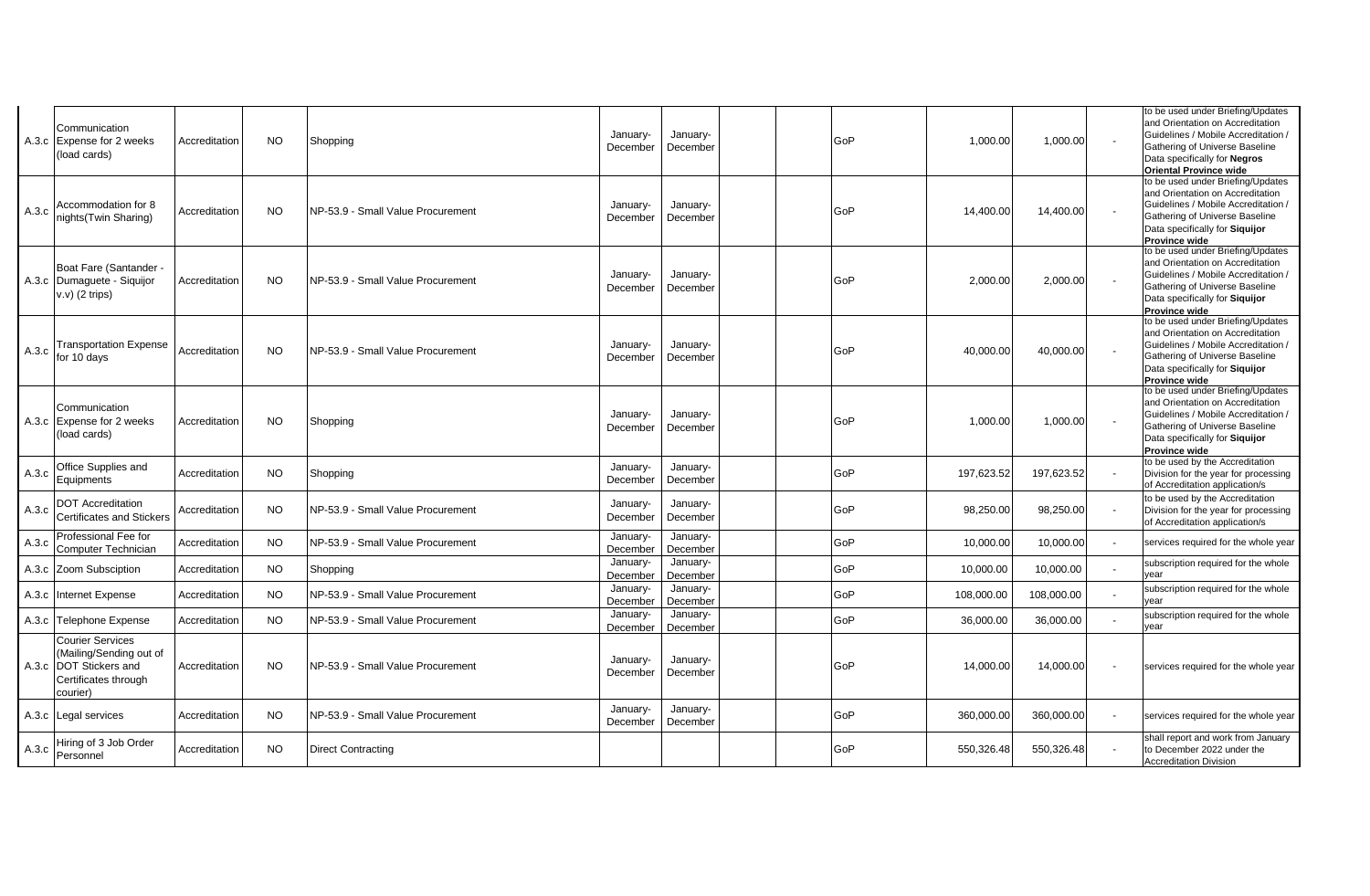| A.3.c | <b>Rental of Accreditation</b><br>Office                   | Accreditation | <b>NO</b> | NP-53.9 - Small Value Procurement         | January-<br>December | January-<br>Decembei | GoP | 400,000.00 | 400,000.00 | use and service required for the<br>whole year                                                                                                  |
|-------|------------------------------------------------------------|---------------|-----------|-------------------------------------------|----------------------|----------------------|-----|------------|------------|-------------------------------------------------------------------------------------------------------------------------------------------------|
|       | Meals and Function<br>A.3.c Room for the<br>participants   | Accreditation | <b>NO</b> | NP-53.10 Lease of Real Property and Venue | May -<br>August      | May -<br>August      | GoP | 200,000.00 | 200,000.00 | to be used during the conduct of the<br>Refresher course for Tour<br>Guides (2 batches in Bohol)                                                |
| A.3.c | Fransportation for 5<br>days                               | Accreditation | <b>NO</b> | NP-53.9 - Small Value Procurement         | May -<br>August      | May -<br>August      | GoP | 50,000.00  | 50,000.00  | to be used during the conduct of the<br><b>Refresher course for Tour</b><br><b>Guides (2 batches in Bohol)</b>                                  |
| A.3.c | Room Accommodation<br>for 5 nights                         | Accreditation | <b>NO</b> | NP-53.9 - Small Value Procurement         | May -<br>August      | May -<br>August      | GoP | 50,000.00  | 50,000.00  | to be used during the conduct of the<br>Refresher course for Tour<br>Guides (2 batches in Bohol)                                                |
|       | A.3.c Boat Fare                                            | Accreditation | <b>NO</b> | NP-53.9 - Small Value Procurement         | May -<br>August      | May -<br>August      | GoP | 8,000.00   | 8,000.00   | to be used during the conduct of the<br><b>Refresher course for Tour</b><br>Guides (2 batches in Bohol)<br>to be used during the conduct of the |
|       | A.3.c Training Supplies                                    | Accreditation | <b>NO</b> | Shopping                                  | May -<br>August      | May -<br>August      | GoP | 43,600.00  | 43,600.00  | Refresher course for Tour<br><b>Guides (2 batches in Bohol)</b>                                                                                 |
| A.3.c | <b>Professional Fees for</b><br>the Resource Speakers      | Accreditation | <b>NO</b> | NP-53.9 - Small Value Procurement         | May -<br>August      | May -<br>August      | GoP | 118,400.00 | 118,400.00 | to be used during the conduct of the<br><b>Refresher course for Tour</b><br>Guides (2 batches in Bohol)                                         |
|       | Meals and Function<br>A.3.c Room for the<br>participants   | Accreditation | <b>NO</b> | NP-53.10 Lease of Real Property and Venue | May                  | May                  | GoP | 50,000.00  | 50,000.00  | to be used during the conduct of the<br>Training on Homestay Program in<br><b>Negros Oriental</b>                                               |
| A.3.c | Fransportation for 5<br>days                               | Accreditation | <b>NO</b> | NP-53.9 - Small Value Procurement         | May                  | May                  | GoP | 20,000.00  | 20,000.00  | to be used during the conduct of the<br>Training on Homestay Program in<br><b>Negros Oriental</b>                                               |
| A.3.c | Room Accommodation<br>for 4 nights                         | Accreditation | <b>NO</b> | NP-53.9 - Small Value Procurement         | May                  | May                  | GoP | 16,000.00  | 16,000.00  | to be used during the conduct of the<br>Training on Homestay Program in<br><b>Negros Oriental</b>                                               |
|       | A.3.c Boat Fare                                            | Accreditation | NO.       | NP-53.9 - Small Value Procurement         | May                  | May                  | GoP | 4,800.00   | 4,800.00   | to be used during the conduct of the<br>Training on Homestay Program in<br><b>Nearos Oriental</b>                                               |
| A.3.c | Professional Fees for<br>the Resource Speakers             | Accreditation | <b>NO</b> | NP-53.9 - Small Value Procurement         | May                  | May                  | GoP | 59,200.00  | 59,200.00  | to be used during the conduct of the<br>Training on Homestay Program in<br><b>Negros Oriental</b>                                               |
|       | Meals and Function<br>A.3.c Room for the<br>participants   | Accreditation | <b>NO</b> | NP-53.10 Lease of Real Property and Venue | August               | August               | GoP | 50,000.00  | 50,000.00  | to be used during the conduct of the<br>Training on Homestay Program in<br><b>Siquijor</b>                                                      |
| A.3.c | Transportation for 5<br>days                               | Accreditation | <b>NO</b> | NP-53.9 - Small Value Procurement         | August               | August               | GoP | 20,000.00  | 20,000.00  | to be used during the conduct of the<br>Training on Homestay Program in<br><b>Siguiior</b>                                                      |
| A.3.c | Room Accommodation<br>for 4 nights                         | Accreditation | <b>NO</b> | NP-53.9 - Small Value Procurement         | August               | August               | GoP | 16,000.00  | 16,000.00  | to be used during the conduct of the<br>Training on Homestay Program in<br><b>Siquijor</b>                                                      |
|       | A.3.c Boat Fare                                            | Accreditation | <b>NO</b> | NP-53.9 - Small Value Procurement         | August               | August               | GoP | 4,800.00   | 4,800.00   | to be used during the conduct of the<br>Training on Homestay Program in<br><b>Siguijor</b>                                                      |
| A.3.c | <b>Professional Fees for</b><br>the Resource Speakers      | Accreditation | <b>NO</b> | NP-53.9 - Small Value Procurement         | August               | August               | GoP | 59,200.00  | 59,200.00  | to be used during the conduct of the<br>Training on Homestay Program in<br><b>Siguijor</b>                                                      |
|       | Meals and Function<br>A.3.c   Room for the<br>participants | Accreditation | <b>NO</b> | NP-53.10 Lease of Real Property and Venue | March                | March                | GoP | 180,200.00 | 180,200.00 | to be used during the Seminar for<br><b>Tourist Drivers in Cebu</b>                                                                             |
| A.3.c | Transportation for 4<br>davs                               | Accreditation | <b>NO</b> | NP-53.9 - Small Value Procurement         | March                | March                | GoP | 16,000.00  | 16,000.00  | to be used during the Seminar for<br><b>Tourist Drivers in Cebu</b>                                                                             |
|       | A.3.c Nitrile Hand Gloves                                  | Accreditation | <b>NO</b> | Shopping                                  | March                | March                | GoP | 3,200.00   | 3,200.00   | to be used during the Seminar for<br><b>Tourist Drivers in Cebu</b>                                                                             |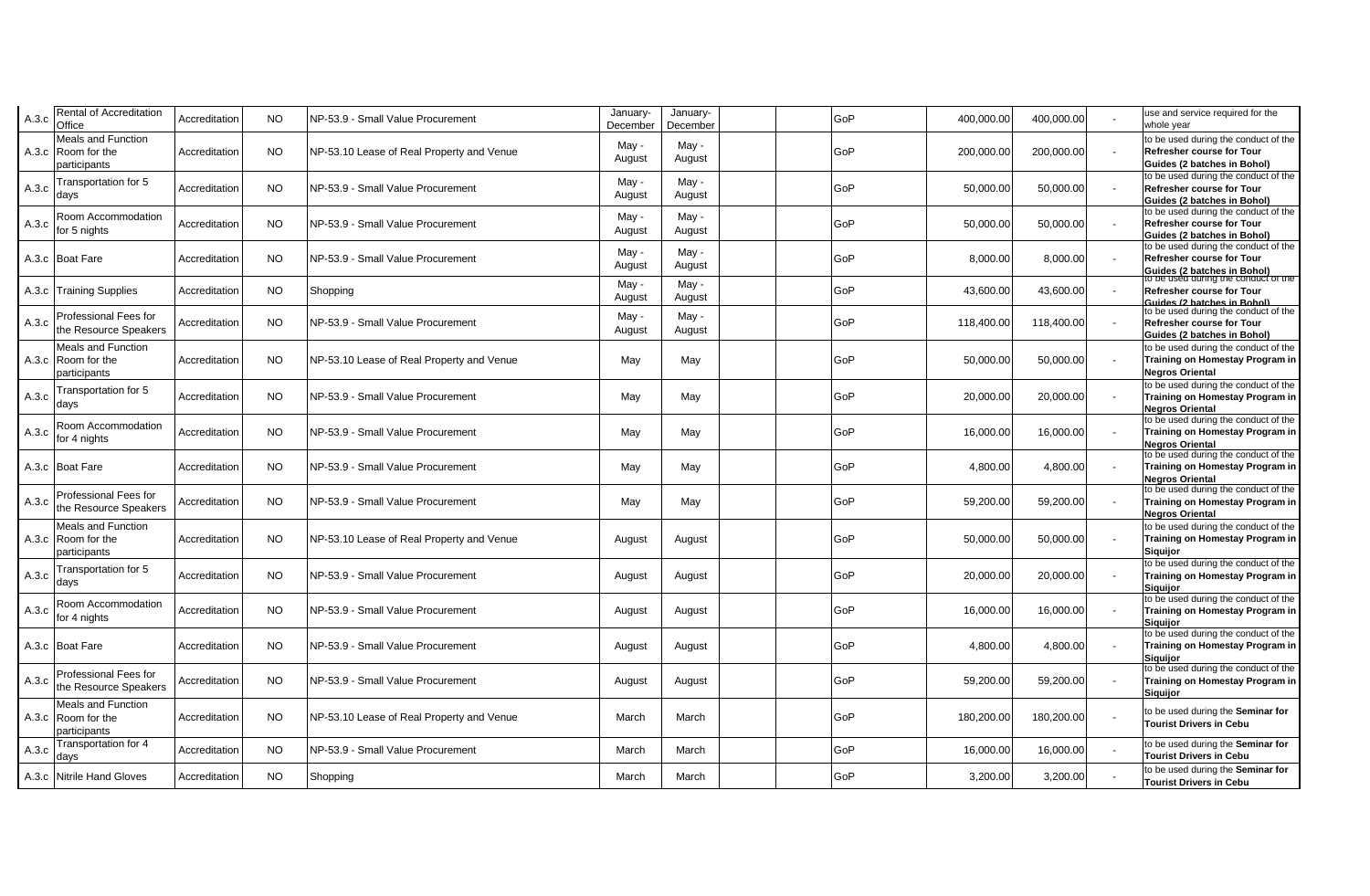|       | A.3.c Professional Fee                                          | Accreditation | <b>NO</b> | NP-53.9 - Small Value Procurement         | March                 | March                 | GoP | 25,600.00  | 25,600.00  | to be used during the Seminar for<br><b>Tourist Drivers in Cebu</b>                          |
|-------|-----------------------------------------------------------------|---------------|-----------|-------------------------------------------|-----------------------|-----------------------|-----|------------|------------|----------------------------------------------------------------------------------------------|
|       | <b>Meals and Function</b><br>A.3.c Room for the<br>participants | Accreditation | <b>NO</b> | NP-53.10 Lease of Real Property and Venue | June                  | June                  | GoP | 180,200.00 | 180,200.00 | to be used during the Seminar for<br><b>Tourist Drivers in Bohol</b>                         |
| A.3.c | <b>Fransportation for 4</b><br>davs                             | Accreditation | <b>NO</b> | NP-53.9 - Small Value Procurement         | June                  | June                  | GoP | 16,000.00  | 16,000.00  | to be used during the Seminar for<br><b>Tourist Drivers in Bohol</b>                         |
|       | A.3.c Face Mask                                                 | Accreditation | <b>NO</b> | Shopping                                  | June                  | June                  | GoP | 1,200.00   | 1,200.00   | to be used during the Seminar for<br><b>Tourist Drivers in Bohol</b>                         |
|       | A.3.c 70% Ethyl Alcohol                                         | Accreditation | <b>NO</b> | Shopping                                  | June                  | June                  | GoP | 2,000.00   | 2,000.00   | to be used during the Seminar for<br><b>Tourist Drivers in Bohol</b>                         |
|       | A.3.c Professional Fee                                          | Accreditation | <b>NO</b> | NP-53.9 - Small Value Procurement         | June                  | June                  | GoP | 25,600.00  | 25,600.00  | to be used during the Seminar for<br><b>Tourist Drivers in Bohol</b>                         |
|       | <b>Meals and Function</b><br>A.3.c Room for the<br>participants | Accreditation | <b>NO</b> | NP-53.10 Lease of Real Property and Venue | October               | October               | GoP | 235,200.00 | 235,200.00 | to be used during the Seminar for<br><b>Tourist Drivers in Negros and</b><br>Siquijor        |
| A.3.c | <b>Transportation for 4</b><br>days                             | Accreditation | <b>NO</b> | NP-53.9 - Small Value Procurement         | October               | October               | GoP | 6,048.90   | 6,048.90   | to be used during the Seminar for<br><b>Tourist Drivers in Negros and</b><br><b>Siguijor</b> |
|       | A.3.c Vitamin C                                                 | Accreditation | <b>NO</b> | Shopping                                  | October               | October               | GoP | 14,870.40  | 14,870.40  | to be used during the Seminar for<br><b>Tourist Drivers in Negros and</b><br><b>Siguiior</b> |
|       | A.3.c   Face Shield                                             | Accreditation | <b>NO</b> | Shopping                                  | October               | October               | GoP | 702,313.92 | 702,313.92 | to be used during the Seminar for<br><b>Tourist Drivers in Negros and</b><br><b>Siguiior</b> |
|       | A.3.c Nitrile Hand Gloves                                       | Accreditation | <b>NO</b> | NP-53.9 - Small Value Procurement         | October               | October               | GoP | 32,000.00  | 32,000.00  | to be used during the Seminar for<br><b>Tourist Drivers in Negros and</b><br><b>Siguiior</b> |
|       | A.3.c Professional Fee                                          | Accreditation | <b>NO</b> | NP-53.9 - Small Value Procurement         | October               | October               | GoP | 2,180.00   | 2,180.00   | to be used during the Seminar for<br><b>Tourist Drivers in Negros and</b><br><b>Siguiior</b> |
| A.3.c | <b>Travelling Expense for</b><br>the speakers                   | Accreditation | <b>NO</b> | NP-53.9 - Small Value Procurement         | October               | October               | GoP | 600.00     | 600.00     | to be used during the Seminar for<br><b>Tourist Drivers in Negros and</b><br><b>Siguijor</b> |
| A.1.a | Disinfection<br>Services/Supplies                               | Admin         | NO.       | NP-53.9 - Small Value Procurement         | January -<br>December | January ·<br>December | GoP | 48,000.00  | 48,000.00  | to be used/utilized under the<br>supervision of the Administrative<br>Unit / Division        |
|       | A.1.a Security Services (1)                                     | Admin         | <b>NO</b> | NP-53.9 - Small Value Procurement         | January -<br>December | January<br>December   | GoP | 224,400.00 | 224,400.00 | to be used/utilized under the<br>supervision of the Administrative<br>Unit / Division        |
|       | A.1.a Freight/Courier Services                                  | Admin         | <b>NO</b> | NP-53.9 - Small Value Procurement         | January -<br>December | January -<br>December | GoP | 40,000.00  | 40,000.00  | to be used/utilized under the<br>supervision of the Administrative<br>Unit / Division        |
|       | A.1.a Notarial Service                                          | Admin         | <b>NO</b> | NP-53.9 - Small Value Procurement         | January -<br>December | January -<br>December | GoP | 10,000.00  | 10,000.00  | to be used/utilized under the<br>supervision of the Administrative<br>Unit / Division        |
|       | A.1.a ICT Repair Services                                       | Admin         | NO.       | NP-53.9 - Small Value Procurement         | January -<br>December | January -<br>December | GoP | 48,000.00  | 48,000.00  | to be used/utilized under the<br>supervision of the Administrative<br>Unit / Division        |
| A.1.a | Office & Equipment<br>Maintenance Services                      | Admin         | <b>NO</b> | NP-53.9 - Small Value Procurement         | January -<br>December | January -<br>December | GoP | 48,000.00  | 48,000.00  | to be used/utilized under the<br>supervision of the Administrative<br>Unit / Division        |
|       | A.1.a   Fuel, Oil and Lubricants                                | Admin         | <b>NO</b> | NP-53.9 - Small Value Procurement         | January -<br>December | January -<br>December | GoP | 300,000.00 | 300,000.00 | to be used/utilized under the<br>supervision of the Administrative<br>Unit / Division        |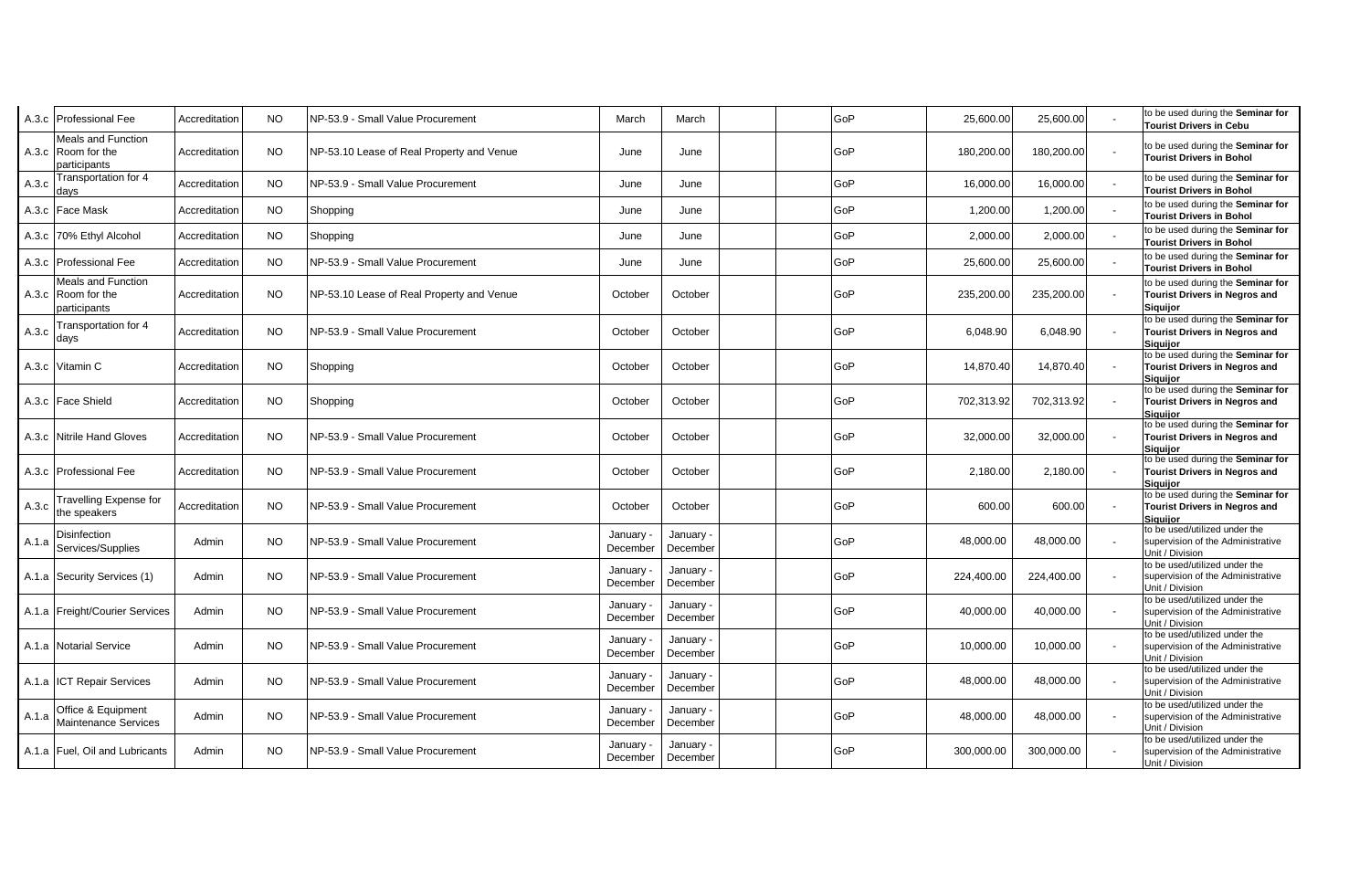|       | Gov't Vehicle Annual<br>A.1.a Insurance and<br><b>Registration Fee</b> | Admin | <b>NO</b> | NP-53.5 Agency-to-Agency          | February<br>October   | February<br>October   | GoP | 10,000.00    | 10,000.00    | to be used/utilized under the<br>supervision of the Administrative<br>Unit / Division                                    |
|-------|------------------------------------------------------------------------|-------|-----------|-----------------------------------|-----------------------|-----------------------|-----|--------------|--------------|--------------------------------------------------------------------------------------------------------------------------|
| A.1.a | <b>Internet Subscription</b><br>Expenses (Main Office)                 | Admin | <b>NO</b> | <b>Direct Contracting</b>         | January -<br>December | January<br>December   | GoP | 78,000.00    | 78,000.00    | to be used/utilized under the<br>supervision of the Administrative<br>Unit / Division                                    |
| A.1.a | <b>Internet Subscription</b><br>Expenses (RD's Office)                 | Admin | <b>NO</b> | <b>Direct Contracting</b>         | January -<br>December | January ·<br>December | GoP | 62,388.00    | 62,388.00    | to be used/utilized under the<br>supervision of the Administrative<br>Unit / Division                                    |
|       | A.1.a Newspaper Subscription                                           | Admin | <b>NO</b> | <b>Direct Contracting</b>         | January -<br>December | January ·<br>December | GoP | 15,000.00    | 15,000.00    | to be used/utilized under the<br>supervision of the Administrative<br>Unit / Division                                    |
| A.1.a | <b>Telephone Subscription</b><br>Expenses                              | Admin | <b>NO</b> | <b>Direct Contracting</b>         | January -<br>December | January ·<br>December | GoP | 145,000.00   | 145,000.00   | to be used/utilized under the<br>supervision of the Administrative<br>Unit / Division                                    |
| A.1.a | Hiring of eleven (11) Job<br><b>Order Personnel</b>                    | Admin | <b>NO</b> | <b>Direct Contracting</b>         |                       |                       | GoP | 2,573,417.04 | 2,573,417.04 | Will report and work from January to<br>Ddecember 2022 under the<br>supervision of the Administrative<br>Unit / Division |
| A.1.a | Drinking Water<br>Expenses                                             | Admin | NO.       | <b>Direct Contracting</b>         | January -<br>December | January -<br>December | GoP | 15,360.00    | 15,360.00    | to be used/utilized under the<br>supervision of the Administrative<br>Unit / Division                                    |
|       | <b>Official Mobile</b><br>A.1.a Communication<br>Expenses              | Admin | <b>NO</b> | <b>Direct Contracting</b>         | January -<br>December | January -<br>December | GoP | 29,400.00    | 29,400.00    | to be used/utilized under the<br>supervision of the Administrative<br>Unit / Division                                    |
|       | A.1.a Fidelity Bond                                                    | Admin | <b>NO</b> | NP-53.5 Agency-to-Agency          | January -<br>December | January -<br>December | GoP | 10,500.00    | 10,500.00    | to be used/utilized under the<br>supervision of the Administrative<br>Unit / Division                                    |
| A.1.a | Office TV Cable<br>Subscription                                        | Admin | <b>NO</b> | <b>Direct Contracting</b>         | January -<br>December | January -<br>December | GoP | 17,736.00    | 17,736.00    | to be used/utilized under the<br>supervision of the Administrative<br>Unit / Division                                    |
| A.1.a | Offices & Storage Room<br>Rental + Electricity                         | Admin | <b>NO</b> | <b>Direct Contracting</b>         | January -<br>December | January -<br>December | GoP | 1,486,916.88 | 1,486,916.88 | to be used/utilized under the<br>supervision of the Administrative<br>Unit / Division                                    |
|       | A.1.a Airport office electricity                                       | Admin | <b>NO</b> | <b>Direct Contracting</b>         | January -<br>December | January ·<br>December | GoP | 36,000.00    | 36,000.00    | to be used/utilized under the<br>supervision of the Administrative<br>Unit / Division                                    |
| A.1.a | Lodging Allowance (RD<br>Housing/Condo Rental)                         | Admin | <b>NO</b> | NP-53.9 - Small Value Procurement | January -<br>December | January -<br>December | GoP | 54,000.00    | 54,000.00    | to be used/utilized under the<br>supervision of the Administrative<br>Unit / Division                                    |
| A.1.a | Vehicle Repair &<br>Maintenance Expense                                | Admin | <b>NO</b> | NP-53.9 - Small Value Procurement | January -<br>December | January ·<br>December | GoP | 130,000.00   | 130,000.00   | to be used/utilized under the<br>supervision of the Administrative<br>Unit / Division                                    |
|       | A.1.a Equipment Rental                                                 | Admin | <b>NO</b> | NP-53.9 - Small Value Procurement | January -<br>December | January -<br>December | GoP | 48,000.00    | 48,000.00    | to be used/utilized under the<br>supervision of the Administrative<br>Unit / Division                                    |
|       | A.1.a Printing Services                                                | Admin | <b>NO</b> | NP-53.9 - Small Value Procurement | January ·<br>December | January -<br>December | GoP | 48,000.00    | 48,000.00    | to be used/utilized under the<br>supervision of the Administrative<br>Unit / Division                                    |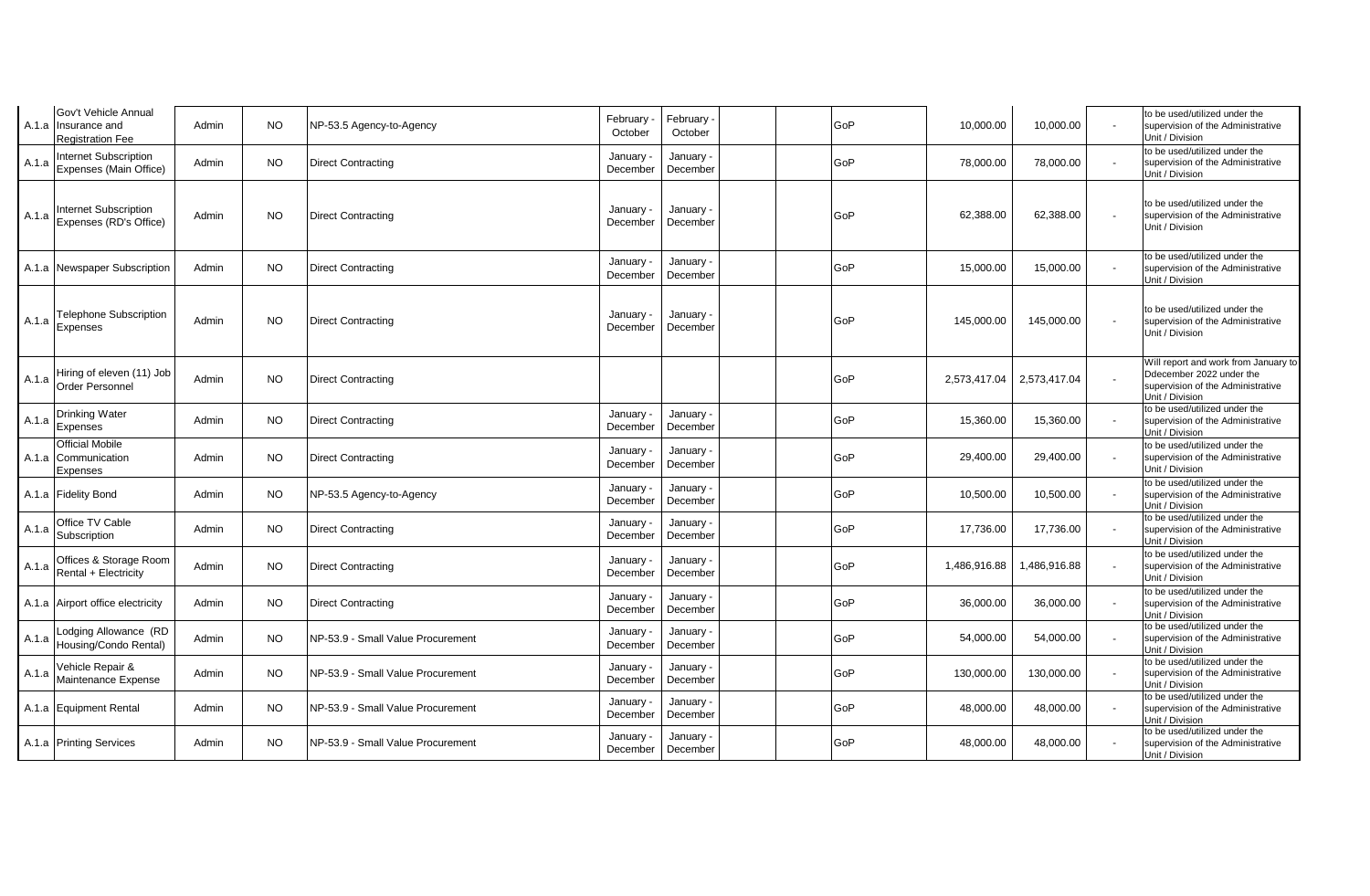|             | A.1.a  Airline Tickets                                                                                          | Admin | NO.       | <b>Direct Contracting</b>         | January -<br>December | January ·<br>December | GoP | 187,500.00 | 187,500.00 | to be used/utilized under the<br>supervision of the Administrative<br>Unit / Division                                                                                  |
|-------------|-----------------------------------------------------------------------------------------------------------------|-------|-----------|-----------------------------------|-----------------------|-----------------------|-----|------------|------------|------------------------------------------------------------------------------------------------------------------------------------------------------------------------|
| A.1.a       | Room Accommodation<br>during Travels                                                                            | Admin | NO.       | NP-53.9 - Small Value Procurement | January -<br>December | January -<br>December | GoP | 180.000.00 | 180.000.00 | to be used/utilized under the<br>supervision of the Administrative<br>Unit / Division                                                                                  |
|             | A.1.a Transportation Services                                                                                   | Admin | <b>NO</b> | NP-53.9 - Small Value Procurement | January -<br>December | January -<br>December | GoP | 140,000.00 | 140,000.00 | to be used/utilized under the<br>supervision of the Administrative<br>Unit / Division                                                                                  |
| A.1.a       | Personnel Training &<br>Development                                                                             | Admin | NO.       | NP-53.9 - Small Value Procurement | January -<br>December | January -<br>December | GoP | 120,000.00 | 120,000.00 | to be used/utilized under the<br>supervision of the Administrative<br>Unit / Division                                                                                  |
|             | A.1.a Photocopier Rental                                                                                        | Admin | <b>NO</b> | NP-53.9 - Small Value Procurement | January -<br>December | January -<br>December | GoP | 49,990.00  | 49,990.00  | to be used/utilized under the<br>supervision of the Administrative<br>Unit / Division                                                                                  |
| A.1.a       | Office Supplies and<br>Equipments                                                                               | Admin | <b>NO</b> | Shopping                          | January -<br>December | January ·<br>December | GoP | 292,005.52 | 292,005.52 | to be used/utilized under the<br>supervision of the Administrative<br>Unit / Division                                                                                  |
|             | Meals during the<br>conduct of trainings in<br>A.1.a the region (AM/PM<br>Snacks. Lunch @<br>P800/pax x 25 pax) | Admin | <b>NO</b> | NP-53.9 - Small Value Procurement | March -<br>September  | March -<br>September  | GoP | 100,000.00 | 100,000.00 | to be used durign conduct of GAD<br>projects under the supervision of<br>the Administrative Unit/Division                                                              |
|             | A.1.a Room Accommodation                                                                                        | Admin | <b>NO</b> | NP-53.9 - Small Value Procurement | March -<br>September  | March -<br>September  | GoP | 30,000.00  | 30,000.00  | to be used durign conduct of GAD<br>projects under the supervision of<br>the Administrative Unit/Division                                                              |
|             | Professional<br>A.1.a Fee/Honorarium for<br><b>Speakers</b>                                                     | Admin | <b>NO</b> | NP-53.9 - Small Value Procurement | March -<br>September  | March -<br>September  | GoP | 48.000.00  | 48.000.00  | to be used durign conduct of GAD<br>projects under the supervision of<br>the Administrative Unit/Division                                                              |
| A.1.a       | Tokens for the<br>Participants                                                                                  | Admin | <b>NO</b> | NP-53.9 - Small Value Procurement | March -<br>September  | March -<br>September  | GoP | 25,000.00  | 25,000.00  | to be used durign conduct of GAD<br>projects under the supervision of<br>the Administrative Unit/Division                                                              |
|             | A.1.a Souvenir for Speaker                                                                                      | Admin | NO.       | NP-53.9 - Small Value Procurement | March -<br>September  | March -<br>September  | GoP | 2,250.00   | 2,250.00   | to be used durign conduct of GAD<br>projects under the supervision of<br>the Administrative Unit/Division                                                              |
|             | 4.1.a Transportation Service                                                                                    | Admin | <b>NO</b> | NP-53.9 - Small Value Procurement | March -<br>September  | March -<br>September  | GoP | 25,000.00  | 25,000.00  | to be used durign conduct of GAD<br>projects under the supervision of<br>the Administrative Unit/Division                                                              |
| A.1.a Meals |                                                                                                                 | Admin | <b>NO</b> | NP-53.9 - Small Value Procurement | March -<br>September  | March -<br>September  | GoP | 17,500.00  | 17,500.00  | to be used durign conduct of GAD<br>projects in relation to Provision<br>for Women's Month Activities,<br>under the supervision of the<br>Administrative Unit/Division |
|             | A.1.a Transportation                                                                                            | Admin | <b>NO</b> | NP-53.9 - Small Value Procurement | March -<br>September  | March -<br>September  | GoP | 10,000.00  | 10,000.00  | to be used durign conduct of GAD<br>projects in relation to Provision<br>for Women's Month Activities,<br>under the supervision of the<br>Administrative Unit/Division |
|             | A.1.a Tokens/Souvenir Items                                                                                     | Admin | <b>NO</b> | NP-53.9 - Small Value Procurement | March -<br>September  | March -<br>September  | GoP | 15,750.00  | 15,750.00  | to be used durign conduct of GAD<br>projects in relation to Provision<br>for Women's Month Activities,<br>under the supervision of the<br>Administrative Unit/Division |
| A.1.a       | Zoom Online Platform<br>Subscription (for Virtual<br>Meetings @<br>\$14.99/months x 3                           | Admin | <b>NO</b> | NP-53.9 - Small Value Procurement | March -<br>September  | March -<br>September  | GoP | 2,500.00   | 2,500.00   | <del>üru AD</del><br>projects in relation to Provision<br>for Women's Month Activities.<br>under the supervision of the                                                |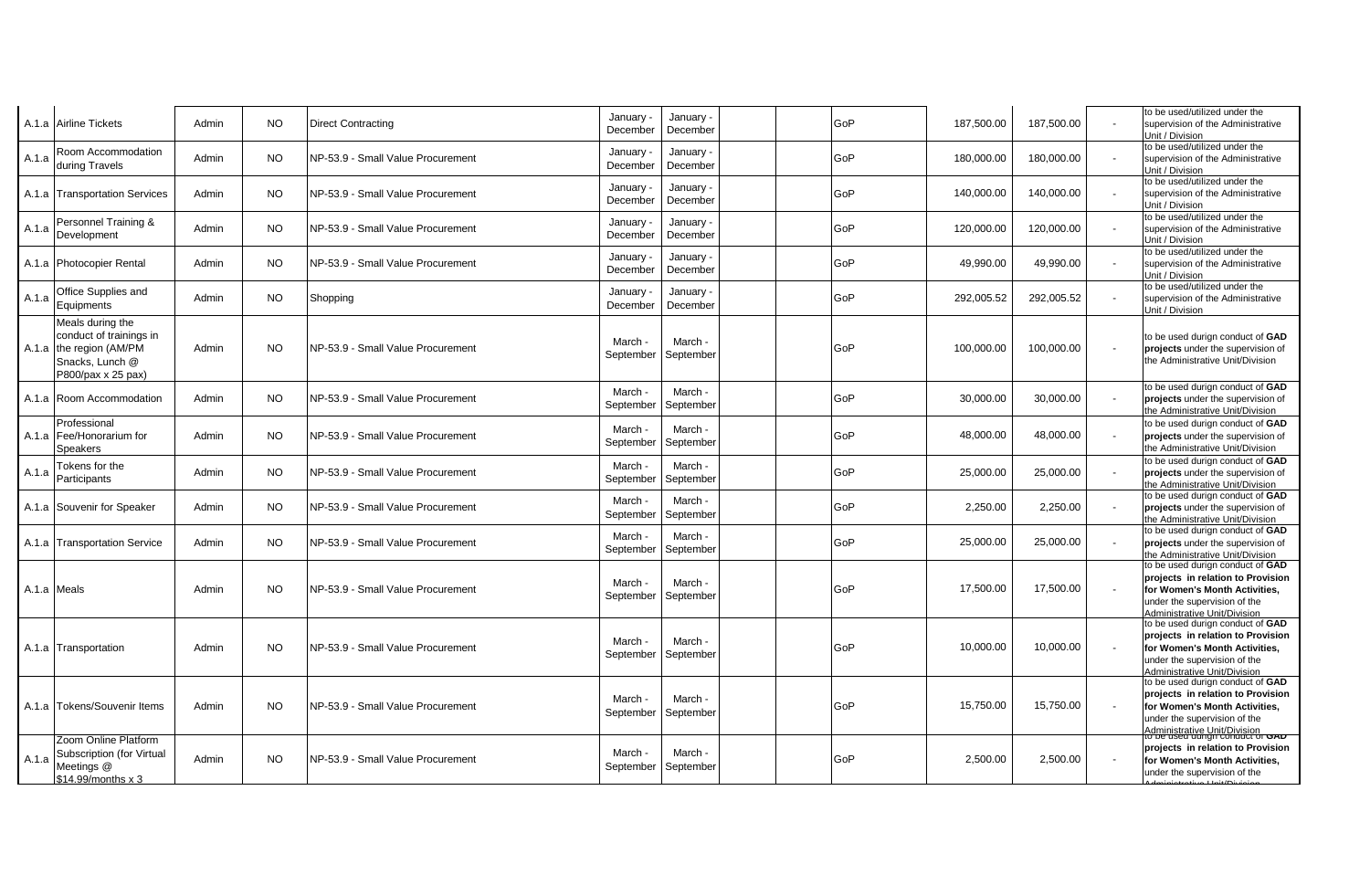|       |                                    |          |           |                                    |                      |                      |     |           |           | to be usea/utilized for the conduct of                                     |
|-------|------------------------------------|----------|-----------|------------------------------------|----------------------|----------------------|-----|-----------|-----------|----------------------------------------------------------------------------|
| A.1.a | Office Supplies and<br>Equipments  | Admin    | <b>NO</b> | NP-53.9 - Small Value Procurement  | January-<br>December | Januarv-<br>December | GoP | 50,850.00 | 50,850.00 | <b>GAD projects (under the</b><br>supervision of the Administrative        |
|       | A.3.a Meals and Function Roor      | Planning | <b>NO</b> | NP-53.9 - Small Value Procurement  | February             | February             | GoP | 4,500.00  | 4,500.00  | to be used under statistics unit<br>during conduct of the Tourism          |
|       |                                    |          |           |                                    |                      |                      |     |           |           | <b>Enterprise Forum (AEs</b><br>Orientation) in Bohol - BATCH 1            |
|       |                                    |          |           |                                    |                      |                      |     |           |           | to be used under statistics unit<br>during conduct of the Tourism          |
|       | A.3.a Ecobags                      | Planning | NO.       | NP-53.9 - Small Value Procurement  | February             | February             | GoP | 2,400.00  | 2,400.00  | <b>Enterprise Forum (AEs</b>                                               |
|       |                                    |          |           |                                    |                      |                      |     |           |           | <b>Orientation) in Bohol - BATCH 1</b><br>to be used under statistics unit |
|       |                                    |          |           |                                    |                      |                      |     |           |           | during conduct of the Tourism                                              |
|       | A.3.a Forum/ training supplies     | Planning | <b>NO</b> | Shopping                           | February             | February             | GoP | 750.00    | 750.00    | <b>Enterprise Forum (AEs</b>                                               |
|       |                                    |          |           |                                    |                      |                      |     |           |           | Orientation) in Bohol - BATCH 1<br>to be used under statistics unit        |
|       | A.3.a Boat Tickets                 | Planning | <b>NO</b> | Shopping                           | February             | February             | GoP | 2,400.00  | 2,400.00  | during conduct of the Tourism                                              |
|       |                                    |          |           |                                    |                      |                      |     |           |           | <b>Enterprise Forum (AEs</b>                                               |
|       |                                    |          |           |                                    |                      |                      |     |           |           | Orientation) in Bohol - BATCH 1<br>to be used under statistics unit        |
|       | A.3.a   Facilitator's Lunch & Dinr | Planning | NO.       | NP-53.9 - Small Value Procurement  | February             | February             | GoP | 1,000.00  | 1,000.00  | during conduct of the Tourism                                              |
|       |                                    |          |           |                                    |                      |                      |     |           |           | <b>Enterprise Forum (AEs</b><br>Orientation) in Bohol - BATCH 1            |
|       |                                    |          |           |                                    |                      |                      |     |           |           | to be used under statistics unit                                           |
|       | A.3.a Room Accommodation           | Planning | NO.       | NP-53.9 - Small Value Procurement  | February             | February             | GoP | 3,000.00  | 3,000.00  | during conduct of the Tourism                                              |
|       |                                    |          |           |                                    |                      |                      |     |           |           | <b>Enterprise Forum (AEs</b><br>Orientation) in Bohol - BATCH 1            |
|       |                                    |          |           |                                    |                      |                      |     |           |           | to be used under statistics unit                                           |
| A.3.a | Official Load for                  | Planning | <b>NO</b> | Shopping                           | February             | February             | GoP | 200.00    | 200.00    | during conduct of the Tourism                                              |
|       | Communication                      |          |           |                                    |                      |                      |     |           |           | <b>Enterprise Forum (AEs</b><br>Orientation) in Bohol - BATCH 1            |
|       |                                    |          |           |                                    |                      |                      |     |           |           | to be used under statistics unit                                           |
| A.3.a | Meals and Function                 | Planning | NO.       | INP-53.9 - Small Value Procurement | February             | February             | GoP | 4,500.00  | 4,500.00  | during conduct of the Tourism                                              |
|       | Room                               |          |           |                                    |                      |                      |     |           |           | <b>Enterprise Forum (AEs</b>                                               |
|       |                                    |          |           |                                    |                      |                      |     |           |           | Orientation) in Bohol - BATCH 2<br>to be used under statistics unit        |
|       | A.3.a Ecobags                      | Planning | NO.       | NP-53.9 - Small Value Procurement  | February             | February             | GoP | 2,400.00  | 2,400.00  | during conduct of the Tourism                                              |
|       |                                    |          |           |                                    |                      |                      |     |           |           | <b>Enterprise Forum (AEs</b><br>Orientation) in Bohol - BATCH 2            |
|       |                                    |          |           |                                    |                      |                      |     |           |           | to be used under statistics unit                                           |
|       | A.3.a Forum/ training supplies     | Planning | NO.       | Shopping                           | February             | February             | GoP | 750.00    | 750.00    | during conduct of the Tourism                                              |
|       |                                    |          |           |                                    |                      |                      |     |           |           | <b>Enterprise Forum (AEs</b><br>Orientation) in Bohol - BATCH 2            |
|       |                                    |          |           |                                    |                      |                      |     |           |           | to be used under statistics unit                                           |
|       | A.3.a Boat Tickets                 | Planning | <b>NO</b> | INP-53.9 - Small Value Procurement | February             | February             | GoP | 2,400.00  | 2,400.00  | during conduct of the Tourism                                              |
|       |                                    |          |           |                                    |                      |                      |     |           |           | <b>Enterprise Forum (AEs</b><br>Orientation) in Bohol - BATCH 2            |
|       |                                    |          |           |                                    |                      |                      |     |           |           | to be used under statistics unit                                           |
|       | A.3.a Facilitator's Lunch & Dinr   | Planning | NO.       | NP-53.9 - Small Value Procurement  | February             | February             | GoP | 1,000.00  | 1,000.00  | during conduct of the Tourism                                              |
|       |                                    |          |           |                                    |                      |                      |     |           |           | <b>Enterprise Forum (AEs</b><br>Orientation) in Bohol - BATCH 2            |
|       |                                    |          |           |                                    |                      |                      |     |           |           | to be used under statistics unit                                           |
|       | A.3.a Room Accommodation           | Planning | NO.       | NP-53.9 - Small Value Procurement  | February             | February             | GoP | 3,000.00  | 3,000.00  | during conduct of the Tourism<br><b>Enterprise Forum (AEs</b>              |
|       |                                    |          |           |                                    |                      |                      |     |           |           | Orientation) in Bohol - BATCH 2                                            |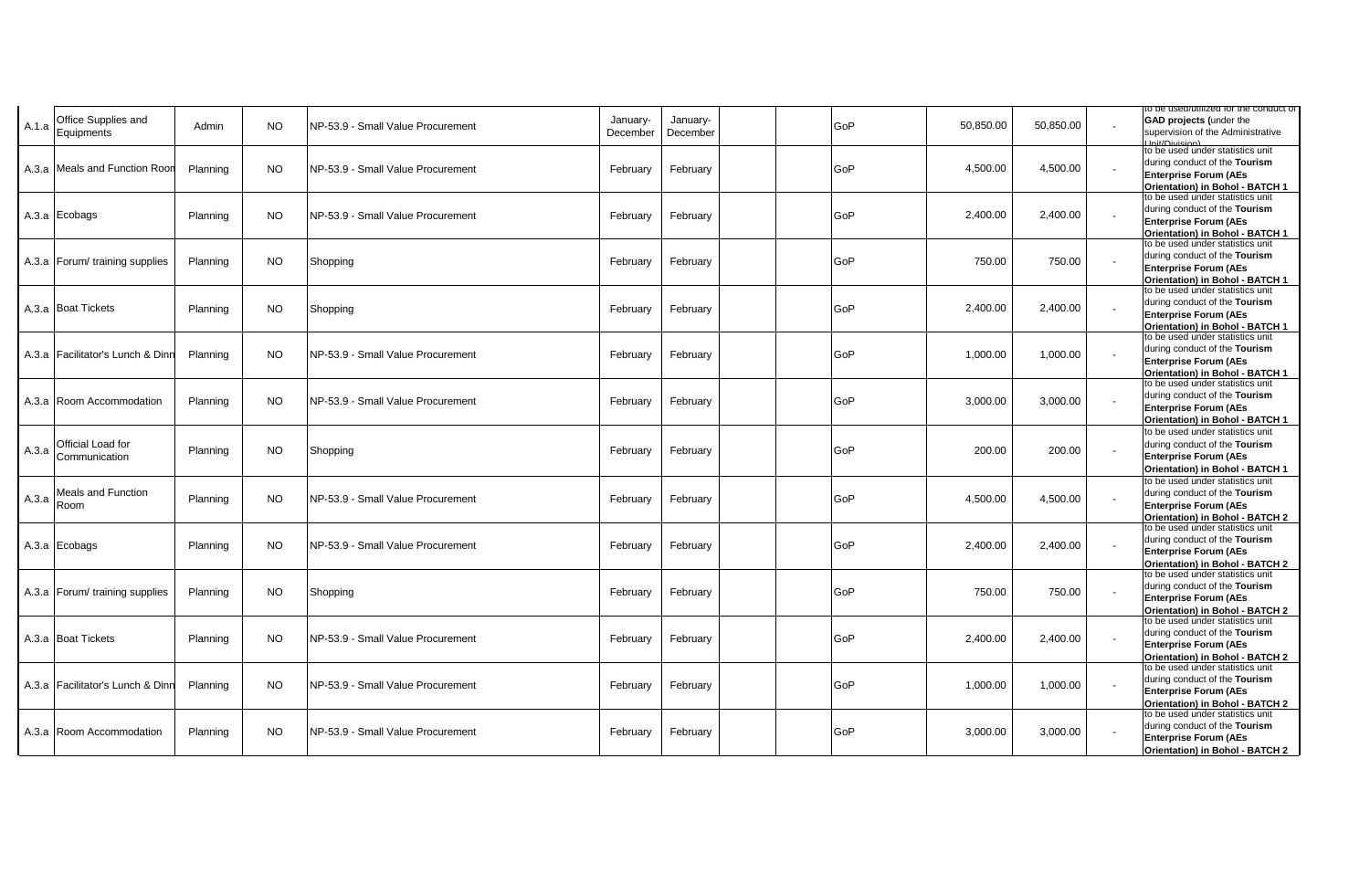| A.3.a Official Load for Commun   | Planning | <b>NO</b> | Shopping                          | February | February | GoP | 1,648.90 | 1,648.90 |        | to be used under statistics unit<br>during conduct of the Tourism<br><b>Enterprise Forum (AEs</b><br>Orientation) in Bohol - BATCH 2                     |
|----------------------------------|----------|-----------|-----------------------------------|----------|----------|-----|----------|----------|--------|----------------------------------------------------------------------------------------------------------------------------------------------------------|
| A.3.a Meals and Function Roor    | Planning | <b>NO</b> | NP-53.9 - Small Value Procurement | February | February | GoP | 4,500.00 | 4,500.00 |        | during conduct of the Tourism<br><b>Enterprise Forum (AEs</b><br>Orientation) in Negros Oriental -<br><b>R<sup>8</sup>BEUsea under statistics unit</b>   |
| A.3.a Ecobags                    | Planning | <b>NO</b> | NP-53.9 - Small Value Procurement | February | February | GoP | 2,400.00 | 2,400.00 |        | during conduct of the Tourism<br><b>Enterprise Forum (AEs</b><br>Orientation) in Negros Oriental -<br><b>BATCH 1</b>                                     |
| A.3.a Forum/ training supplies   | Planning | <b>NO</b> | Shopping                          | February | February | GoP | 1,250.00 | 1,250.00 |        | to be used under statistics unit<br>during conduct of the Tourism<br><b>Enterprise Forum (AEs</b><br>Orientation) in Negros Oriental -<br><b>BATCH1</b>  |
| A.3.a Boat Tickets               | Planning | <b>NO</b> | NP-53.9 - Small Value Procurement | February | February | GoP | 300.00   | 300.00   |        | to be used under statistics unit<br>during conduct of the Tourism<br><b>Enterprise Forum (AEs</b><br>Orientation) in Negros Oriental -<br><b>BATCH1</b>  |
| A.3.a Facilitator's Lunch & Dinn | Planning | <b>NO</b> | NP-53.9 - Small Value Procurement | February | February | GoP | 2,400.00 | 2,400.00 |        | to be used under statistics unit<br>during conduct of the Tourism<br><b>Enterprise Forum (AEs</b><br>Orientation) in Negros Oriental -<br><b>BATCH1</b>  |
| A.3.a Transportation             | Planning | NO.       | NP-53.9 - Small Value Procurement | February | February | GoP | 900.00   | 900.00   |        | to be used under statistics unit<br>during conduct of the Tourism<br><b>Enterprise Forum (AEs</b><br>Orientation) in Negros Oriental -<br><b>BATCH1</b>  |
| A.3.a Official Load for Commur   | Planning | <b>NO</b> | Shopping                          | February | February | GoP | 4.000.00 | 4.000.00 | $\sim$ | to be used under statistics unit<br>during conduct of the Tourism<br><b>Enterprise Forum (AEs</b><br>Orientation) in Negros Oriental -<br><b>BATCH1</b>  |
| A.3.a Meals and Function Roon    | Planning | <b>NO</b> | NP-53.9 - Small Value Procurement | February | February | GoP | 4,500.00 | 4,500.00 |        | during conduct of the Tourism<br><b>Enterprise Forum (AEs</b><br>Orientation) in Negros Oriental -<br><b>RbE used under statistics uni</b>               |
| A.3.a Ecobags                    | Planning | <b>NO</b> | NP-53.9 - Small Value Procurement | February | February | GoP | 2,400.00 | 2,400.00 |        | during conduct of the Tourism<br><b>Enterprise Forum (AEs</b><br>Orientation) in Negros Oriental -<br><b>RATCH 2</b>                                     |
| A.3.a Forum/ training supplies   | Planning | <b>NO</b> | Shopping                          | February | February | GoP | 1,250.00 | 1,250.00 |        | to be used under statistics unit<br>during conduct of the Tourism<br><b>Enterprise Forum (AEs</b><br>Orientation) in Negros Oriental -<br><b>BATCH 2</b> |
| A.3.a Boat Tickets               | Planning | <b>NO</b> | NP-53.9 - Small Value Procurement | February | February | GoP | 300.00   | 300.00   |        | to be used under statistics unit<br>during conduct of the Tourism<br><b>Enterprise Forum (AEs</b><br>Orientation) in Negros Oriental -<br><b>BATCH 2</b> |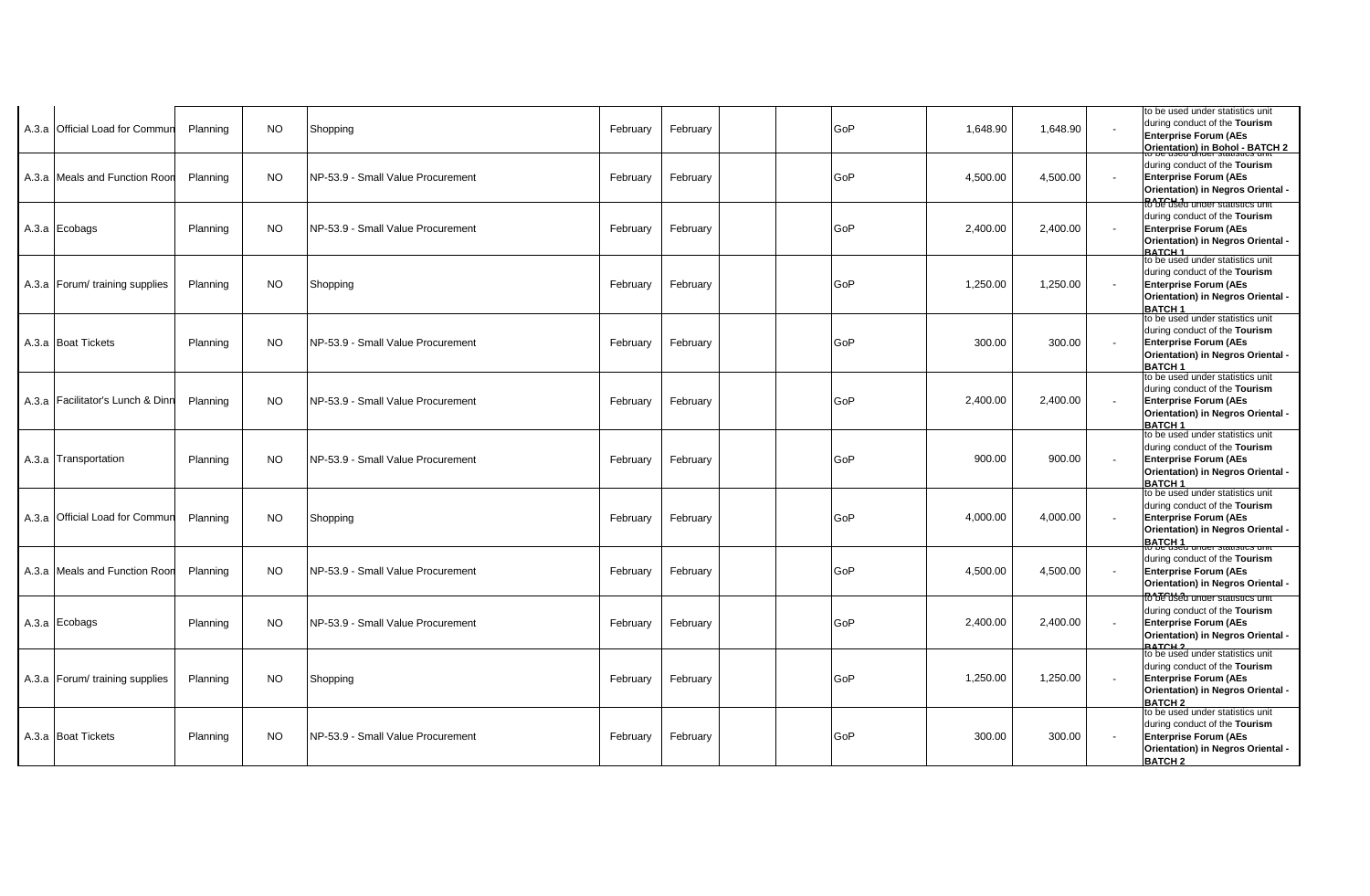| A.3.a | Facilitator's Lunch &<br>Dinner        | Planning | <b>NO</b> | NP-53.9 - Small Value Procurement | February            | February          | GoP | 2,400.00  | 2.400.00  |        | to be used under statistics unit<br>during conduct of the Tourism<br><b>Enterprise Forum (AEs</b><br>Orientation) in Negros Oriental -<br><b>BATCH 2</b> |
|-------|----------------------------------------|----------|-----------|-----------------------------------|---------------------|-------------------|-----|-----------|-----------|--------|----------------------------------------------------------------------------------------------------------------------------------------------------------|
|       | A.3.a Transportation                   | Planning | <b>NO</b> | NP-53.9 - Small Value Procurement | February            | February          | GoP | 900.00    | 900.00    |        | to be used under statistics unit<br>during conduct of the Tourism<br><b>Enterprise Forum (AEs</b><br>Orientation) in Negros Oriental -<br><b>BATCH2</b>  |
| A.3.a | Official Load for<br>Communication     | Planning | <b>NO</b> | Shopping                          | February            | February          | GoP | 4,000.00  | 4,000.00  |        | to be used under statistics unit<br>during conduct of the Tourism<br><b>Enterprise Forum (AEs</b><br>Orientation) in Negros Oriental -<br><b>BATCH 2</b> |
| A.3.a | <b>Meals and Function</b><br>Room      | Planning | <b>NO</b> | NP-53.9 - Small Value Procurement | Febraury -<br>March | Febraury<br>March | GoP | 9,000.00  | 9,000.00  |        | to be used under statistics unit<br>during conduct of the Tourism<br><b>Enterprise Forum (AEs</b><br>Orientation) in Northern Cebu -<br>BATCH 1 and 2    |
|       | A.3.a Ecobags                          | Planning | <b>NO</b> | NP-53.9 - Small Value Procurement | Febraury -<br>March | Febraury<br>March | GoP | 4,800.00  | 4,800.00  |        | to be used under statistics unit<br>during conduct of the Tourism<br><b>Enterprise Forum (AEs</b><br>Orientation) in Northern Cebu -<br>BATCH 1 and 2    |
|       | A.3.a Forum/ training supplies         | Planning | <b>NO</b> | Shopping                          | Febraury<br>March   | Febraury<br>March | GoP | 1,500.00  | 1,500.00  |        | to be used under statistics unit<br>during conduct of the Tourism<br><b>Enterprise Forum (AEs</b><br>Orientation) in Northern Cebu -<br>BATCH 1 and 2    |
|       | A.3.a Boat Tickets                     | Planning | <b>NO</b> | NP-53.9 - Small Value Procurement | Febraury -<br>March | Febraury<br>March | GoP | 4,800.00  | 4,800.00  |        | to be used under statistics unit<br>during conduct of the Tourism<br><b>Enterprise Forum (AEs</b><br>Orientation) in Northern Cebu -<br>BATCH 1 and 2    |
| A.3.a | Facilitator's Lunch &<br><b>Dinner</b> | Planning | <b>NO</b> | NP-53.9 - Small Value Procurement | Febraury<br>March   | Febraury<br>March | GoP | 2,000.00  | 2,000.00  |        | to be used under statistics unit<br>during conduct of the Tourism<br><b>Enterprise Forum (AEs</b><br>Orientation) in Northern Cebu -<br>BATCH 1 and 2    |
|       | A.3.a Room Accommodation               | Planning | <b>NO</b> | NP-53.9 - Small Value Procurement | Febraury -<br>March | Febraury<br>March | GoP | 6,000.00  | 6,000.00  |        | to be used under statistics unit<br>during conduct of the Tourism<br><b>Enterprise Forum (AEs</b><br>Orientation) in Northern Cebu -<br>BATCH 1 and 2    |
|       | A.3.a Transportation                   | Planning | NO.       | NP-53.9 - Small Value Procurement | Febraury -<br>March | Febraury<br>March | GoP | 12.000.00 | 12,000.00 | $\sim$ | to be used under statistics unit<br>during conduct of the Tourism<br><b>Enterprise Forum (AEs</b><br>Orientation) in Northern Cebu -<br>BATCH 1 and 2    |
| A.3.a | Official Load for<br>Communication     | Planning | NO.       | Shopping                          | Febraury<br>March   | Febraury<br>March | GoP | 400.00    | 400.00    |        | to be used under statistics unit<br>during conduct of the Tourism<br><b>Enterprise Forum (AEs</b><br>Orientation) in Northern Cebu -<br>BATCH 1 and 2    |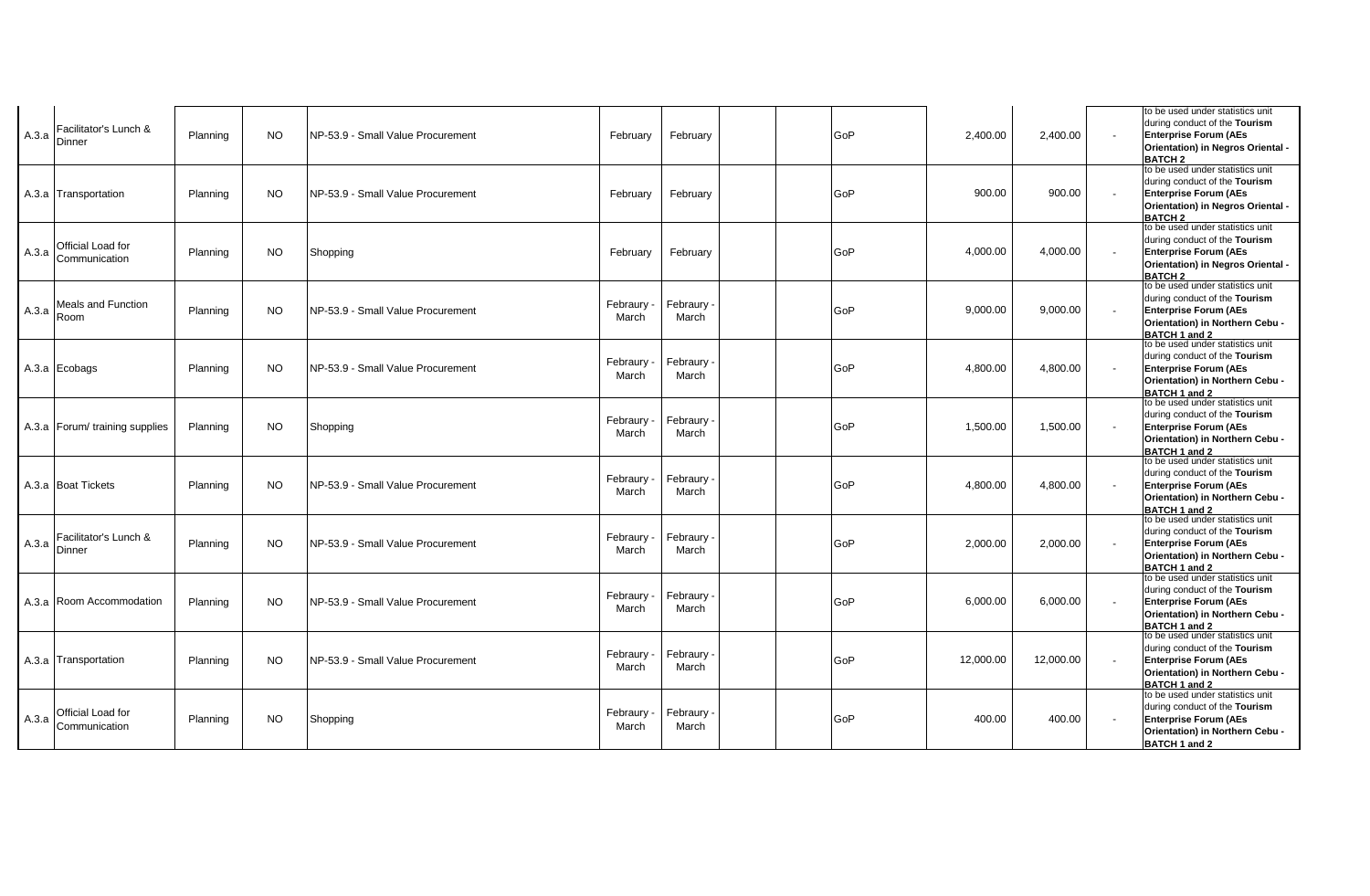|       | A.3.a Meals and Function Roon      | Planning | NO.       | NP-53.9 - Small Value Procurement | March    | March    | GoP | 9,000.00  | 9,000.00  | to be used under statistics unit<br>during conduct of the Tourism<br><b>Enterprise Forum (AEs</b><br>Orientation) in Southern Cebu -<br>BATCH 1 and 2           |
|-------|------------------------------------|----------|-----------|-----------------------------------|----------|----------|-----|-----------|-----------|-----------------------------------------------------------------------------------------------------------------------------------------------------------------|
|       | A.3.a Ecobags                      | Planning | <b>NO</b> | NP-53.9 - Small Value Procurement | March    | March    | GoP | 4,800.00  | 4,800.00  | to be used under statistics unit<br>during conduct of the Tourism<br><b>Enterprise Forum (AEs</b><br>Orientation) in Southern Cebu -<br>BATCH 1 and 2           |
|       | A.3.a Forum/ training supplies     | Planning | <b>NO</b> | Shopping                          | March    | March    | GoP | 1,500.00  | 1,500.00  | to be used under statistics unit<br>during conduct of the Tourism<br><b>Enterprise Forum (AEs</b><br>Orientation) in Southern Cebu -<br>BATCH 1 and 2           |
|       | A.3.a Boat Tickets                 | Planning | <b>NO</b> | NP-53.9 - Small Value Procurement | March    | March    | GoP | 4,800.00  | 4,800.00  | to be used under statistics unit<br>during conduct of the Tourism<br><b>Enterprise Forum (AEs</b><br>Orientation) in Southern Cebu -<br>BATCH 1 and 2           |
| A.3.a | Facilitator's Lunch &<br>Dinner    | Planning | NO.       | NP-53.9 - Small Value Procurement | March    | March    | GoP | 2,000.00  | 2,000.00  | to be used under statistics unit<br>during conduct of the Tourism<br><b>Enterprise Forum (AEs</b><br>Orientation) in Southern Cebu -<br>BATCH 1 and 2           |
|       | A.3.a Room Accommodation           | Planning | <b>NO</b> | NP-53.9 - Small Value Procurement | March    | March    | GoP | 6,000.00  | 6,000.00  | to be used under statistics unit<br>during conduct of the Tourism<br><b>Enterprise Forum (AEs</b><br>Orientation) in Southern Cebu -<br>BATCH 1 and 2           |
|       | A.3.a Transportation               | Planning | <b>NO</b> | NP-53.9 - Small Value Procurement | March    | March    | GoP | 12,000.00 | 12,000.00 | to be used under statistics unit<br>during conduct of the Tourism<br><b>Enterprise Forum (AEs</b><br>Orientation) in Southern Cebu -<br>BATCH 1 and 2           |
| A.3.a | Official Load for<br>Communication | Planning | NO.       | Shopping                          | March    | March    | GoP | 400.00    | 400.00    | to be used under statistics unit<br>during conduct of the Tourism<br><b>Enterprise Forum (AEs</b><br>Orientation) in Southern Cebu -<br>BATCH 1 and 2           |
| A.3.a | <b>Meals and Function</b><br>Room  | Planning | NO.       | NP-53.9 - Small Value Procurement | February | February | GoP | 9,000.00  | 9,000.00  | to be used under statistics unit<br>during conduct of the Tourism<br><b>Enterprise Forum (AEs</b><br>Orientation) in Panglao, Dauis<br>and Anda - BATCH 1 and 2 |
|       | A.3.a Ecobags                      | Planning | NO.       | NP-53.9 - Small Value Procurement | February | February | GoP | 4,800.00  | 4,800.00  | to be used under statistics unit<br>during conduct of the Tourism<br><b>Enterprise Forum (AEs</b><br>Orientation) in Panglao, Dauis<br>and Anda - BATCH 1 and 2 |
|       | A.3.a Forum/ training supplies     | Planning | NO.       | Shopping                          | February | February | GoP | 1,500.00  | 1,500.00  | to be used under statistics unit<br>during conduct of the Tourism<br><b>Enterprise Forum (AEs</b><br>Orientation) in Panglao, Dauis<br>and Anda - BATCH 1 and 2 |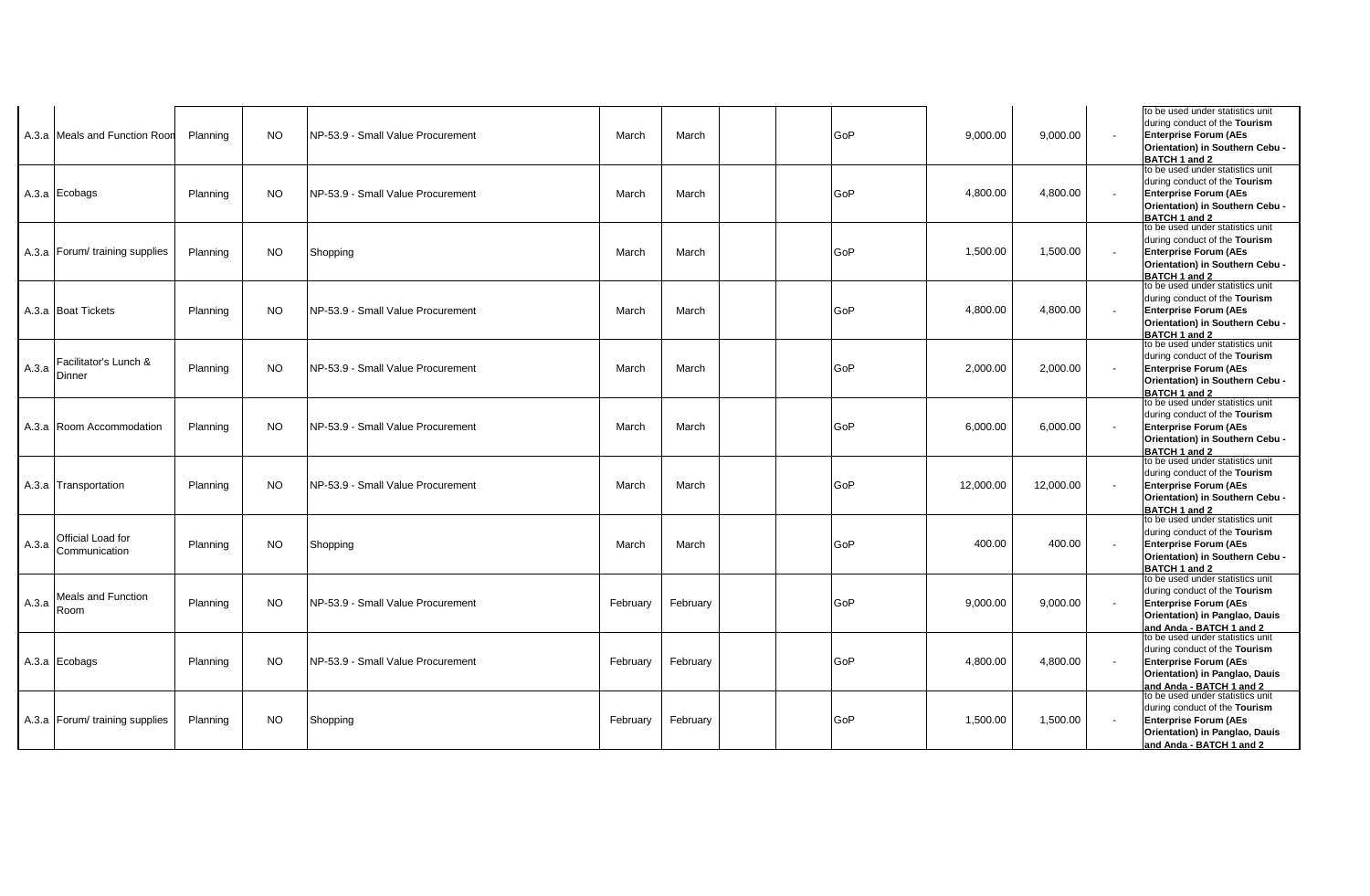|       | A.3.a Boat Tickets                 | Planning | <b>NO</b> | INP-53.9 - Small Value Procurement | February | February | GoP | 4,800.00 | 4,800.00 | to be used under statistics unit<br>during conduct of the Tourism<br><b>Enterprise Forum (AEs</b><br>Orientation) in Panglao, Dauis<br>and Anda - BATCH 1 and 2            |
|-------|------------------------------------|----------|-----------|------------------------------------|----------|----------|-----|----------|----------|----------------------------------------------------------------------------------------------------------------------------------------------------------------------------|
| A.3.a | Facilitator's Lunch &<br>Dinner    | Planning | NO.       | INP-53.9 - Small Value Procurement | February | February | GoP | 2,000.00 | 2,000.00 | to be used under statistics unit<br>during conduct of the Tourism<br><b>Enterprise Forum (AEs</b><br>Orientation) in Panglao, Dauis<br>and Anda - BATCH 1 and 2            |
|       | A.3.a Room Accommodation           | Planning | <b>NO</b> | INP-53.9 - Small Value Procurement | February | February | GoP | 6,000.00 | 6,000.00 | to be used under statistics unit<br>during conduct of the Tourism<br><b>Enterprise Forum (AEs</b><br>Orientation) in Panglao, Dauis<br>and Anda - BATCH 1 and 2            |
| A.3.a | Official Load for<br>Communication | Planning | NO.       | Shopping                           | February | February | GoP | 400.00   | 400.00   | during conduct of the Tourism<br><b>Enterprise Forum (AEs</b><br>Orientation) in Panglao, Dauis<br><b>DATCH 4 and 2</b>                                                    |
| A.3.a | <b>Meals and Function</b><br>Room  | Planning | <b>NO</b> | INP-53.9 - Small Value Procurement | April    | April    | GoP | 9,000.00 | 9,000.00 | to be used under statistics unit<br>during conduct of the Tourism<br><b>Enterprise Forum (AEs</b><br><b>Orientation) in Dumaquete City</b><br>and Valencia - BATCH 1 and 2 |
|       | A.3.a Ecobags                      | Planning | <b>NO</b> | NP-53.9 - Small Value Procurement  | April    | April    | GoP | 4,800.00 | 4,800.00 | to be used under statistics unit<br>during conduct of the Tourism<br><b>Enterprise Forum (AEs</b><br>Orientation) in Dumaguete City<br>and Valencia - BATCH 1 and 2        |
|       | A.3.a   Forum/ training supplies   | Planning | NO.       | Shopping                           | April    | April    | GoP | 1,500.00 | 1,500.00 | to be used under statistics unit<br>during conduct of the Tourism<br><b>Enterprise Forum (AEs</b><br>Orientation) in Dumaguete City<br>and Valencia - BATCH 1 and 2        |
|       | A.3.a Transportation               | Planning | NO.       | NP-53.9 - Small Value Procurement  | April    | April    | GoP | 8,000.00 | 8,000.00 | to be used under statistics unit<br>during conduct of the Tourism<br><b>Enterprise Forum (AEs</b><br>Orientation) in Dumaguete City<br>and Valencia - BATCH 1 and 2        |
|       | A.3.a   Facilitator's Lunch & Dinr | Planning | NO.       | INP-53.9 - Small Value Procurement | April    | April    | GoP | 2,000.00 | 2,000.00 | to be used under statistics unit<br>during conduct of the Tourism<br><b>Enterprise Forum (AEs</b><br>Orientation) in Dumaquete City<br>and Valencia - BATCH 1 and 2        |
|       | A.3.a Room Accommodation           | Planning | NO.       | INP-53.9 - Small Value Procurement | April    | April    | GoP | 6,000.00 | 6,000.00 | during conduct of the Tourism<br><b>Enterprise Forum (AEs</b><br>Orientation) in Dumaguete City<br>nd Valencia - BATCH 1 and 2                                             |
|       | A.3.a Official Load for Commur     | Planning | <b>NO</b> | INP-53.9 - Small Value Procurement | April    | April    | GoP | 400.00   | 400.00   | to be used under statistics unit<br>during conduct of the Tourism<br><b>Enterprise Forum (AEs</b><br>Orientation) in Dumaguete City<br>and Valencia - BATCH 1 and 2        |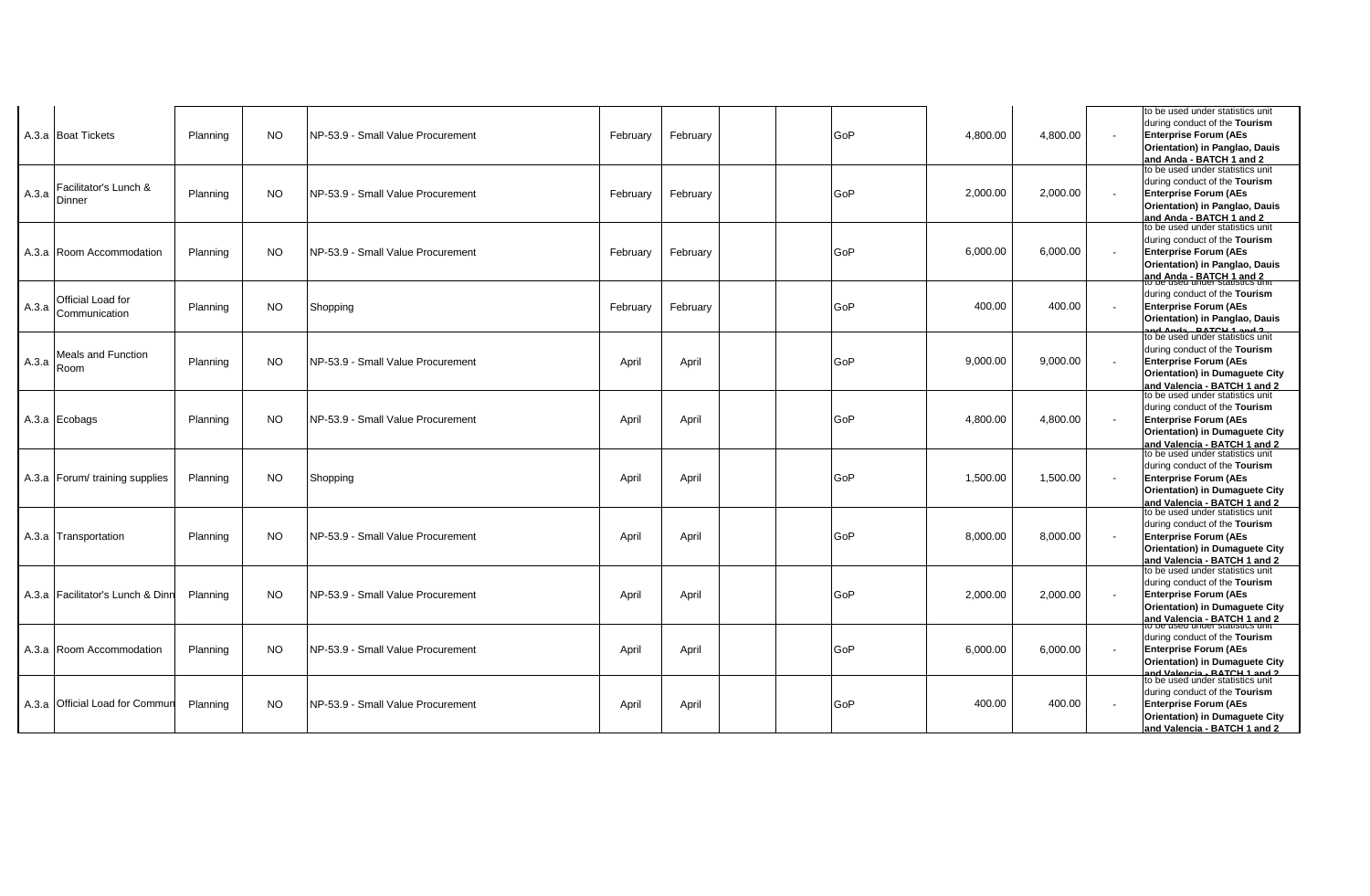| A.3.a Meals and Function Roon  | Planning | NO.       | INP-53.9 - Small Value Procurement | May | May | GoP | 9,000.00 | 9,000.00 | to be used under statistics unit<br>during conduct of the Tourism<br><b>Enterprise Forum (AEs</b><br>Orientation) in Cebu City and -<br>BATCH 1 and 2      |
|--------------------------------|----------|-----------|------------------------------------|-----|-----|-----|----------|----------|------------------------------------------------------------------------------------------------------------------------------------------------------------|
| A.3.a Ecobags                  | Planning | NO.       | NP-53.9 - Small Value Procurement  | May | May | GoP | 4,800.00 | 4,800.00 | to be used under statistics unit<br>during conduct of the Tourism<br><b>Enterprise Forum (AEs</b><br>Orientation) in Cebu City and -<br>BATCH 1 and 2      |
| A.3.a Forum/ training supplies | Planning | NO.       | Shopping                           | May | May | GoP | 2,800.00 | 2,800.00 | to be used under statistics unit<br>during conduct of the Tourism<br><b>Enterprise Forum (AEs</b><br>Orientation) in Cebu City and -<br>BATCH 1 and 2      |
| A.3.a Transportation           | Planning | NO.       | NP-53.9 - Small Value Procurement  | May | May | GoP | 1,000.00 | 1,000.00 | to be used under statistics unit<br>during conduct of the Tourism<br><b>Enterprise Forum (AEs</b><br>Orientation) in Cebu City and -<br>BATCH 1 and 2      |
| A.3.a Facilitator's Lunch      | Planning | <b>NO</b> | INP-53.9 - Small Value Procurement | May | May | GoP | 2,000.00 | 2,000.00 | to be used under statistics unit<br>during conduct of the Tourism<br><b>Enterprise Forum (AEs</b><br>Orientation) in Cebu City and -<br>BATCH 1 and 2      |
| A.3.a Official Load for Commur | Planning | NO.       | Shopping                           | May | May | GoP | 400.00   | 400.00   | to be used under statistics unit<br>during conduct of the Tourism<br><b>Enterprise Forum (AEs</b><br>Orientation) in Cebu City and -<br>BATCH 1 and 2      |
| A.3.a Meals and Function Roor  | Planning | NO.       | NP-53.9 - Small Value Procurement  | May | May | GoP | 9,000.00 | 9,000.00 | to be used under statistics unit<br>during conduct of the Tourism<br><b>Enterprise Forum (AEs</b><br>Orientation) in Mandaue and Lapu-<br>Lapu City        |
| A.3.a Ecobags                  | Planning | NO.       | NP-53.9 - Small Value Procurement  | May | May | GoP | 4,800.00 | 4,800.00 | to be used under statistics unit<br>during conduct of the Tourism<br><b>Enterprise Forum (AEs</b><br>Orientation) in Mandaue and Lapu-<br><b>Lapu City</b> |
| A.3.a Forum/ training supplies | Planning | NO.       | Shopping                           | May | May | GoP | 2,800.00 | 2,800.00 | to be used under statistics unit<br>during conduct of the Tourism<br><b>Enterprise Forum (AEs</b><br>Orientation) in Mandaue and Lapu-<br>Lapu City        |
| A.3.a Transportation           | Planning | NO.       | NP-53.9 - Small Value Procurement  | May | May | GoP | 1,000.00 | 1,000.00 | to be used under statistics unit<br>during conduct of the Tourism<br><b>Enterprise Forum (AEs</b><br>Orientation) in Mandaue and Lapu-<br><b>Lapu City</b> |
| A.3.a Facilitator's Lunch      | Planning | NO.       | INP-53.9 - Small Value Procurement | May | May | GoP | 2,000.00 | 2,000.00 | to be used under statistics unit<br>during conduct of the Tourism<br><b>Enterprise Forum (AEs</b><br>Orientation) in Mandaue and Lapu-<br>Lapu City        |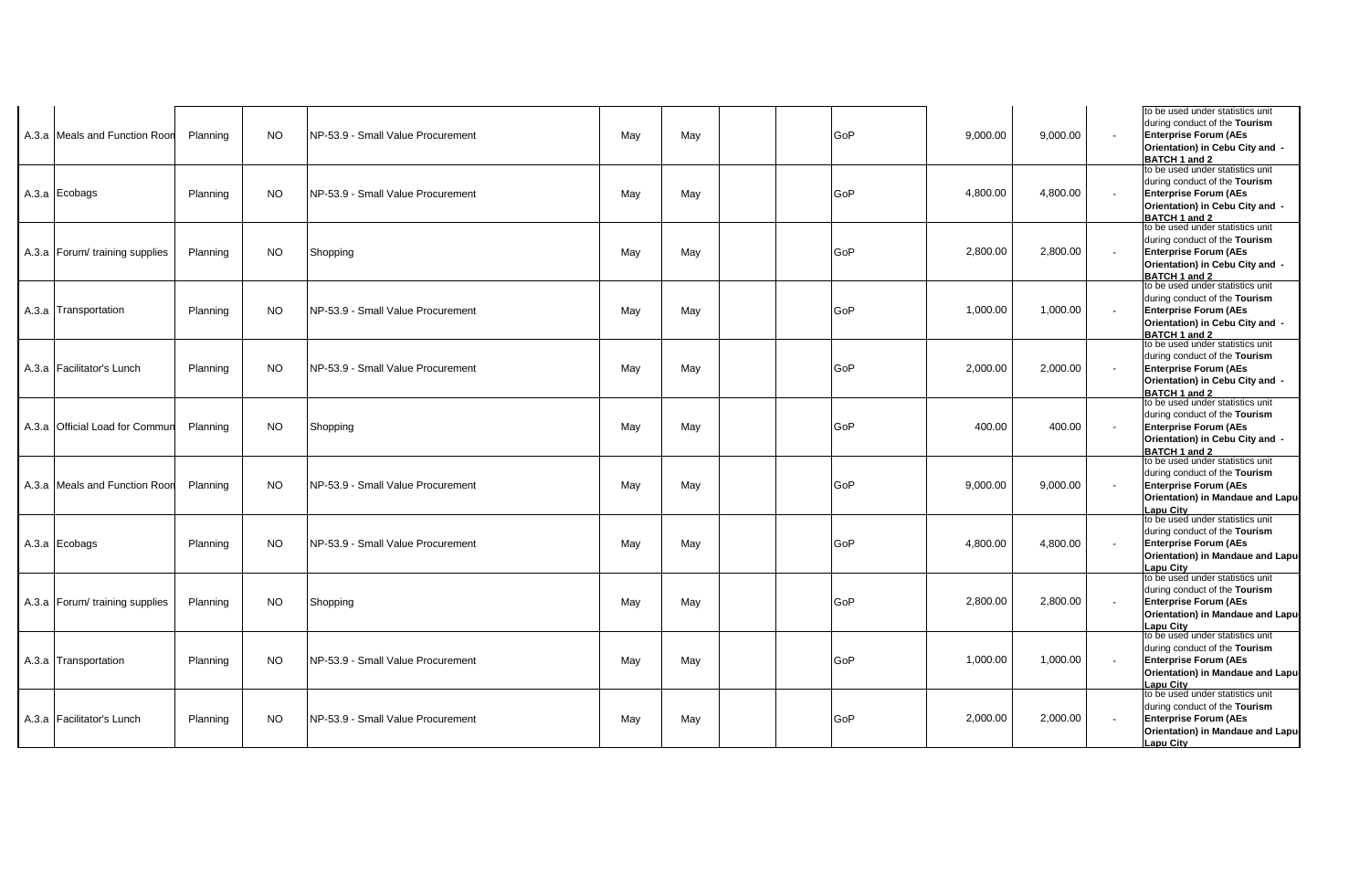| Official Load for<br>A.3.a<br>Communication | Planning | NO.       | Shopping                           | May              | May              |  | GoP | 400.00    | 400.00    | to be used under statistics unit<br>during conduct of the Tourism<br><b>Enterprise Forum (AEs</b><br>Orientation) in Mandaue and Lapu-<br>Lapu Citv        |
|---------------------------------------------|----------|-----------|------------------------------------|------------------|------------------|--|-----|-----------|-----------|------------------------------------------------------------------------------------------------------------------------------------------------------------|
| Meals and Function<br>A.3.a<br>Room         | Planning | NO.       | INP-53.9 - Small Value Procurement | May              | May              |  | GoP | 15,000.00 | 15,000.00 | to be used under statistics unit<br>during conduct of the Tourism<br><b>Enterprise Forum (AEs</b><br>Orientation) in Mandaue and Lapu-<br>Lapu City        |
| A.3.a Ecobags                               | Planning | NO.       | INP-53.9 - Small Value Procurement | May              | May              |  | GoP | 4,000.00  | 4,000.00  | to be used under statistics unit<br>during conduct of the Tourism<br><b>Enterprise Forum (AEs</b><br>Orientation) in Mandaue and Lapu-<br>Lapu City        |
| A.3.a Training supplies                     | Planning | NO.       | Shopping                           | May              | May              |  | GoP | 1,600.00  | 1,600.00  | to be used under statistics unit<br>during conduct of the Tourism<br><b>Enterprise Forum (AEs</b><br>Orientation) in Mandaue and Lapu-<br><b>Lapu City</b> |
| A.3.a Transportation                        | Planning | NO.       | INP-53.9 - Small Value Procurement | May              | May              |  | GoP | 8,000.00  | 8,000.00  | to be used under statistics unit<br>during conduct of the Tourism<br><b>Enterprise Forum (AEs</b><br>Orientation) in Mandaue and Lapu-<br><b>Lapu City</b> |
| A.3.a Facilitator's Lunch                   | Planning | NO.       | NP-53.9 - Small Value Procurement  | May              | May              |  | GoP | 1,800.00  | 1,800.00  | to be used under statistics unit<br>during conduct of the Tourism<br><b>Enterprise Forum (AEs</b><br>Orientation) in Mandaue and Lapu-<br><b>Lapu City</b> |
| Official Load for<br>A.3.a<br>Communication | Planning | NO.       | Shopping                           | May              | May              |  | GoP | 600.00    | 600.00    | to be used under statistics unit<br>during conduct of the Tourism<br><b>Enterprise Forum (AEs</b><br>Orientation) in Mandaue and Lapu-<br>Lapu City        |
| Meals and Function<br>A.3.a<br>Room         | Planning | <b>NO</b> | NP-53.9 - Small Value Procurement  | July -<br>August | July -<br>August |  | GoP | 7,500.00  | 7,500.00  | to be used under statistics unit<br>during conduct of the Basic<br>Tourism Statistics Training in<br><b>Cebu Province</b>                                  |
| A.3.a Ecobags                               | Planning | NO.       | NP-53.9 - Small Value Procurement  | July -<br>August | July -<br>August |  | GoP | 2,000.00  | 2,000.00  | to be used under statistics unit<br>during conduct of the Basic<br>Tourism Statistics Training in<br><b>Cebu Province</b>                                  |
| A.3.a Training supplies                     | Planning | NO.       | Shopping                           | July -<br>August | July -<br>August |  | GoP | 800.00    | 800.00    | to be used under statistics unit<br>during conduct of the Basic<br>Tourism Statistics Training in<br><b>Cebu Province</b>                                  |
| A.3.a Transportation                        | Planning | NO.       | NP-53.9 - Small Value Procurement  | July -<br>August | July -<br>August |  | GoP | 4,000.00  | 4,000.00  | to be used under statistics unit<br>during conduct of the Basic<br>Tourism Statistics Training in<br><b>Cebu Province</b>                                  |
| A.3.a   Facilitator's Lunch                 | Planning | NO.       | INP-53.9 - Small Value Procurement | July -<br>August | July -<br>August |  | GoP | 900.00    | 900.00    | to be used under statistics unit<br>during conduct of the <b>Basic</b><br>Tourism Statistics Training in<br><b>Cebu Province</b>                           |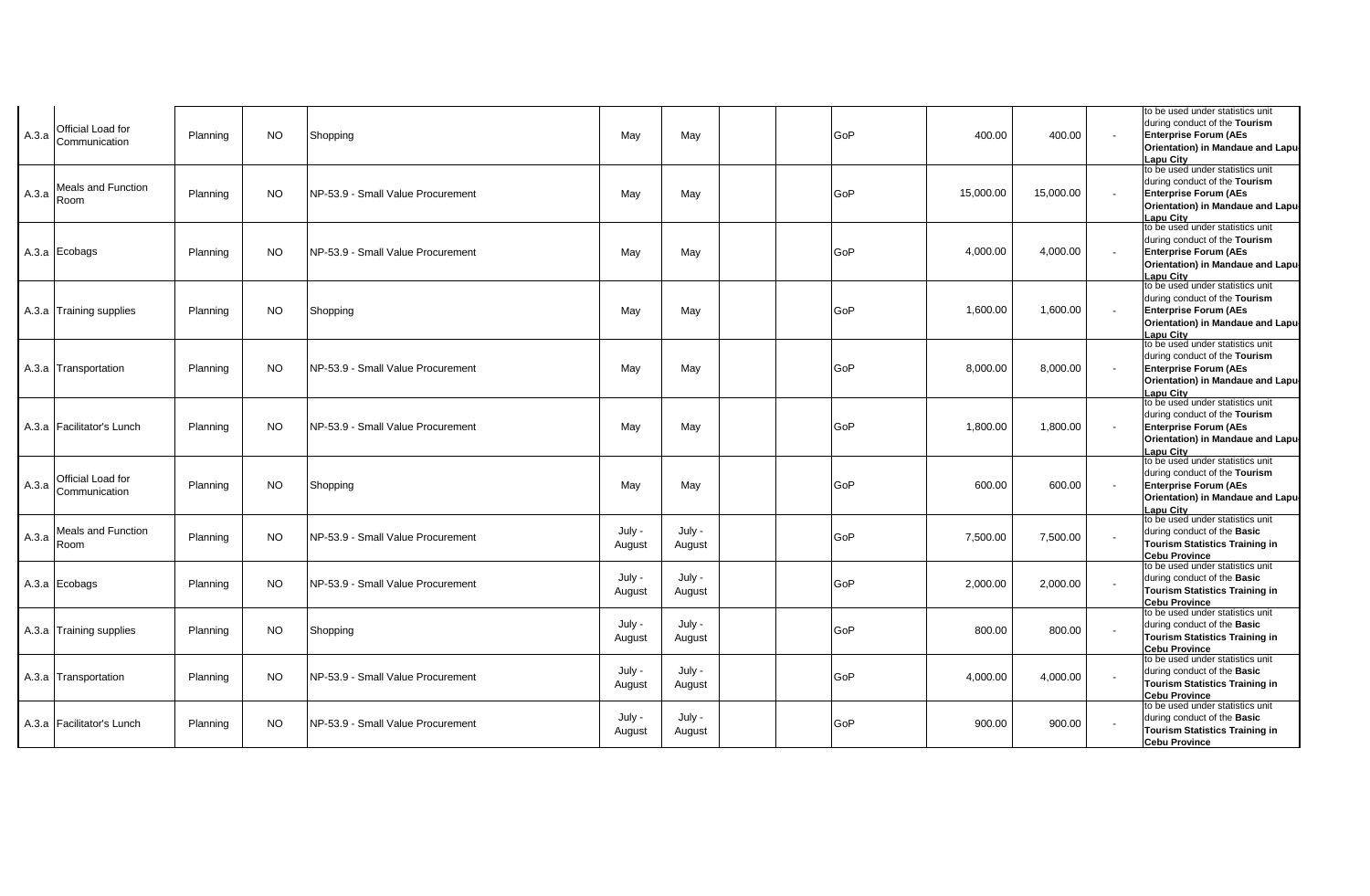| A.3.a | Official Load for<br>Communication                       | Planning | <b>NO</b> | July -<br>Shopping<br>August                 | July -<br>August | GoP | 300.00   | 300.00   | to be used under statistics unit<br>during conduct of the Basic<br><b>Tourism Statistics Training in</b><br><b>Cebu Province</b>                                   |
|-------|----------------------------------------------------------|----------|-----------|----------------------------------------------|------------------|-----|----------|----------|--------------------------------------------------------------------------------------------------------------------------------------------------------------------|
| A.3.a | Meals and Function<br>Room                               | Planning | <b>NO</b> | NP-53.9 - Small Value Procurement<br>August  | August           | GoP | 7,500.00 | 7.500.00 | to be used under statistics unit<br>during conduct of the Basic<br><b>Tourism Statistics Training in</b><br><b>Bohol Province</b>                                  |
|       | A.3.a Ecobags                                            | Planning | NO.       | NP-53.9 - Small Value Procurement<br>August  | August           | GoP | 2,000.00 | 2,000.00 | to be used under statistics unit<br>during conduct of the Basic<br><b>Tourism Statistics Training in</b><br><b>Bohol Province</b>                                  |
|       | A.3.a Training supplies                                  | Planning | NO.       | Shopping<br>August                           | August           | GoP | 800.00   | 800.00   | to be used under statistics unit<br>during conduct of the Basic<br><b>Tourism Statistics Training in</b><br><b>Bohol Province</b>                                  |
|       | A.3.a Transportation                                     | Planning | NO.       | INP-53.9 - Small Value Procurement<br>August | August           | GoP | 4,000.00 | 4,000.00 | to be used under statistics unit<br>during conduct of the Basic<br><b>Tourism Statistics Training in</b><br><b>Bohol Province</b>                                  |
|       | A.3.a Facilitator's Lunch                                | Planning | <b>NO</b> | NP-53.9 - Small Value Procurement<br>August  | August           | GoP | 900.00   | 900.00   | to be used under statistics unit<br>during conduct of the Basic<br><b>Tourism Statistics Training in</b><br><b>Bohol Province</b>                                  |
|       | Official Load for<br>A.3.a Communication (load<br>cards) | Planning | NO.       | Shopping<br>August                           | August           | GoP | 300.00   | 300.00   | to be used under statistics unit<br>during conduct of the Basic<br><b>Tourism Statistics Training in</b><br><b>Bohol Province</b>                                  |
|       | A.3.a Room Accommodation                                 | Planning | NO.       | NP-53.9 - Small Value Procurement<br>August  | August           | GoP | 3,000.00 | 3,000.00 | to be used under statistics unit<br>during conduct of the Basic<br><b>Tourism Statistics Training in</b><br><b>Bohol Province</b>                                  |
|       | A.3.a $\sqrt{\frac{3}{2}}$<br><b>Terminal Fee</b>        | Planning | <b>NO</b> | NP-53.9 - Small Value Procurement<br>August  | August           | GoP | 3,300.00 | 3,300.00 | to be used under statistics unit<br>during conduct of the Basic<br><b>Tourism Statistics Training in</b><br><b>Bohol Province</b>                                  |
| A.3.a | <b>Meals and Function</b><br>Room                        | Planning | NO.       | NP-53.9 - Small Value Procurement<br>August  | August           | GoP | 7,500.00 | 7,500.00 | to be used under statistics unit<br>during conduct of the Basic<br><b>Tourism Statistics Training in</b><br><b>Negros Oriental and Siquijor</b><br><b>Province</b> |
|       | A.3.a Ecobags                                            | Planning | NO.       | NP-53.9 - Small Value Procurement<br>August  | August           | GoP | 2,000.00 | 2,000.00 | to be used under statistics unit<br>during conduct of the Basic<br><b>Tourism Statistics Training in</b><br><b>Negros Oriental and Siquijor</b><br>Province        |
|       | A.3.a Training supplies                                  | Planning | <b>NO</b> | Shopping<br>August                           | August           | GoP | 800.00   | 800.00   | to be used under statistics unit<br>during conduct of the Basic<br><b>Tourism Statistics Training in</b><br><b>Negros Oriental and Siquijor</b><br>Province        |
|       | A.3.a Transportation                                     | Planning | NO.       | NP-53.9 - Small Value Procurement<br>August  | August           | GoP | 4,000.00 | 4,000.00 | to be used under statistics unit<br>during conduct of the Basic<br><b>Tourism Statistics Training in</b><br><b>Negros Oriental and Siquijor</b><br><b>Province</b> |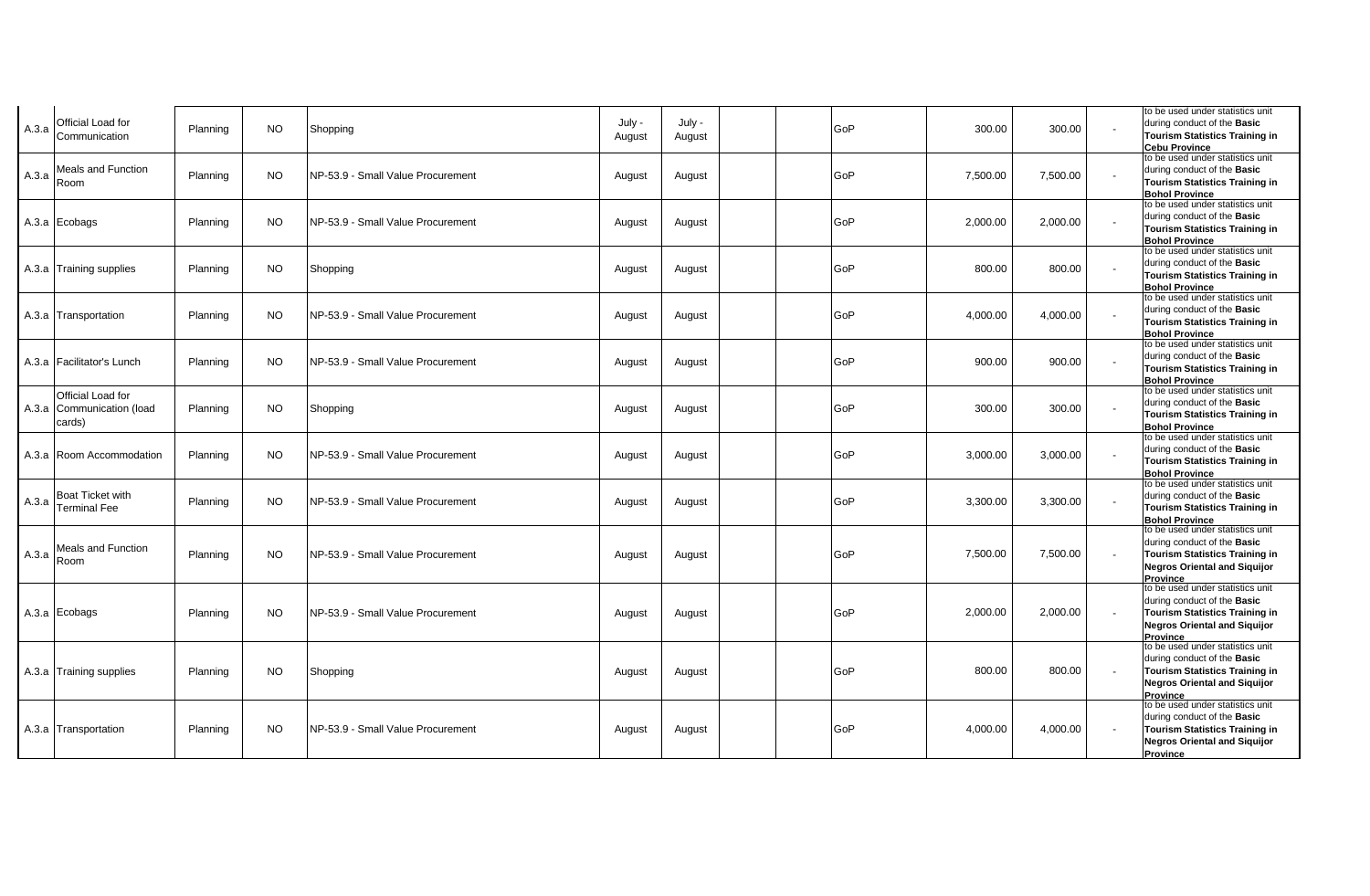|       | A.3.a Facilitator's Lunch                      | Planning | <b>NO</b> | NP-53.9 - Small Value Procurement  | August              | August  | GoP | 900.00     | 900.00     | to be used under statistics unit<br>during conduct of the Basic<br><b>Tourism Statistics Training in</b><br><b>Negros Oriental and Siguijor</b><br><b>Province</b>        |
|-------|------------------------------------------------|----------|-----------|------------------------------------|---------------------|---------|-----|------------|------------|---------------------------------------------------------------------------------------------------------------------------------------------------------------------------|
| A.3.a | <b>Official Load for</b><br>Communication      | Planning | <b>NO</b> | Shopping                           | August              | August  | GoP | 300.00     | 300.00     | to be used under statistics unit<br>during conduct of the Basic<br><b>Tourism Statistics Training in</b><br><b>Negros Oriental and Siguijor</b><br><b>Province</b>        |
|       | A.3.a   Room Accommodation                     | Planning | <b>NO</b> | INP-53.9 - Small Value Procurement | August              | August  | GoP | 3,000.00   | 3,000.00   | to be used under statistics unit<br>during conduct of the Basic<br>Tourism Statistics Training in<br><b>Negros Oriental and Siguijor</b><br><b>Province</b>               |
|       | A.3.a Boat Ticket & Terminal                   | Planning | <b>NO</b> | INP-53.9 - Small Value Procurement | August              | August  | GoP | 3,300.00   | 3,300.00   | to be used under statistics unit<br>during conduct of the <b>Basic</b><br><b>Tourism Statistics Training in</b><br><b>Negros Oriental and Siquijor</b><br><b>Province</b> |
|       | Meals and Function<br>$A.3.a$ Room             | Planning | NO.       | INP-53.9 - Small Value Procurement | September September |         | GoP | 7,500.00   | 7,500.00   | to be used under statistics unit<br>during conduct of the Applied<br><b>Statistics in Tourism Planning</b><br>(ASTP) 1 Mentoring Session                                  |
|       | A.3.a Ecobags                                  | Planning | NO.       | INP-53.9 - Small Value Procurement | September September |         | GoP | 2,000.00   | 2,000.00   | to be used under statistics unit<br>during conduct of the Applied<br><b>Statistics in Tourism Planning</b><br>(ASTP) 1 Mentoring Session                                  |
|       | A.3.a Training supplies                        | Planning | <b>NO</b> | Shopping                           | September September |         | GoP | 900.00     | 900.00     | to be used under statistics unit<br>during conduct of the Applied<br><b>Statistics in Tourism Planning</b><br>(ASTP) 1 Mentoring Session                                  |
|       | A.3.a Transportation                           | Planning | <b>NO</b> | NP-53.9 - Small Value Procurement  | September September |         | GoP | 4,000.00   | 4,000.00   | to be used under statistics unit<br>during conduct of the Applied<br><b>Statistics in Tourism Planning</b><br>(ASTP) 1 Mentoring Session                                  |
|       | A.3.a Facilitator's Lunch                      | Planning | <b>NO</b> | NP-53.9 - Small Value Procurement  | September September |         | GoP | 300.00     | 300.00     | to be used under statistics unit<br>during conduct of the Applied<br><b>Statistics in Tourism Planning</b><br>(ASTP) 1 Mentoring Session                                  |
|       | A.3.a Official Load for<br>Communication       | Planning | <b>NO</b> | Shopping                           | September September |         | GoP | 300.00     | 300.00     | to be used under statistics unit<br>during conduct of the Applied<br><b>Statistics in Tourism Planning</b><br>(ASTP) 1 Mentoring Session                                  |
| A.3.a | <b>Meals and Function</b><br>Room              | Planning | <b>NO</b> | NP-53.9 - Small Value Procurement  | October             | October | GoP | 113,000.00 | 113,000.00 | to be used under statistics unit<br>during conduct of the Regional<br><b>Tourism Officer's Forum</b>                                                                      |
|       | A.3.a Customized Bags                          | Planning | <b>NO</b> | NP-53.9 - Small Value Procurement  | October             | October | GoP | 20,000.00  | 20,000.00  | to be used under statistics unit<br>during conduct of the Regional<br><b>Tourism Officer's Forum</b>                                                                      |
|       | A.3.a Forum/ training supplies                 | Planning | NO.       | Shopping                           | October             | October | GoP | 12,335.00  | 12,335.00  | to be used under statistics unit<br>during conduct of the Regional<br><b>Tourism Officer's Forum</b>                                                                      |
| A.3.a | Room Accommodation<br>with Breakfast (1 night) | Planning | <b>NO</b> | NP-53.9 - Small Value Procurement  | October             | October | GoP | 140,000.00 | 140,000.00 | to be used under statistics unit<br>during conduct of the Regional<br><b>Tourism Officer's Forum</b>                                                                      |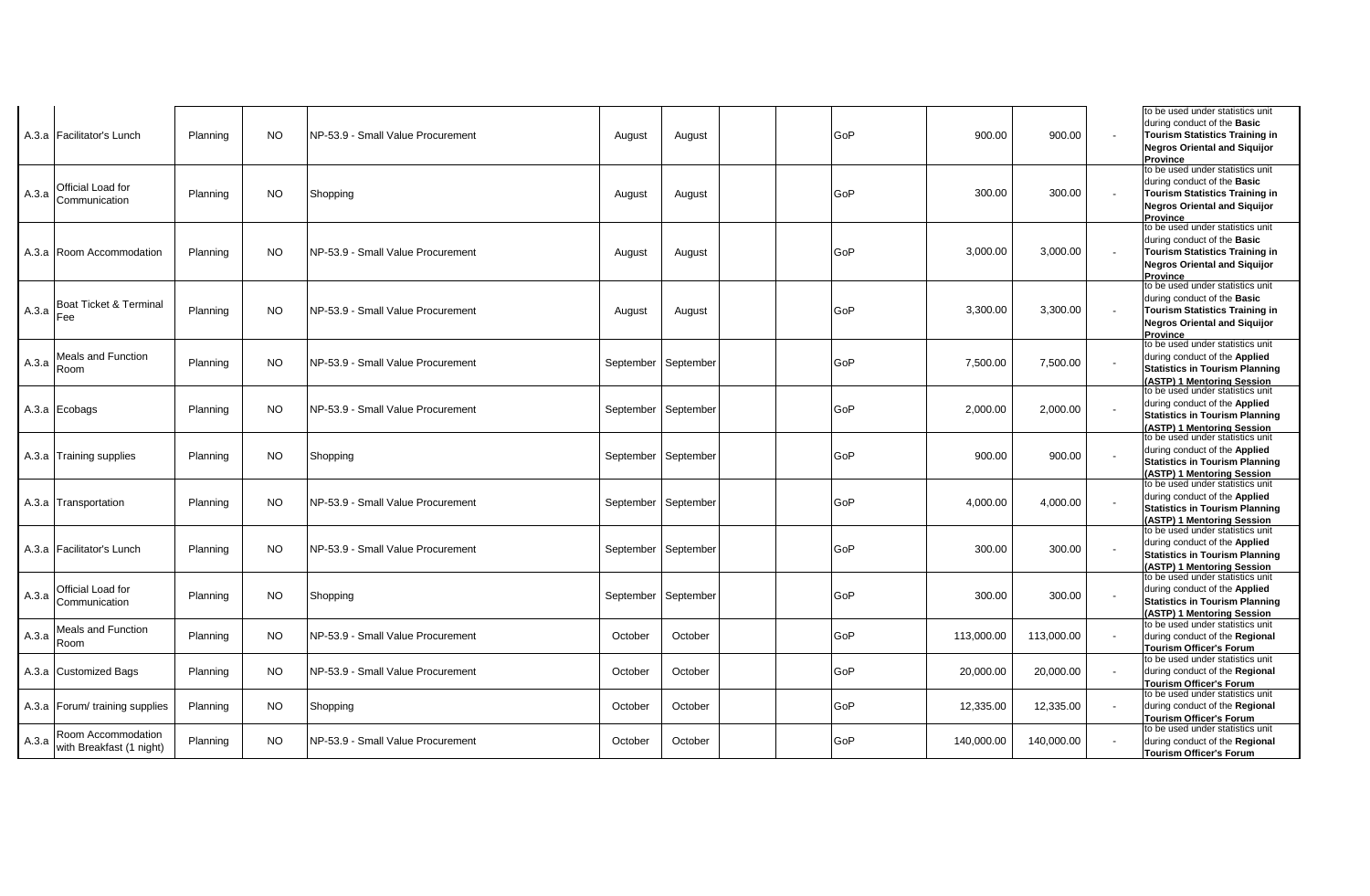|       | A.3.a Transportation                                                                                                                                                                       | Planning | NO.       | INP-53.9 - Small Value Procurement | October            | October            |  | GoP | 8,000.00  | 8,000.00  | to be used under statistics unit<br>during conduct of the Regional<br>Tourism Officer's Forum                                                                                                                                                  |
|-------|--------------------------------------------------------------------------------------------------------------------------------------------------------------------------------------------|----------|-----------|------------------------------------|--------------------|--------------------|--|-----|-----------|-----------|------------------------------------------------------------------------------------------------------------------------------------------------------------------------------------------------------------------------------------------------|
| A.3.a | <b>Webinar Platform Subscr</b>                                                                                                                                                             | Planning | <b>NO</b> | NP-53.9 - Small Value Procurement  | March -<br>October | March -<br>October |  | GoP | 6,745.50  | 6.745.50  | to be used under Planning Division<br>during conduct of the Capacity<br>building and coaching for LGUs<br>in the preparation of Provincial<br>and Local Tourism Plans                                                                          |
| A.3.a | Webinar (for 100<br>participants<br>Features:<br>- Charge for Access<br>- Registration and<br>Reporting<br>- Audience polling and<br>live chat<br>- Live stream on<br>Facebook and Youtube | Planning | NO.       | NP-53.9 - Small Value Procurement  | March -<br>October | March -<br>October |  | GoP | 18,000.00 | 18,000.00 | to be used under Planning Division<br>during conduct of the Capacity<br>building and coaching for LGUs<br>in the preparation of Provincial<br>and Local Tourism Plans                                                                          |
| A.3.a | Hiring of one (1) Job<br><b>Order Personnel</b>                                                                                                                                            | Planning | NO.       | Direct Contracting                 |                    |                    |  | GoP | 97,543.60 | 97,543.60 | will report and work from January -<br>May under the supervision of<br>Planning Division in relation to the<br>conduct of the Capacity building<br>and coaching for LGUs in the<br>preparation of Provincial and<br><b>Local Tourism Plans</b> |
|       | A.3.a Office/Training Supplies                                                                                                                                                             | Planning | <b>NO</b> | Shopping                           | March -<br>October | March -<br>October |  | GoP | 17,676.08 | 17,676.08 | to be used under Planning Division<br>during conduct of the Capacity<br>building and coaching for LGUs<br>in the preparation of Provincial<br>and Local Tourism Plans                                                                          |
| A.3.a | 10 hours use of<br>airconditioned Van<br>(From and to training<br>venues)                                                                                                                  | Planning | NO.       | INP-53.9 - Small Value Procurement | August-<br>October | August-<br>October |  | GoP | 48.000.00 | 48.000.00 | to be used under Planning Division<br>during conduct of the Conduct of<br>capacity building on tourism<br>development planning for PLGUs<br>and other local tourism<br>stakeholders                                                            |
| A.3.a | Ferry Fare: Cebu-Bohol-<br>Cebu<br>Rountrip with Terminal<br>Fees                                                                                                                          | Planning | NO.       | NP-53.9 - Small Value Procurement  | August-<br>October | August-<br>October |  | GoP | 3,200.00  | 3,200.00  | to be used under Planning Division<br>during conduct of the Conduct of<br>capacity building on tourism<br>development planning for PLGUs<br>and other local tourism<br>stakeholders                                                            |
|       | Ferry Fare: Cebu-<br>NegrosOriental-Cebu:<br>A.3.a Rountrip with Terminal<br>Fees (via Tampi or<br>Bulado)                                                                                 | Planning | NO.       | INP-53.9 - Small Value Procurement | August-<br>October | August-<br>October |  | GoP | 1,600.00  | 1.600.00  | to be used under Planning Division<br>during conduct of the Conduct of<br>capacity building on tourism<br>development planning for PLGUs<br>and other local tourism<br>stakeholders                                                            |
|       | A.3.a Accommodation                                                                                                                                                                        | Planning | <b>NO</b> | NP-53.9 - Small Value Procurement  | August-<br>October | August-<br>October |  | GoP | 14,400.00 | 14,400.00 | to be used under Planning Division<br>during conduct of the Conduct of<br>capacity building on tourism<br>development planning for PLGUs<br>and other local tourism<br>stakeholders                                                            |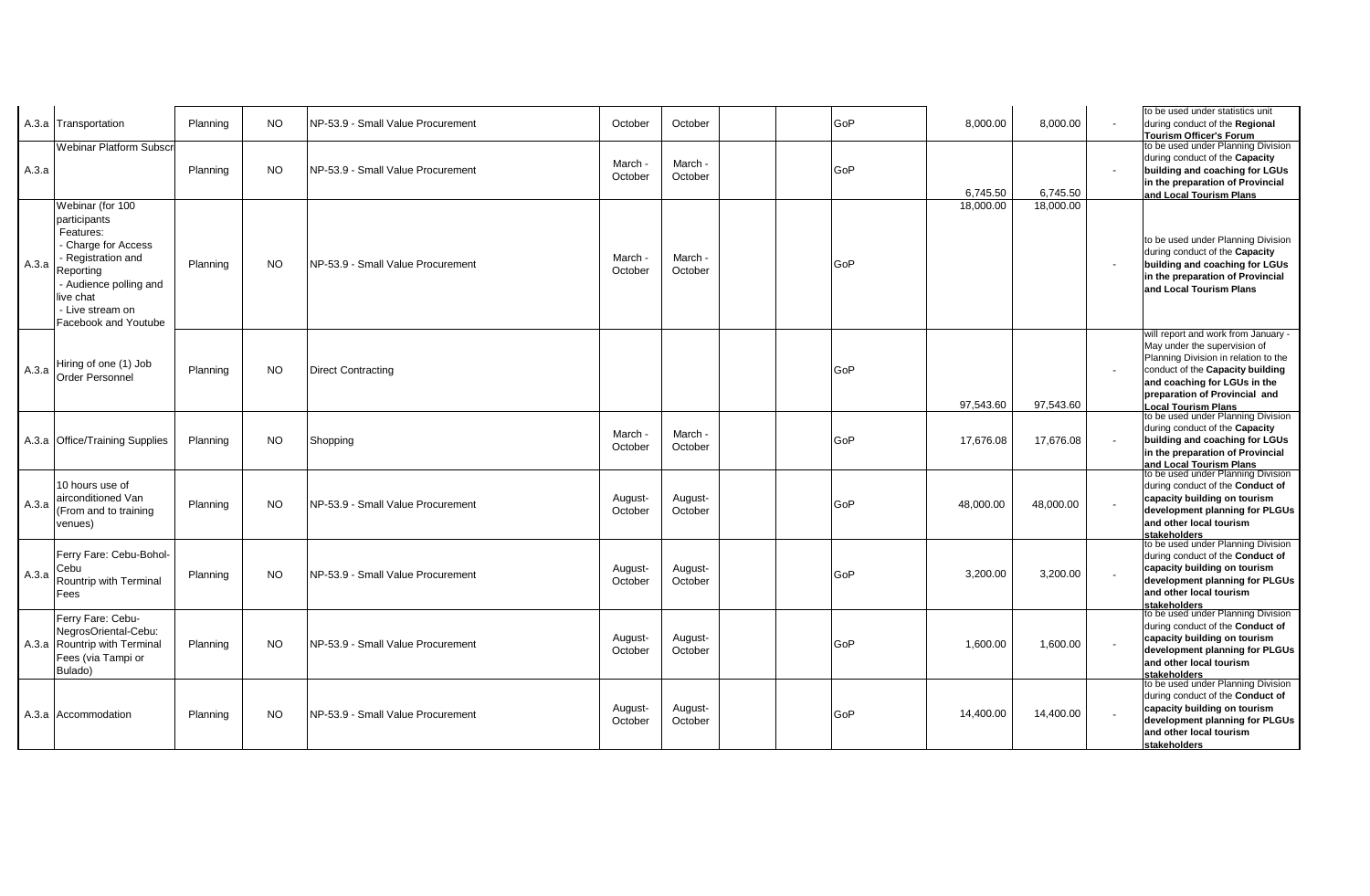|       | A.3.a Office/Training Supplies                                 | Planning | NO.       | Shopping                                                                                        | August-<br>October | August-<br>October | GoP | 2,350.00  | 2,350.00  | to be used under Planning Division<br>during conduct of the conduct of<br>capacity building on tourism<br>development planning for PLGUs<br>and other local tourism<br>stakeholders                                                                                                     |
|-------|----------------------------------------------------------------|----------|-----------|-------------------------------------------------------------------------------------------------|--------------------|--------------------|-----|-----------|-----------|-----------------------------------------------------------------------------------------------------------------------------------------------------------------------------------------------------------------------------------------------------------------------------------------|
|       | <b>Digital Techno Solutions</b><br>A.3.a for Blended Functions | Planning | <b>NO</b> | NP-53.9 - Small Value Procurement                                                               | August-<br>October | August-<br>October | GoP | 67,000.00 | 67,000.00 | to be used under Planning Division<br>during conduct of Roll-out and<br>orientation on NTDP to PLGUs<br>and other tourism stakeholders                                                                                                                                                  |
| A.3.a | Venue Rental                                                   | Planning | NO.       | <b>INP-53.9 - Small Value Procurement</b>                                                       | August-<br>October | August-<br>October | GoP | 25,500.00 | 25,500.00 | to be used under Planning Division<br>during conduct of Roll-out and<br>orientation on NTDP to PLGUs<br>and other tourism stakeholders                                                                                                                                                  |
| A.3.a | Documentor/Facilitator                                         | Planning | <b>NO</b> | NP-53.6 Scientific, Scholarly, Artistic Work, Exclusive<br><b>Technology and Media Services</b> | August-<br>October | August-<br>October | GoP | 17,000.00 | 17,000.00 | to be used under Planning Division<br>during conduct of Roll-out and<br>orientation on NTDP to PLGUs<br>and other tourism stakeholders                                                                                                                                                  |
| A.3.a | Communication load and<br><b>Internet Cards</b>                | Planning | NO.       | Shopping                                                                                        | August-<br>October | August-<br>October | GoP | 1,000.00  | 1,000.00  | to be used under Planning Division<br>during conduct of Roll-out and<br>orientation on NTDP to PLGUs<br>and other tourism stakeholders                                                                                                                                                  |
|       | A.3.a Supplies                                                 | Planning | NO.       | Shopping                                                                                        | August-<br>October | August-<br>October | GoP | 10,361.52 | 10,361.52 | to be used under Planning Division<br>during conduct of Roll-out and<br>orientation on NTDP to PLGUs<br>and other tourism stakeholders                                                                                                                                                  |
| A.3.a | Hiring of one (1) Job<br><b>Order Personnel</b>                | Planning | <b>NO</b> | <b>Direct Contracting</b>                                                                       |                    |                    | GoP | 97,543.60 | 97,543.60 | will report and work from June-July<br>under the supervision of Planning<br>Division in relation to the conduct of<br>the Roll-out and orientation on<br><b>NTDP to PLGUs and other</b><br>tourism stakeholders                                                                         |
|       | A.3.a Venue Rental with Meals                                  | Planning | <b>NO</b> | NP-53.9 - Small Value Procurement                                                               | June               | June               | GoP | 25,500.00 | 25,500.00 | to be used under Planning Division<br>during conduct of Roll-out and<br>orientation on the Regional<br><b>Tourism Development Plan and</b><br><b>Regional Product Diversification</b><br>Strategy to LGUs and other local<br>tourism stakeholders<br>to be used under Planning Division |
| A.3.a | <b>Digital Techno Solutions</b><br>for Blended Functions       | Planning | NO.       | NP-53.9 - Small Value Procurement                                                               | June               | June               | GoP | 40,000.00 | 40,000.00 | during conduct of Roll-out and<br>orientation on the Regional<br>Tourism Development Plan and<br><b>Regional Product Diversification</b><br>Strategy to LGUs and other local                                                                                                            |
|       | A.3.a Workshop Facilitator                                     | Planning | <b>NO</b> | NP-53.6 Scientific, Scholarly, Artistic Work, Exclusive<br><b>Technology and Media Services</b> | June               | June               | GoP | 8,500.00  | 8,500.00  | tourism stakeholders<br>to be used under Planning Division<br>during conduct of Roll-out and<br>orientation on the Regional<br>Tourism Development Plan and<br><b>Regional Product Diversification</b><br>Strategy to LGUs and other local<br>tourism stakeholders                      |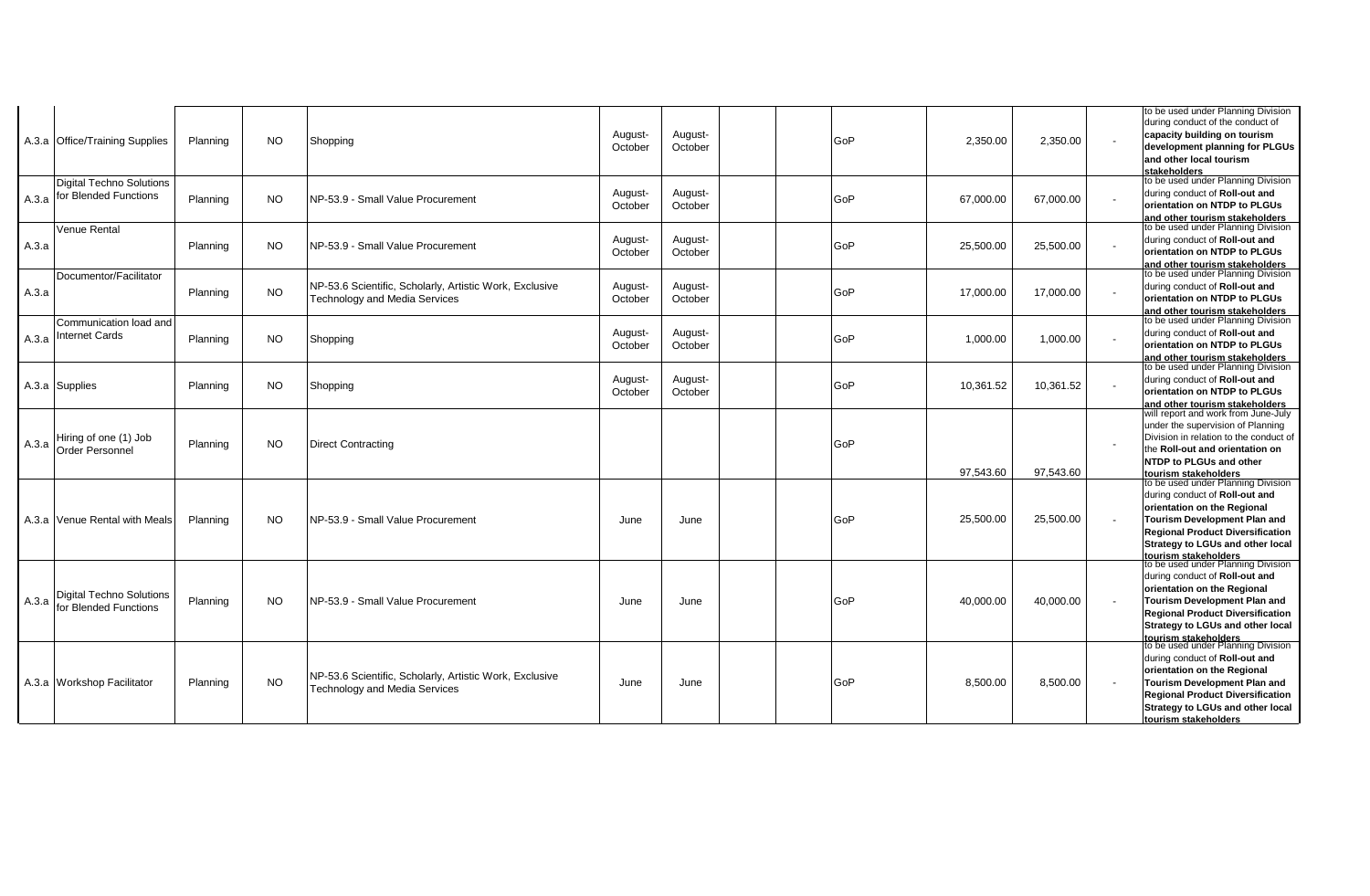| A.3.a | <b>Professional Fees for</b><br>ead Researcher             | Planning | <b>NO</b> | NP-53.6 Scientific, Scholarly, Artistic Work, Exclusive<br><b>Technology and Media Services</b> | January ·<br>June | January<br>June | GoP        | 48,000.00 | 48,000.00 | to be used under Planning Division<br>in relation to Rebuilding Tourism<br>in Central Visayas Revisiting<br><b>Domestic Tourism and its</b><br><b>Implication to Product</b><br><b>Development in Central Visayas</b><br>to be used under Planning Division |
|-------|------------------------------------------------------------|----------|-----------|-------------------------------------------------------------------------------------------------|-------------------|-----------------|------------|-----------|-----------|-------------------------------------------------------------------------------------------------------------------------------------------------------------------------------------------------------------------------------------------------------------|
| A.3.a | Professional Fees for<br>Asst. Researcher                  | Planning | <b>NO</b> | NP-53.6 Scientific, Scholarly, Artistic Work, Exclusive<br><b>Technology and Media Services</b> | January ·<br>June | January<br>June | <b>GoP</b> | 40,000.00 | 40.000.00 | in relation to Rebuilding Tourism<br>in Central Visayas Revisiting<br><b>Domestic Tourism and its</b><br><b>Implication to Product</b><br>Development in Central Visavas<br>to be used under Planning Division                                              |
| A.3.a | Professional Fees for<br><b>Norkshop Facilitator</b>       | Planning | <b>NO</b> | NP-53.6 Scientific, Scholarly, Artistic Work, Exclusive<br><b>Technology and Media Services</b> | January<br>June   | January<br>June | GoP        | 14,400.00 | 14,400.00 | in relation to Rebuilding Tourism<br>in Central Visayas Revisiting<br>Domestic Tourism and its<br><b>Implication to Product</b><br><b>Development in Central Visayas</b><br>to be used under Planning Division                                              |
| A.3.a | Professional Fees for<br><b>Tourism Industry Expert</b>    | Planning | NO.       | NP-53.6 Scientific, Scholarly, Artistic Work, Exclusive<br><b>Technology and Media Services</b> | January<br>June   | January<br>June | GoP        | 14,400.00 | 14,400.00 | in relation to Rebuilding Tourism<br>in Central Visayas Revisiting<br><b>Domestic Tourism and its</b><br><b>Implication to Product</b><br>Development in Central Visavas<br>to be used under Planning Division                                              |
| A.3.a | <b>Graphic Artist for Data</b><br>Presentation             | Planning | NO.       | NP-53.6 Scientific, Scholarly, Artistic Work, Exclusive<br>Technology and Media Services        | January<br>June   | January<br>June | GoP        | 13,000.00 | 13,000.00 | in relation to Rebuilding Tourism<br>in Central Visayas Revisiting<br>Domestic Tourism and its<br><b>Implication to Product</b>                                                                                                                             |
|       | Subscription Fees to<br>A.3.a research and survey<br>tools | Planning | NO.       | NP-53.9 - Small Value Procurement                                                               | January -<br>June | January<br>June | GoP        | 6.495.00  | 6.495.00  | Development in Central Visavas<br>to be used under Planning Division<br>in relation to Rebuilding Tourism<br>in Central Visayas Revisiting<br><b>Domestic Tourism and its</b><br><b>Implication to Product</b>                                              |
| A.3.a | Subscription Fees to<br>Google One Drive                   | Planning | NO.       | NP-53.9 - Small Value Procurement                                                               | January<br>June   | January<br>June | GoP        | 2.667.00  | 2,667.00  | <b>Development in Central Visavas</b><br>to be used under Planning Division<br>in relation to Rebuilding Tourism<br>in Central Visayas Revisiting<br><b>Domestic Tourism and its</b><br><b>Implication to Product</b>                                       |
|       | A.3.a Publication Fees                                     | Planning | NO.       | NP-53.9 - Small Value Procurement                                                               | January<br>June   | January<br>June | GoP        | 16,600.00 | 16,600.00 | Development in Central Visavas<br>to be used under Planning Division<br>in relation to Rebuilding Tourism<br>in Central Visayas Revisiting<br>Domestic Tourism and its<br><b>Implication to Product</b>                                                     |
|       | A.3.a Venue and Meals                                      | Planning | NO.       | NP-53.9 - Small Value Procurement                                                               | January<br>June   | January<br>June | GoP        | 30,000.00 | 30,000.00 | <b>Development in Central Visayas</b><br>to be used under Planning Division<br>in relation to Rebuilding Tourism<br>in Central Visayas Revisiting<br>Domestic Tourism and its<br><b>Implication to Product</b><br><b>Development in Central Visavas</b>     |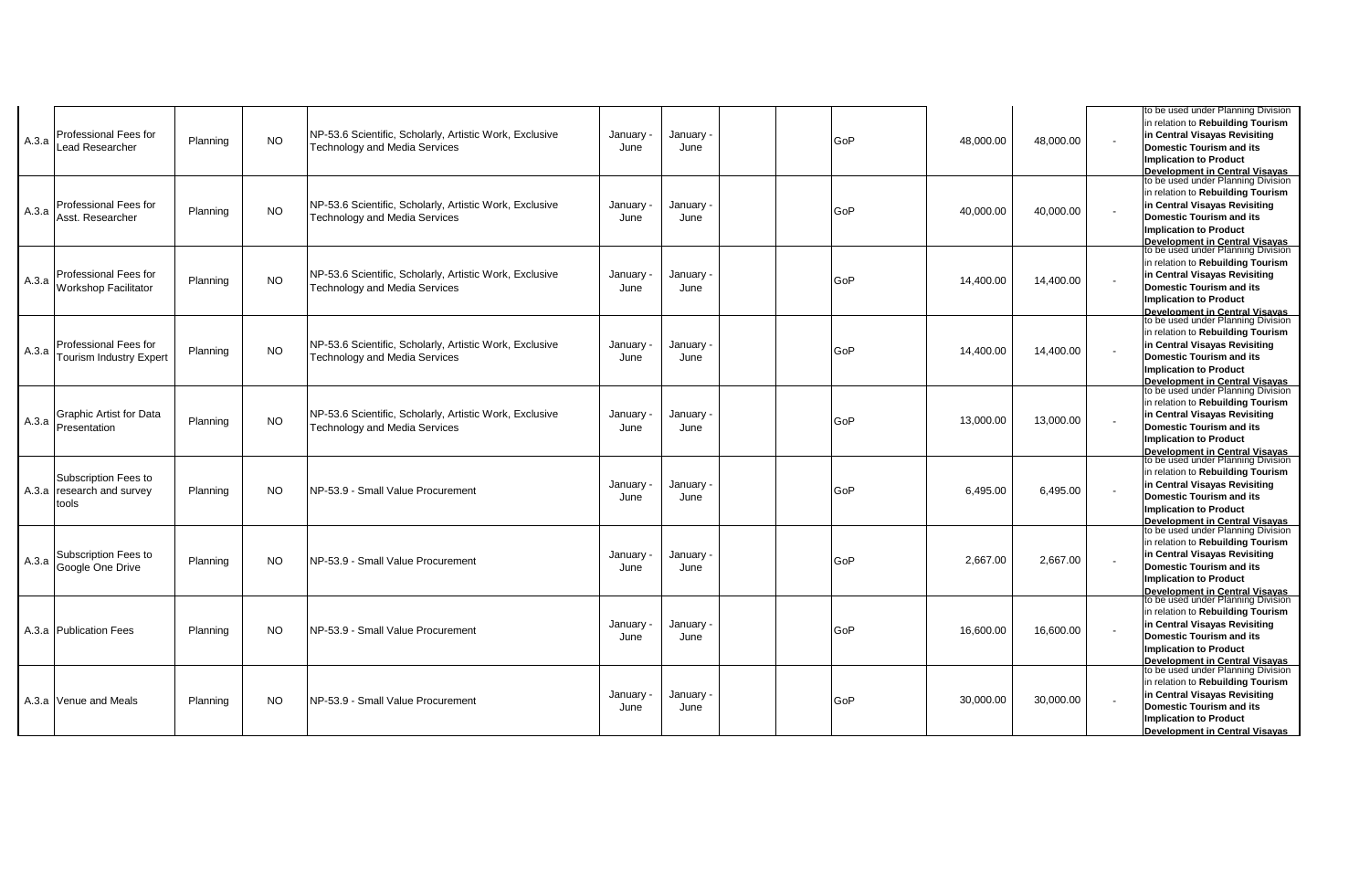|       | A.3.a Coordination Meetings                                                                                                                | Planning | <b>NO</b> | NP-53.9 - Small Value Procurement                                                               | January<br>June       | January<br>June       | GoP | 3.750.00  | 3.750.00  | to be used under Planning Division<br>in relation to Rebuilding Tourism<br>in Central Visayas Revisiting<br>Domestic Tourism and its<br><b>Implication to Product</b><br><b>Development in Central Visayas</b><br>to be used under Planning Division |
|-------|--------------------------------------------------------------------------------------------------------------------------------------------|----------|-----------|-------------------------------------------------------------------------------------------------|-----------------------|-----------------------|-----|-----------|-----------|------------------------------------------------------------------------------------------------------------------------------------------------------------------------------------------------------------------------------------------------------|
|       | Supplies (includes<br>A.3.a communication and<br>internet load cards)                                                                      | Planning | <b>NO</b> | Shopping                                                                                        | January -<br>June     | January<br>June       | GoP | 13,092.20 | 13,092.20 | in relation to Rebuilding Tourism<br>in Central Visayas Revisiting<br>Domestic Tourism and its<br><b>Implication to Product</b><br><b>Development in Central Visavas</b><br>will report and work from August to                                      |
| A.3.a | Hiring of one (1) Job<br><b>Order Personnel</b>                                                                                            | Planning | <b>NO</b> | <b>Direct Contracting</b>                                                                       |                       |                       | GoP | 97,543.60 | 97,543.60 | Deccember under the supervision of<br>Planning Division in relation to the<br>conduct of the Rebuilding Tourism<br>in Central Visayas Revisiting<br>Domestic Tourism and its<br><b>Implication to Product</b>                                        |
|       | A.3.a Professional Services                                                                                                                | Planning | <b>NO</b> | NP-53.6 Scientific, Scholarly, Artistic Work, Exclusive<br><b>Technology and Media Services</b> | September<br>November | September<br>November | GoP | 51,000.00 | 51,000.00 | <b>Development in Central Visavas</b><br>to be used under Planning Division<br>during the Workshop on<br><b>Community-Based Tourism</b><br>Development                                                                                               |
|       | *Provision of vehicle for<br><b>DOT-7 Project Officers</b><br>A.3.a   10 hours use of $(1)$<br>airconditioned cars with<br>driver and fuel | Planning | <b>NO</b> | NP-53.9 - Small Value Procurement                                                               | September<br>November | September<br>November | GoP | 31,500.00 | 31,500.00 | to be used under Planning Division<br>during the Workshop on<br><b>Community-Based Tourism</b><br><b>Development</b>                                                                                                                                 |
|       | A.3.a Accommodation                                                                                                                        | Planning | NO.       | NP-53.9 - Small Value Procurement                                                               | September<br>November | September<br>November | GoP | 1,800.00  | 1,800.00  | to be used under Planning Division<br>during the Workshop on<br><b>Community-Based Tourism</b><br>Development                                                                                                                                        |
| A.3.a | Pre-Coordination<br>Meeting                                                                                                                | Planning | <b>NO</b> | NP-53.9 - Small Value Procurement                                                               | September<br>November | September<br>November | GoP | 4.000.00  | 4.000.00  | to be used under Planning Division<br>during the Workshop on<br><b>Community-Based Tourism</b><br><b>Development</b>                                                                                                                                 |
| A.3.a | Post-Activity<br>coordination meeting                                                                                                      | Planning | <b>NO</b> | NP-53.9 - Small Value Procurement                                                               | September<br>November | September<br>November | GoP | 2,000.00  | 2,000.00  | to be used under Planning Division<br>during the Workshop on<br><b>Community-Based Tourism</b><br><b>Development</b>                                                                                                                                 |
|       | A.3.a Meals for the team                                                                                                                   | Planning | <b>NO</b> | NP-53.9 - Small Value Procurement                                                               | September<br>November | September<br>November | GoP | 3,240.00  | 3,240.00  | to be used under Planning Division<br>during the Workshop on<br><b>Community-Based Tourism</b><br>Development                                                                                                                                        |
| A.3.a | Meals for the<br>participants                                                                                                              | Planning | <b>NO</b> | NP-53.9 - Small Value Procurement                                                               | September<br>November | September<br>November | GoP | 48,000.00 | 48,000.00 | to be used under Planning Division<br>during the Workshop on<br><b>Community-Based Tourism</b><br><b>Development</b>                                                                                                                                 |
|       | A.3.a <b>IEC</b> Materials                                                                                                                 | Planning | NO.       | NP-53.9 - Small Value Procurement                                                               | September<br>November | September<br>November | GoP | 60,000.00 | 60,000.00 | to be used under Planning Division<br>during the Workshop on<br><b>Community-Based Tourism</b><br><b>Development</b>                                                                                                                                 |
| A.3.a | Rated Protective Gear &<br>Outdoor Equipment                                                                                               | Planning | NO.       | NP-53.9 - Small Value Procurement                                                               | September<br>November | September<br>November | GoP | 9,000.00  | 9,000.00  | to be used under Planning Division<br>during the Workshop on<br><b>Community-Based Tourism</b><br><b>Development</b>                                                                                                                                 |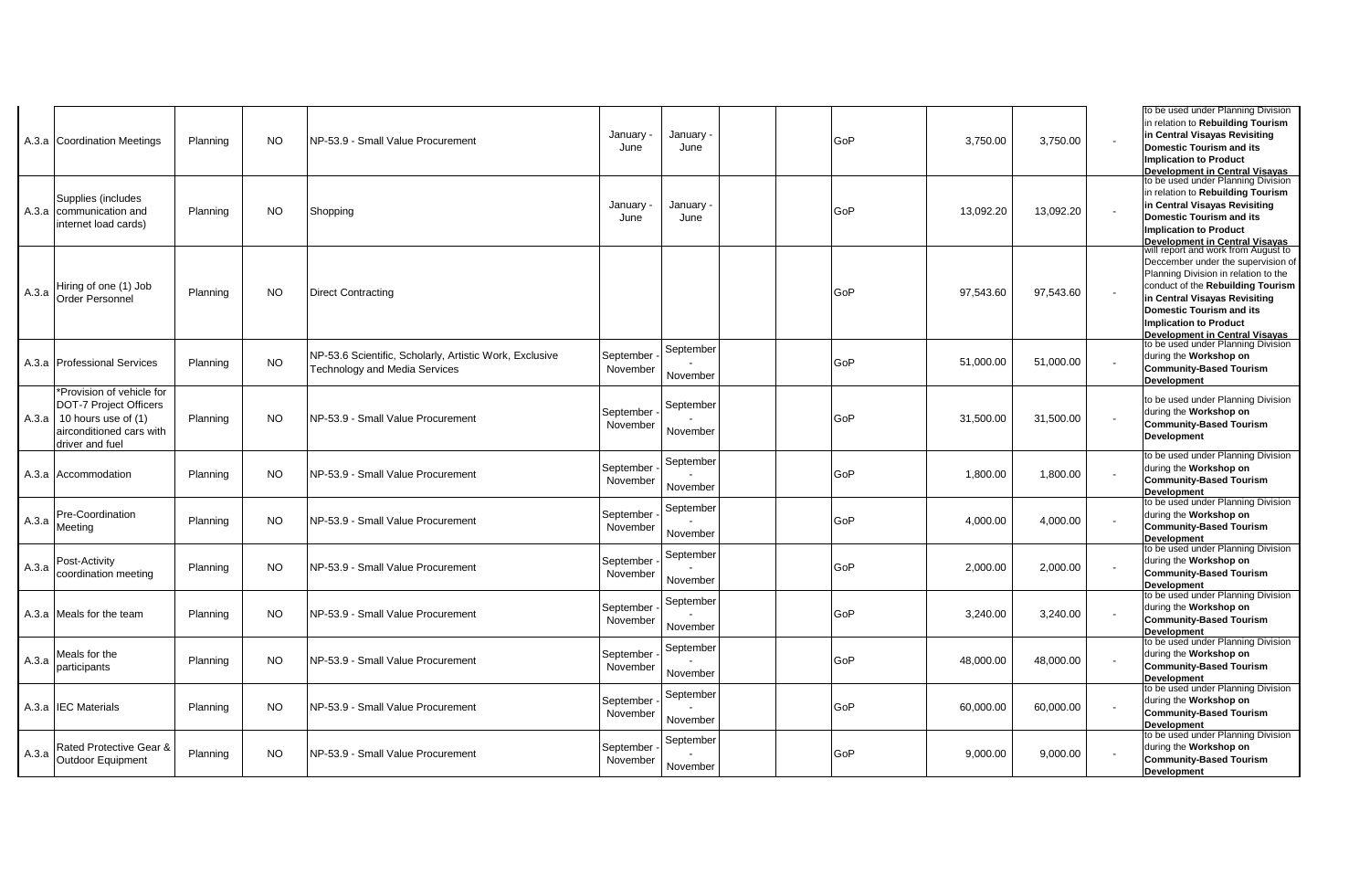|       | A.3.a Sea transfer                                       | Planning | NO.       | NP-53.9 - Small Value Procurement                                                               | September<br>November | September<br>November | GoP | 8,400.00   | 8,400.00   | to be used under Planning Division<br>during the Workshop on<br><b>Community-Based Tourism</b><br><b>Development</b><br>to be used under Planning Division                                                                                                                                                                                                                                                 |
|-------|----------------------------------------------------------|----------|-----------|-------------------------------------------------------------------------------------------------|-----------------------|-----------------------|-----|------------|------------|------------------------------------------------------------------------------------------------------------------------------------------------------------------------------------------------------------------------------------------------------------------------------------------------------------------------------------------------------------------------------------------------------------|
|       | A.3.a RT-PCR Test                                        | Planning | <b>NO</b> | NP-53.9 - Small Value Procurement                                                               | September<br>November | September<br>November | GoP | 6,818.00   | 6,818.00   | during the Workshop on<br><b>Community-Based Tourism</b><br><b>Development</b>                                                                                                                                                                                                                                                                                                                             |
|       | A.3.a First Aid Kit                                      | Planning | <b>NO</b> | NP-53.9 - Small Value Procurement                                                               | September<br>November | September<br>November | GoP | 591.00     | 591.00     | to be used under Planning Division<br>during the Workshop on<br><b>Community-Based Tourism</b><br><b>Development</b>                                                                                                                                                                                                                                                                                       |
|       | A.3.a Supplies                                           | Planning | <b>NO</b> | Shopping                                                                                        | September<br>November | September<br>November | GoP | 4,618.76   | 4,618.76   | to be used under Planning Division<br>during the Workshop on<br><b>Community-Based Tourism</b><br><b>Development</b>                                                                                                                                                                                                                                                                                       |
| A.3.a | Hiring of one (1) Job<br>Order Personnel                 | Planning | NO.       | <b>Direct Contracting</b>                                                                       |                       |                       | GoP | 97,543.60  | 97,543.60  | will report and work from January to<br>February under the supervision of<br>Planning Division in relation to the<br>conduct of the Workshop on<br><b>Community-Based Tourism</b><br>Development                                                                                                                                                                                                           |
|       | A.3.a Professional Services                              | Planning | <b>NO</b> | NP-53.6 Scientific, Scholarly, Artistic Work, Exclusive<br><b>Technology and Media Services</b> | February<br>July      | February<br>July      | GoP | 144,000.00 | 144,000.00 | to be used under Planning Division<br>in relation to Tour Package<br>Development & Delivery Seminar<br>for the stakeholders of the<br>following: Farm-Fork-Fitness,<br><b>Outdoor-Adventure Trails</b><br>(Trekking and Camping, Rock<br>Climbing, Mountain Trail Biking,<br>Motorbike Tourism), Filipino<br><b>Martial Arts Heritage Trails,</b><br><b>Maritime Culture Tourism,</b>                      |
|       | A.3.a Venue and Meals                                    | Planning | <b>NO</b> | NP-53.9 - Small Value Procurement                                                               | February -<br>July    | February<br>July      | GoP | 90,000.00  | 90,000.00  | <b>Education Tourism</b><br>to be used under Planning Division<br>in relation to Tour Package<br>Development & Delivery Seminar<br>for the stakeholders of the<br>following: Farm-Fork-Fitness,<br>Outdoor-Adventure Trails<br>(Trekking and Camping, Rock<br>Climbing, Mountain Trail Biking,<br>Motorbike Tourism), Filipino<br><b>Martial Arts Heritage Trails,</b><br><b>Maritime Culture Tourism,</b> |
| A.3.a | <b>Digital Techno Solutions</b><br>for Blended Functions | Planning | NO.       | NP-53.9 - Small Value Procurement                                                               | February -<br>July    | February<br>July      | GoP | 66,000.00  | 66,000.00  | Folucation Tourism ning Division<br>in relation to Tour Package<br>Development & Delivery Seminar<br>for the stakeholders of the<br>following: Farm-Fork-Fitness,<br><b>Outdoor-Adventure Trails</b><br>(Trekking and Camping, Rock<br>Climbing, Mountain Trail Biking,<br>Motorbike Tourism), Filipino<br><b>Martial Arts Heritage Trails,</b><br>Maritime Culture Tourism,<br><b>Education Tourism</b>   |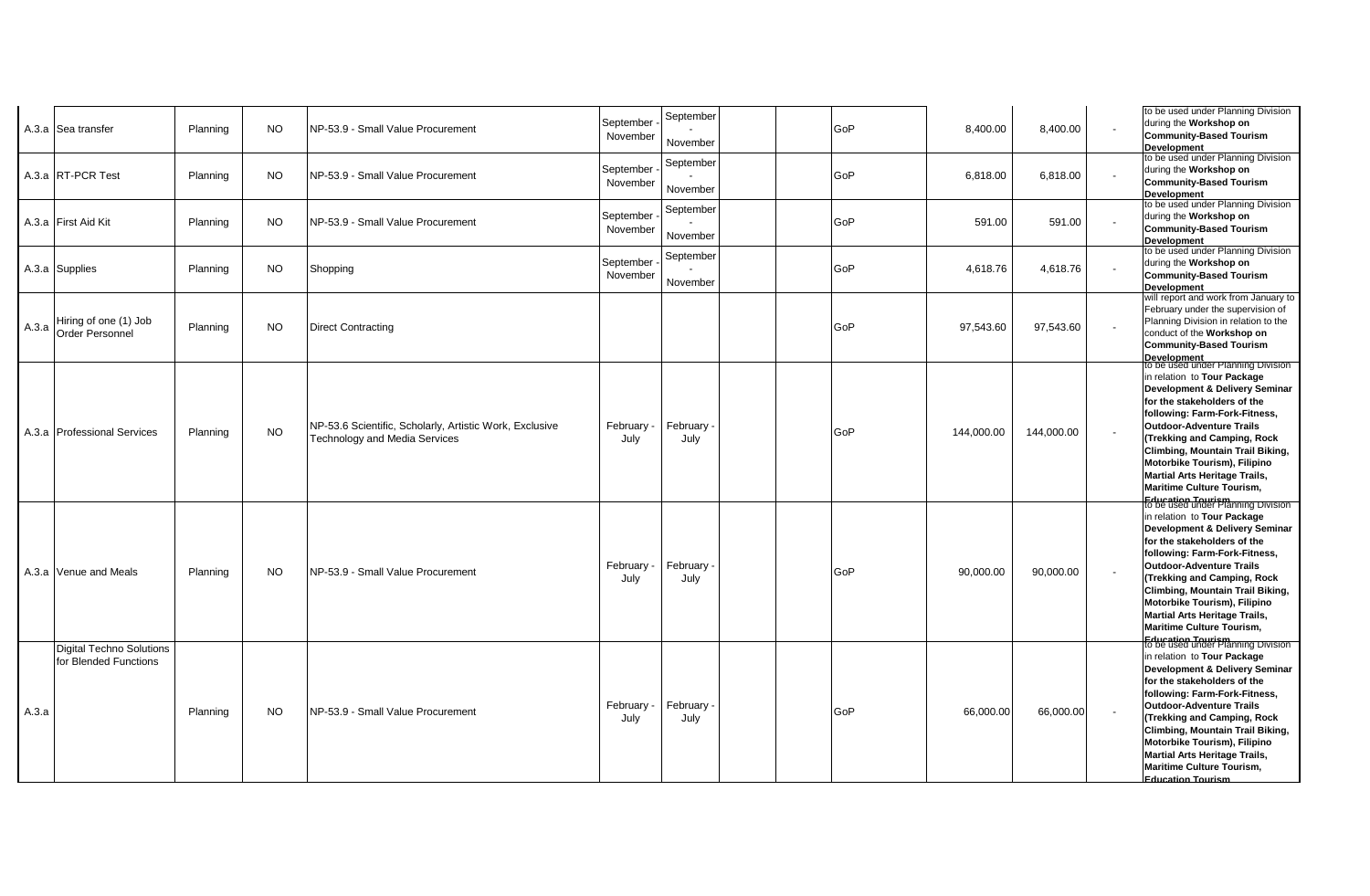|       | A.3.a Supplies                                                                                                                      | Planning | <b>NO</b> | Shopping                                                                                        | February -<br>July | February<br>July  |  | GoP | 22,751.78  | 22,751.78  | to be used under Planning Division<br>in relation to Tour Package<br>Development & Delivery Seminar<br>for the stakeholders of the<br>following: Farm-Fork-Fitness,<br><b>Outdoor-Adventure Trails</b><br>(Trekking and Camping, Rock<br>Climbing, Mountain Trail Biking,<br>Motorbike Tourism), Filipino<br><b>Martial Arts Heritage Trails,</b><br><b>Maritime Culture Tourism,</b><br><b>Education Tourism</b><br>Will report and work from March to |
|-------|-------------------------------------------------------------------------------------------------------------------------------------|----------|-----------|-------------------------------------------------------------------------------------------------|--------------------|-------------------|--|-----|------------|------------|---------------------------------------------------------------------------------------------------------------------------------------------------------------------------------------------------------------------------------------------------------------------------------------------------------------------------------------------------------------------------------------------------------------------------------------------------------|
| A.3.a | Hiring of one (1) Job<br>Order Personnel                                                                                            | Planning | <b>NO</b> | <b>Direct Contracting</b>                                                                       |                    |                   |  | GoP | 117,052.32 | 117,052.32 | August under the supervision of<br>Planning Division in relation to the<br>conduct of the Tour Package<br>Development & Delivery Seminar<br>for the stakeholders of the<br>following: Farm-Fork-Fitness,<br><b>Outdoor-Adventure Trails</b><br>(Trekking and Camping, Rock<br>Climbing, Mountain Trail Biking,<br>Motorbike Tourism), Filipino<br><b>Martial Arts Heritage Trails,</b><br>Maritime Culture Tourism,<br><b>Education Touriem</b>         |
| A.3.a | <b>Guest Speaker</b>                                                                                                                | Planning | <b>NO</b> | NP-53.6 Scientific, Scholarly, Artistic Work, Exclusive<br><b>Technology and Media Services</b> | July -<br>October  | July -<br>October |  | GoP | 32,000.00  | 32,000.00  | to be used under Planning Division<br>in relation to the conduct of the<br><b>Capacity Building Workshop on</b><br><b>Sustainable Practices in Tourism</b>                                                                                                                                                                                                                                                                                              |
|       | A.3.a Professional<br>Photographer/Videograp<br>her                                                                                 | Planning | <b>NO</b> | NP-53.6 Scientific, Scholarly, Artistic Work, Exclusive<br><b>Technology and Media Services</b> | July -<br>October  | July -<br>October |  | GoP | 60,000.00  | 60,000.00  | to be used under Planning Division<br>in relation to the conduct of the<br><b>Capacity Building Workshop on</b><br><b>Sustainable Practices in Tourism</b>                                                                                                                                                                                                                                                                                              |
|       | *Provision of vehicle for<br>DOT-7 Project Officers<br>A.3.a   10 hours use of $(1)$<br>airconditioned cars with<br>driver and fuel | Planning | <b>NO</b> | NP-53.9 - Small Value Procurement                                                               | July -<br>October  | July -<br>October |  | GoP | 21,000.00  | 21,000.00  | to be used under Planning Division<br>in relation to the conduct of the<br><b>Capacity Building Workshop on</b><br><b>Sustainable Practices in Tourism</b>                                                                                                                                                                                                                                                                                              |
| A.3.a | Accommodation                                                                                                                       | Planning | <b>NO</b> | NP-53.9 - Small Value Procurement                                                               | July -<br>October  | July -<br>October |  | GoP | 7,200.00   | 7,200.00   | to be used under Planning Division<br>in relation to the conduct of the<br><b>Capacity Building Workshop on</b><br><b>Sustainable Practices in Tourism</b>                                                                                                                                                                                                                                                                                              |
| A.3.a | Pre-Coordination<br>Meeting                                                                                                         | Planning | <b>NO</b> | NP-53.9 - Small Value Procurement                                                               | July -<br>October  | July -<br>October |  | GoP | 1,500.00   | 1,500.00   | to be used under Planning Division<br>in relation to the conduct of the<br><b>Capacity Building Workshop on</b><br><b>Sustainable Practices in Tourism</b>                                                                                                                                                                                                                                                                                              |
| A.3.a | Post-Activity<br>coordination meeting                                                                                               | Planning | <b>NO</b> | NP-53.9 - Small Value Procurement                                                               | July -<br>October  | July -<br>October |  | GoP | 3,000.00   | 3,000.00   | to be used under Planning Division<br>in relation to the conduct of the<br><b>Capacity Building Workshop on</b><br><b>Sustainable Practices in Tourism</b>                                                                                                                                                                                                                                                                                              |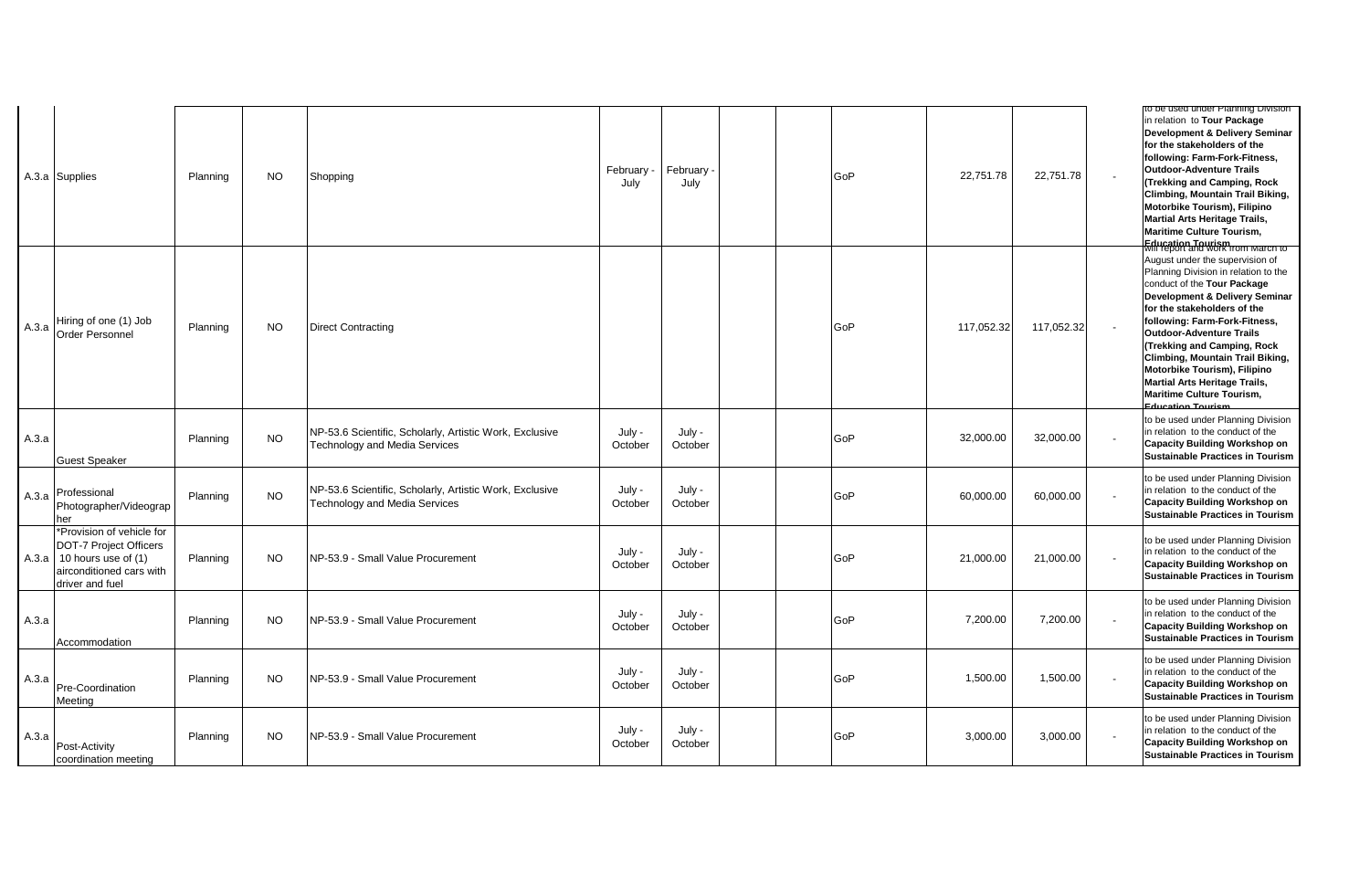| A.3.a | Meals for the team                                                                                                                                                                                                                                                                                       | Planning | <b>NO</b> | NP-53.9 - Small Value Procurement | July -<br>October     | July -<br>October     |  | GoP | 6,480.00   | 6,480.00   | $\sim$                   | to be used under Planning Division<br>in relation to the conduct of the<br><b>Capacity Building Workshop on</b><br>Sustainable Practices in Tourism        |
|-------|----------------------------------------------------------------------------------------------------------------------------------------------------------------------------------------------------------------------------------------------------------------------------------------------------------|----------|-----------|-----------------------------------|-----------------------|-----------------------|--|-----|------------|------------|--------------------------|------------------------------------------------------------------------------------------------------------------------------------------------------------|
| A.3.a | Meals for the<br>participants                                                                                                                                                                                                                                                                            | Planning | <b>NO</b> | NP-53.9 - Small Value Procurement | July -<br>October     | July -<br>October     |  | GoP | 28,000.00  | 28,000.00  | $\sim$                   | to be used under Planning Division<br>in relation to the conduct of the<br><b>Capacity Building Workshop on</b><br><b>Sustainable Practices in Tourism</b> |
| A.3.a | Sea Transfer                                                                                                                                                                                                                                                                                             | Planning | <b>NO</b> | NP-53.9 - Small Value Procurement | July -<br>October     | July -<br>October     |  | GoP | 3.000.00   | 3,000.00   | $\sim$                   | to be used under Planning Division<br>in relation to the conduct of the<br><b>Capacity Building Workshop on</b><br><b>Sustainable Practices in Tourism</b> |
| A.3.a | <b>IEC Materials</b>                                                                                                                                                                                                                                                                                     | Planning | <b>NO</b> | NP-53.9 - Small Value Procurement | July -<br>October     | July -<br>October     |  | GoP | 18,000.00  | 18,000.00  | $\sim$                   | to be used under Planning Division<br>in relation to the conduct of the<br><b>Capacity Building Workshop on</b><br><b>Sustainable Practices in Tourism</b> |
| A.3.a | <b>RT-PCR Test</b>                                                                                                                                                                                                                                                                                       | Planning | <b>NO</b> | NP-53.9 - Small Value Procurement | July -<br>October     | July -<br>October     |  | GoP | 20,000.00  | 20,000.00  | $\sim$                   | to be used under Planning Division<br>in relation to the conduct of the<br><b>Capacity Building Workshop on</b><br>Sustainable Practices in Tourism        |
|       | A.3.a Supplies                                                                                                                                                                                                                                                                                           | Planning | <b>NO</b> | Shopping                          | July -<br>October     | July -<br>October     |  | GoP | 9.070.88   | 9,070.88   | $\overline{\phantom{a}}$ | to be used under Planning Division<br>in relation to the conduct of the<br><b>Capacity Building Workshop on</b><br><b>Sustainable Practices in Tourism</b> |
| A.3.a | Provision of support to<br>stakeholders, depending<br>on requested/needed<br>assistance, such as the<br>following: Marketing<br>Assets (e.g. print, digital,<br>talents and other<br>influencers),<br>Transportation, Venue &<br>Meals, Financial<br>Assistanc to defray cost<br>of organizing the event | Planning | <b>NO</b> | NP-53.9 - Small Value Procurement | January -<br>December | January -<br>December |  | GoP | 240,000.00 | 240,000.00 | $\sim$                   | Support to Special Events on Farm<br>Touirsm, Outdoor-Adventure, FMA<br>Heritage, and Education Tourism                                                    |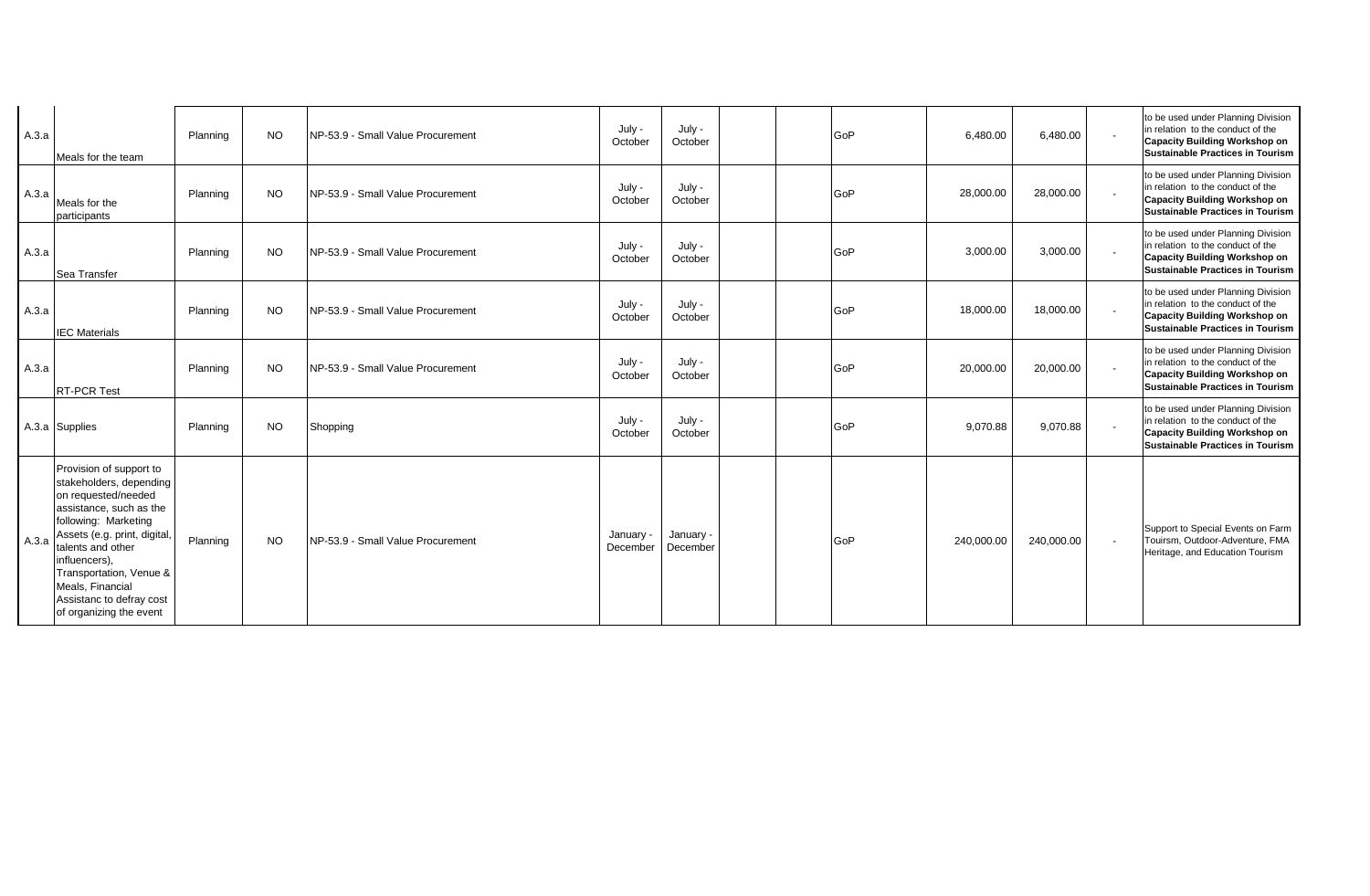| A.3.a | <b>Events Organizer</b><br>Digital Techno<br>Solutions for Blended<br>Functions<br><b>Event Tshirts</b><br>Photo and Video<br>Coverage<br>Vloggers/Bloggers<br><b>Event Host</b><br>Venue Rental<br>Tokens/Giveaways<br>Booth equipment and<br>the like | Planning | <b>NO</b> | NP-53.9 - Small Value Procurement                                                               | September September   |                       | GoP | 350,000.00 | 350,000.00 | to be used under Planning Division<br>in relation to the conduct of the<br><b>Filipino Martial Arts Heritage Fest</b>                                                                                                                                                                                                |
|-------|---------------------------------------------------------------------------------------------------------------------------------------------------------------------------------------------------------------------------------------------------------|----------|-----------|-------------------------------------------------------------------------------------------------|-----------------------|-----------------------|-----|------------|------------|----------------------------------------------------------------------------------------------------------------------------------------------------------------------------------------------------------------------------------------------------------------------------------------------------------------------|
| A.3.a | <b>Coordination Meeting</b><br>with Stakeholders                                                                                                                                                                                                        | Planning | <b>NO</b> | NP-53.9 - Small Value Procurement                                                               | September September   |                       | GoP | 50,000.00  | 50,000.00  | to be used under Planning Division<br>in relation to the conduct of the<br><b>Filipino Martial Arts Heritage Fest</b>                                                                                                                                                                                                |
| A.3.a | AVP Editing, Print and<br><b>Digital Assets</b>                                                                                                                                                                                                         | Planning | <b>NO</b> | NP-53.9 - Small Value Procurement                                                               | September September   |                       | GoP | 50,000.00  | 50,000.00  | to be used under Planning Division<br>in relation to the conduct of the<br><b>Filipino Martial Arts Heritage Fest</b>                                                                                                                                                                                                |
|       | Professional<br>A.3.a Videographer and<br>Photographer                                                                                                                                                                                                  | Planning | <b>NO</b> | NP-53.9 - Small Value Procurement                                                               | January -<br>December | January ·<br>December | GoP | 150,000.00 | 150,000.00 | to be used under Planning Division<br>in relation to the implementation of<br>the Continuous Development of<br><b>Regional Digital Product-Specific</b><br>Content: FFF, Outdoor-Adventure<br>Trails, FMA Heritage Trails,<br><b>Maritime Culture, Education</b><br><b>Tourism</b>                                   |
| A.3.a | Blogger                                                                                                                                                                                                                                                 | Planning | <b>NO</b> | NP-53.9 - Small Value Procurement                                                               | January -<br>December | January -<br>December | GoP | 35,000.00  | 35,000.00  | to be used under Planning Division<br>in relation to the implementation of<br>the Continuous Development of<br>Regional Digital Product-Specific<br>Content: FFF, Outdoor-Adventure<br>Trails, FMA Heritage Trails,<br><b>Maritime Culture, Education</b><br><b>Tourism</b>                                          |
|       | A.3.a Rated Protective Gear &                                                                                                                                                                                                                           | Planning | <b>NO</b> | NP-53.6 Scientific, Scholarly, Artistic Work, Exclusive<br><b>Technology and Media Services</b> | January -<br>December | January -<br>December | GoP | 9,000.00   | 9,000.00   | to be used under Planning Division<br>in relation to the implementation of<br>the Continuous Development of<br>Regional Digital Product-Specific<br>Content: FFF, Outdoor-Adventure<br>Trails, FMA Heritage Trails,<br><b>Maritime Culture, Education</b><br>Tourism<br> will report and work from                   |
| A.3.a | Hiring of one (1) Job<br><b>Order Personnel</b>                                                                                                                                                                                                         | Planning | <b>NO</b> | <b>Direct Contracting</b>                                                                       |                       |                       | GoP | 58,526.16  | 58,526.16  | Septemberr to November under the<br>supervision of Planning Division in<br>relation to the implementation of the<br>Continuous Development of<br><b>Regional Digital Product-Specific</b><br>Content: FFF, Outdoor-Adventure<br>Trails, FMA Heritage Trails,<br><b>Maritime Culture, Education</b><br><b>Tourism</b> |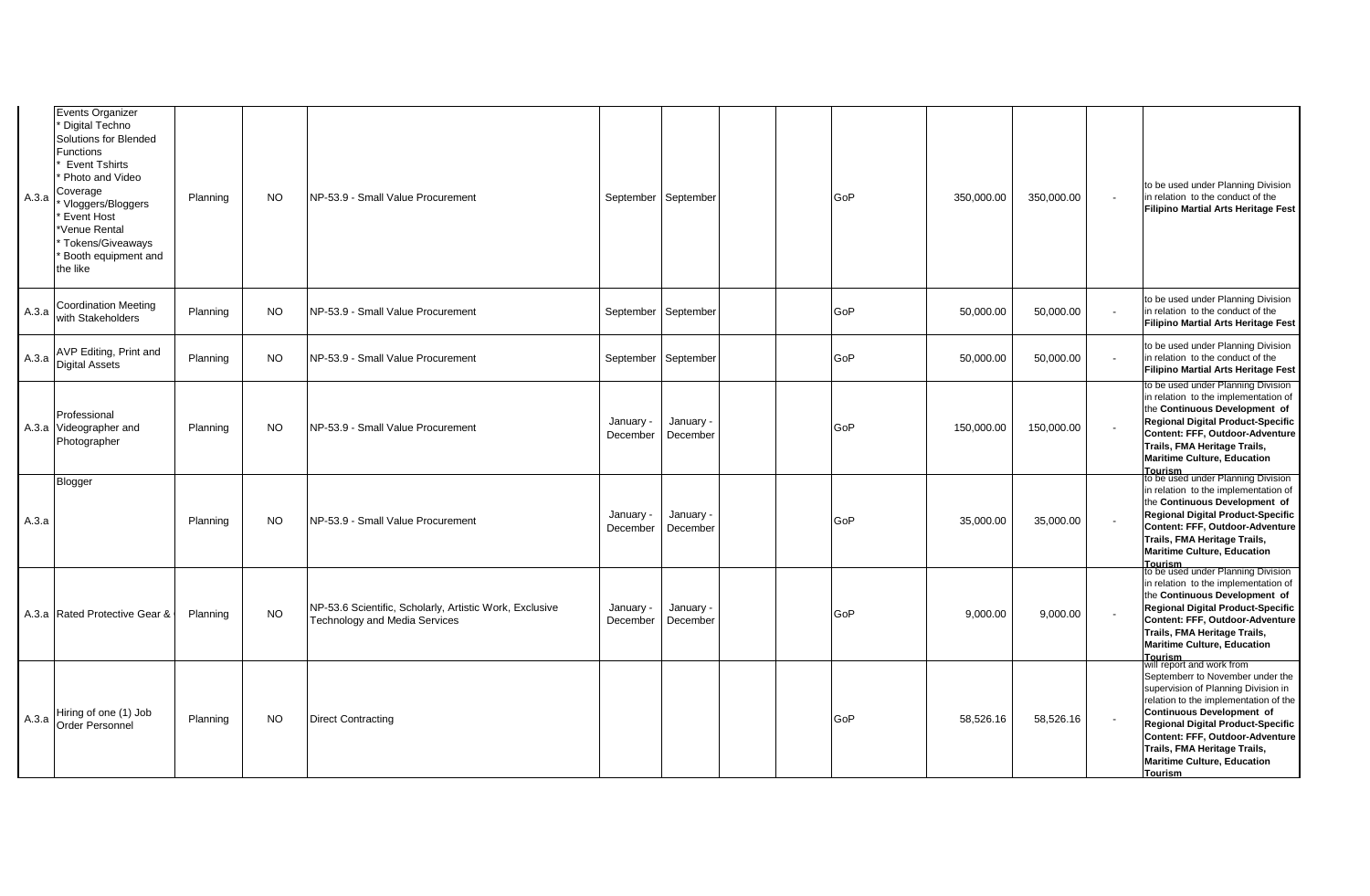| A.3.a Documentation                                                                                                                           | Planning | <b>NO</b> | NP-53.9 - Small Value Procurement  | March -<br>September | March -<br>September           | GoP | 32,000.00 | 32,000.00 |        | to be used under Planning Division<br>in relation to the implementation of<br>the Tourism Site Inventory and<br>Assessment - Farm-Fork-<br>Fitness, Outdoor Adventure Trail.<br><b>Motorbike Touring, Maritime</b><br><b>Culture, Education Tourism</b> |
|-----------------------------------------------------------------------------------------------------------------------------------------------|----------|-----------|------------------------------------|----------------------|--------------------------------|-----|-----------|-----------|--------|---------------------------------------------------------------------------------------------------------------------------------------------------------------------------------------------------------------------------------------------------------|
| *Provision of vehicle for<br><b>DOT-7 Project Officers</b><br>A.3.a   10 hours use of $(1)$<br>airconditioned van/car<br>with driver and fuel | Planning | <b>NO</b> | NP-53.9 - Small Value Procurement  | March -<br>September | March -<br>September           | GoP | 26,000.00 | 26,000.00 |        | to be used under Planning Division<br>in relation to the implementation of<br>the Tourism Site Inventory and<br>Assessment - Farm-Fork-<br>Fitness, Outdoor Adventure Trail,<br><b>Motorbike Touring, Maritime</b><br><b>Culture, Education Tourism</b> |
| A.3.a Sea Transport Fares                                                                                                                     | Planning | <b>NO</b> | NP-53.9 - Small Value Procurement  | March -<br>September | March -<br>September           | GoP | 5,600.00  | 5,600.00  | $\sim$ | to be used under Planning Division<br>in relation to the implementation of<br>the Tourism Site Inventory and<br>Assessment - Farm-Fork-<br>Fitness, Outdoor Adventure Trail,<br><b>Motorbike Touring, Maritime</b><br><b>Culture, Education Tourism</b> |
| A.3.a Accommodation                                                                                                                           | Planning | <b>NO</b> | NP-53.9 - Small Value Procurement  | March -              | March -<br>September September | GoP | 7,500.00  | 7,500.00  |        | to be used under Planning Division<br>in relation to the implementation of<br>the Tourism Site Inventory and<br>Assessment - Farm-Fork-<br>Fitness, Outdoor Adventure Trail,<br><b>Motorbike Touring, Maritime</b><br><b>Culture, Education Tourism</b> |
| A.3.a RT PCR Test                                                                                                                             | Planning | <b>NO</b> | NP-53.9 - Small Value Procurement  | March -              | March -<br>September September | GoP | 13.636.00 | 13,636.00 |        | to be used under Planning Division<br>in relation to the implementation of<br>the Tourism Site Inventory and<br>Assessment - Farm-Fork-<br>Fitness, Outdoor Adventure Trail,<br><b>Motorbike Touring, Maritime</b><br><b>Culture, Education Tourism</b> |
| A.3.a Health and Safety Kit                                                                                                                   | Planning | <b>NO</b> | NP-53.9 - Small Value Procurement  | March -<br>September | March -<br>September           | GoP | 1,600.00  | 1,600.00  | $\sim$ | to be used under Planning Division<br>in relation to the implementation of<br>the Tourism Site Inventory and<br>Assessment - Farm-Fork-<br>Fitness, Outdoor Adventure Trail.<br><b>Motorbike Touring, Maritime</b><br><b>Culture, Education Tourism</b> |
| A.3.a Give-Aways                                                                                                                              | Planning | <b>NO</b> | INP-53.9 - Small Value Procurement | March -<br>September | March -<br>September           | GoP | 24,000.00 | 24,000.00 |        | to be used under Planning Division<br>in relation to the implementation of<br>the Tourism Site Inventory and<br>Assessment - Farm-Fork-<br>Fitness, Outdoor Adventure Trail,<br><b>Motorbike Touring, Maritime</b><br><b>Culture, Education Tourism</b> |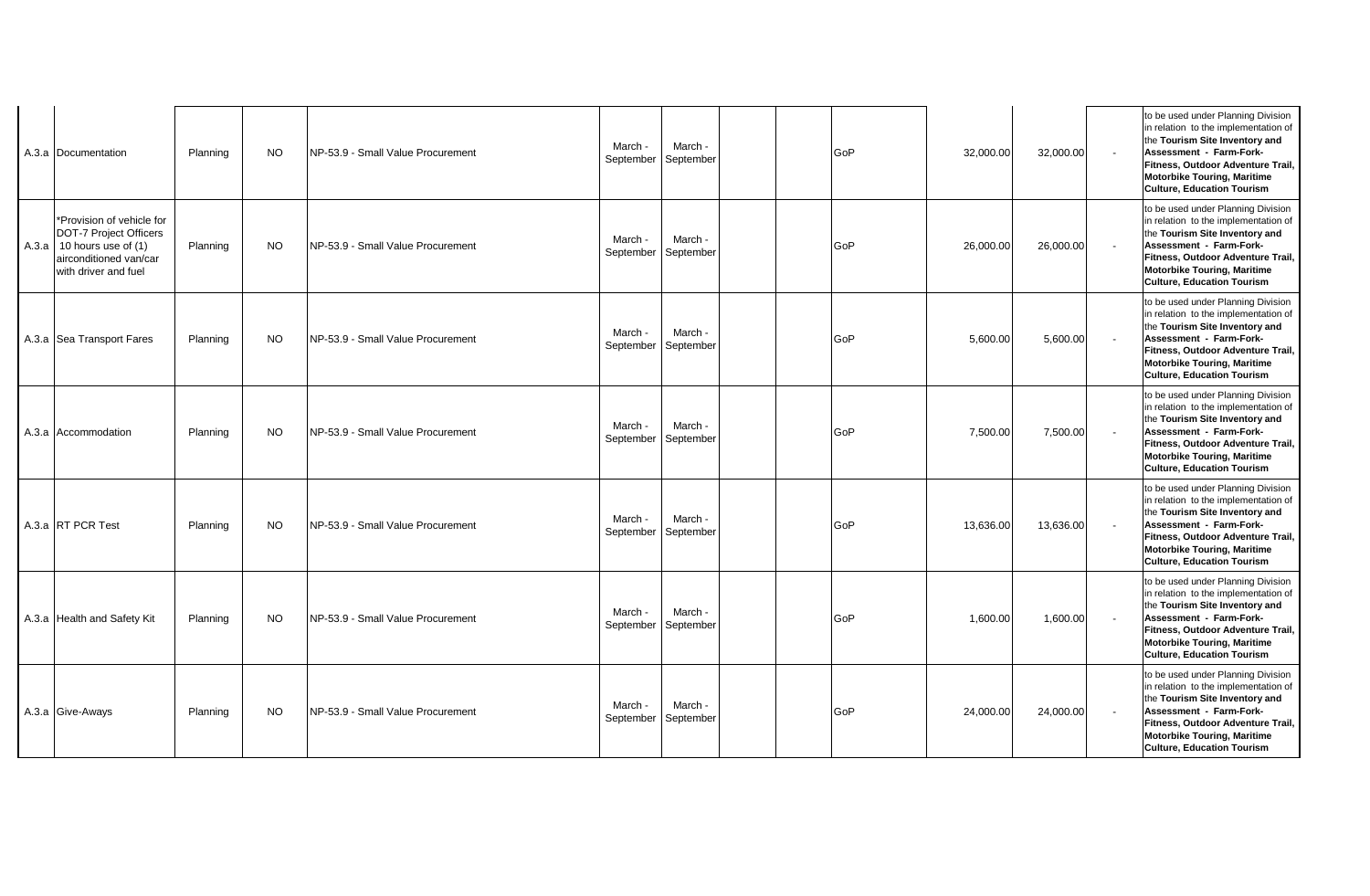|       | A.3.a   Professional Services                                                                                                                  | Planning | <b>NO</b> | NP-53.6 Scientific, Scholarly, Artistic Work, Exclusive<br><b>Technology and Media Services</b> | May -<br>October      | May -<br>October            | GoP | 43.200.00 | 43,200.00 | to be used under Planning Division<br>in relation to the implementation of<br>the Farm Tourism Product<br><b>Development</b>                                                        |
|-------|------------------------------------------------------------------------------------------------------------------------------------------------|----------|-----------|-------------------------------------------------------------------------------------------------|-----------------------|-----------------------------|-----|-----------|-----------|-------------------------------------------------------------------------------------------------------------------------------------------------------------------------------------|
|       | A.3.a Process Documetor                                                                                                                        | Planning | <b>NO</b> | NP-53.6 Scientific, Scholarly, Artistic Work, Exclusive<br><b>Technology and Media Services</b> | May -<br>October      | May -<br>October            | GoP | 16,200.00 | 16,200.00 | to be used under Planning Division<br>in relation to the implementation of<br>the Farm Tourism Product<br>Development                                                               |
| A.3.a | <b>Digital Techno Solutions</b><br>for Blended Functions                                                                                       | Planning | NO.       | NP-53.9 - Small Value Procurement                                                               | May -<br>October      | May -<br>October            | GoP | 46,500.00 | 46,500.00 | to be used under Planning Division<br>in relation to the implementation of<br>the Farm Tourism Product<br>Development                                                               |
|       | A.3.a Venue Rental with Meals                                                                                                                  | Planning | <b>NO</b> | NP-53.9 - Small Value Procurement                                                               | May -<br>October      | May -<br>October            | GoP | 58,500.00 | 58,500.00 | to be used under Planning Division<br>in relation to the implementation of<br>the Farm Tourism Product<br><b>Development</b>                                                        |
| A.3.a | <b>IEC</b> Materials                                                                                                                           | Planning | <b>NO</b> | NP-53.6 Scientific, Scholarly, Artistic Work, Exclusive<br><b>Technology and Media Services</b> | May -<br>October      | May -<br>October            | GoP | 31,500.00 | 31,500.00 | to be used under Planning Division<br>in relation to the implementation of<br>the Farm Tourism Product<br>Development                                                               |
|       | A.3.a Supplies                                                                                                                                 | Planning | <b>NO</b> | Shopping                                                                                        | May -<br>October      | May -<br>October            | GoP | 5.545.20  | 5,545.20  | to be used under Planning Division<br>in relation to the implementation of<br>the Farm Tourism Product<br><b>Development</b>                                                        |
| A.3.a | Hiring of one (1) Job<br><b>Order Personnel</b>                                                                                                | Planning | NO.       | <b>Direct Contracting</b>                                                                       |                       |                             | GoP | 58,526.16 | 58,526.16 | will report and work from January<br>too March under the supervision of<br>Planning Division in relation to the<br>implementation of the Farm<br><b>Tourism Product Development</b> |
|       | *Provision of vehicle for<br><b>DOT-7 Project Officers</b><br>A.3.a $ 10$ hours use of $(1)$<br>airconditioned van/car<br>with driver and fuel | Planning | NO.       | NP-53.9 - Small Value Procurement                                                               |                       | April - July   April - July | GoP | 32,400.00 | 32,400.00 | Monitoring of Ecotourism Activities<br>n Protected Areas                                                                                                                            |
|       | A.3.a Accommodation                                                                                                                            | Planning | <b>NO</b> | NP-53.9 - Small Value Procurement                                                               | April - July          | April - July                | GoP | 7.200.00  | 7,200.00  | Monitoring of Ecotourism Activities<br>in Protected Areas                                                                                                                           |
|       | A.3.a Meals for the team                                                                                                                       | Planning | <b>NO</b> | NP-53.9 - Small Value Procurement                                                               | April - July          | April - July                | GoP | 8,640.00  | 8,640.00  | Monitoring of Ecotourism Activities<br>in Protected Areas                                                                                                                           |
| A.3.a | Photo and Video<br>Documentation                                                                                                               | Planning | <b>NO</b> | NP-53.6 Scientific, Scholarly, Artistic Work, Exclusive<br><b>Technology and Media Services</b> | April - July          | April - July                | GoP | 66,000.00 | 66,000.00 | Monitoring of Ecotourism Activities<br>in Protected Areas                                                                                                                           |
| A.3.a | Rated Protective Gear &<br>Outdoor Equipment                                                                                                   | Planning | <b>NO</b> | NP-53.9 - Small Value Procurement                                                               | April - July          | April - July                | GoP | 5,400.00  | 5,400.00  | Monitoring of Ecotourism Activities<br>in Protected Areas                                                                                                                           |
|       | A.3.a Professional Fees                                                                                                                        | Planning | <b>NO</b> | NP-53.6 Scientific, Scholarly, Artistic Work, Exclusive<br><b>Technology and Media Services</b> | January -<br>December | January -<br>December       | GoP | 25,600.00 | 25,600.00 | Regional Ecotourism Committee<br>Quarterly Meetings (DOT to Chair<br>for FY 2021-2023) (BLENDED)                                                                                    |
|       | <b>Digital Techno Solutions</b><br>A.3.a for Blended Functions                                                                                 | Planning | <b>NO</b> | NP-53.6 Scientific, Scholarly, Artistic Work, Exclusive<br><b>Technology and Media Services</b> | January ·<br>December | January -<br>December       | GoP | 25,000.00 | 25,000.00 | Regional Ecotourism Committee<br>Quarterly Meetings (DOT to Chair<br>for FY 2021-2023) (BLENDED)                                                                                    |
|       | A.3.a Venue and Meals                                                                                                                          | Planning | <b>NO</b> | NP-53.9 - Small Value Procurement                                                               | January -<br>December | January -<br>December       | GoP | 19,500.00 | 19,500.00 | Regional Ecotourism Committee<br>Quarterly Meetings (DOT to Chair<br>for FY 2021-2023) (BLENDED)                                                                                    |
|       | A.3.a Tokens and Giveaways                                                                                                                     | Planning | NO.       | NP-53.9 - Small Value Procurement                                                               | January<br>December   | January -<br>December       | GoP | 7,500.00  | 7,500.00  | Regional Ecotourism Committee<br>Quarterly Meetings (DOT to Chair<br>for FY 2021-2023) (BLENDED)                                                                                    |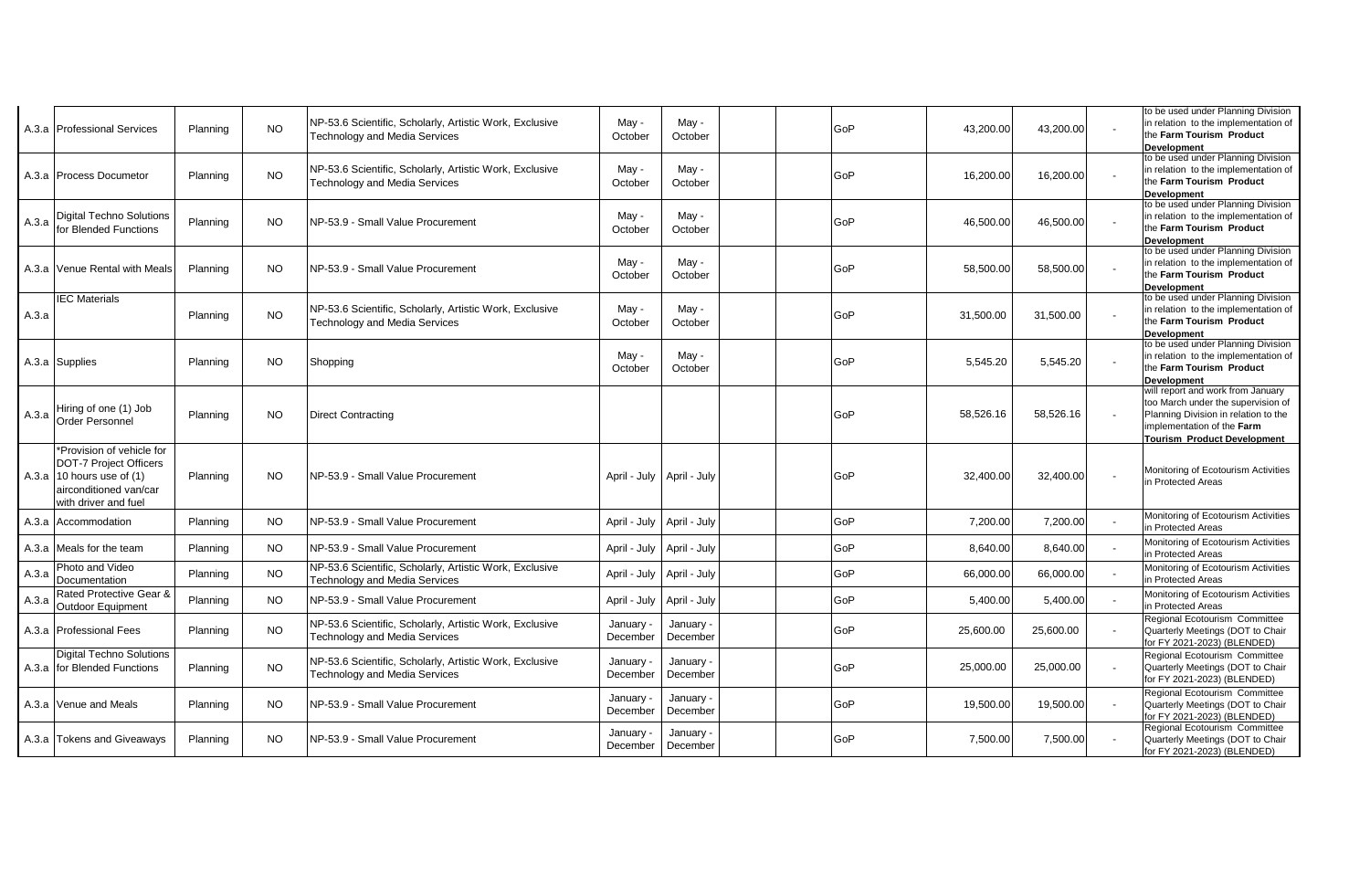|       | A.3.a Supplies (includes IEC m                                                                                   | Planning | NO.       | Shopping                                                                                        | January -<br>December | January -<br>December | GoP | 19.348.06  | 19.348.06  |                          | Regional Ecotourism Committee<br>Quarterly Meetings (DOT to Chair<br>for FY 2021-2023) (BLENDED)                                                                         |
|-------|------------------------------------------------------------------------------------------------------------------|----------|-----------|-------------------------------------------------------------------------------------------------|-----------------------|-----------------------|-----|------------|------------|--------------------------|--------------------------------------------------------------------------------------------------------------------------------------------------------------------------|
|       | A.3.a Professional Fees                                                                                          | Planning | <b>NO</b> | NP-53.6 Scientific, Scholarly, Artistic Work, Exclusive<br><b>Technology and Media Services</b> | January -<br>December | January<br>December   | GoP | 44,800.00  | 44,800.00  |                          | to be used under Planning Division<br>in relation to the implementation of<br>the Ecotourism Product<br><b>Development</b>                                               |
|       | <b>Digital Techno Solutions</b><br>A.3.a for Blended Functions                                                   | Planning | <b>NO</b> | NP-53.9 - Small Value Procurement                                                               | January -<br>December | January -<br>December | GoP | 20,000.00  | 20,000.00  |                          | to be used under Planning Division<br>in relation to the implementation of<br>the Ecotourism Product<br><b>Development</b>                                               |
|       | A.3.a Meals for the team                                                                                         | Planning | NO.       | INP-53.9 - Small Value Procurement                                                              | January ·<br>December | January -<br>December | GoP | 12.960.00  | 12,960.00  |                          | to be used under Planning Division<br>in relation to the implementation of<br>the Ecotourism Product<br><b>Development</b>                                               |
| A.3.a | Meals for the<br>participants                                                                                    | Planning | NO.       | NP-53.9 - Small Value Procurement                                                               | January -<br>December | January -<br>December | GoP | 48,000.00  | 48,000.00  |                          | to be used under Planning Division<br>in relation to the implementation of<br>the Ecotourism Product<br><b>Development</b>                                               |
| A.3.a | Tokens/Giveaways for<br>participants                                                                             | Planning | <b>NO</b> | NP-53.9 - Small Value Procurement                                                               | January ·<br>December | January -<br>December | GoP | 30,000.00  | 30,000.00  |                          | to be used under Planning Division<br>in relation to the implementation of<br>the Ecotourism Product<br><b>Development</b>                                               |
|       | A.3.a <b>IEC</b> Materials                                                                                       | Planning | <b>NO</b> | NP-53.9 - Small Value Procurement                                                               | January -<br>December | January -<br>December | GoP | 9,000.00   | 9,000.00   |                          | to be used under Planning Division<br>in relation to the implementation of<br>the Ecotourism Product<br><b>Development</b>                                               |
| A.3.a | Rated Protective Gear &<br>Outdoor Equipment                                                                     | Planning | NO.       | NP-53.9 - Small Value Procurement                                                               | January -<br>December | January -<br>December | GoP | 4.800.00   | 4,800.00   |                          | to be used under Planning Division<br>in relation to the implementation of<br>the Ecotourism Product<br><b>Development</b>                                               |
|       | Photography and<br>A.3.a Videography<br>Documentation                                                            | Planning | <b>NO</b> | NP-53.6 Scientific, Scholarly, Artistic Work, Exclusive<br><b>Technology and Media Services</b> | January<br>December   | January -<br>December | GoP | 66,000.00  | 66,000.00  |                          | to be used under Planning Division<br>in relation to the implementation of<br>the Ecotourism Product<br><b>Development</b>                                               |
| A.3.a | Hiring of one (1) Job<br>Order Personnel                                                                         | Planning | NO.       | <b>Direct Contracting</b>                                                                       |                       |                       | GoP | 19,508.72  | 19,508.72  | $\overline{\phantom{a}}$ | will report and work from December<br>under the supervision of Planning<br>Division in relation to the<br>implementation of the Ecotourism<br><b>Product Development</b> |
|       | A.3.a   Tour Operator                                                                                            | Planning | <b>NO</b> | NP-53.6 Scientific, Scholarly, Artistic Work, Exclusive<br><b>Technology and Media Services</b> | January -<br>December | January -<br>December | GoP | 580,000.00 | 580,000.00 |                          | Pilot Testing of New Products and<br>Circuits on FFF, Outdoor Adventure<br>Trail, Motorbike Touring, Maritime<br>Culture                                                 |
|       | A.3.a Professional Fees                                                                                          | Planning | NO.       | NP-53.6 Scientific, Scholarly, Artistic Work, Exclusive<br><b>Technology and Media Services</b> | January -<br>December | January -<br>December | GoP | 40,800.00  | 40,800.00  |                          | Tourism Stakeholders' Preparation<br>and Readiness for Tourism                                                                                                           |
| A.3.a | <b>Digital Techno Solutions</b><br>for Blended Functions                                                         | Planning | <b>NO</b> | NP-53.9 - Small Value Procurement                                                               | January -<br>December | January -<br>December | GoP | 143,600.00 | 143,600.00 | $\sim$                   | <b>Tourism Stakeholders' Preparation</b><br>and Readiness for Tourism                                                                                                    |
|       | A.3.a Venue Rental with Meals                                                                                    | Planning | NO.       | NP-53.9 - Small Value Procurement                                                               | January<br>December   | January -<br>December | GoP | 78,000.00  | 78,000.00  |                          | Tourism Stakeholders' Preparation<br>and Readiness for Tourism                                                                                                           |
|       | Stakeholders/community-<br>based consultation<br>A.3.a <sup>*</sup> On-site<br>activities/grassroots<br>approach | Planning | NO.       | INP-53.9 - Small Value Procurement                                                              | January<br>December   | January<br>December   | GoP | 10.000.00  | 10,000.00  |                          | <b>Tourism Stakeholders' Preparation</b><br>and Readiness for Tourism                                                                                                    |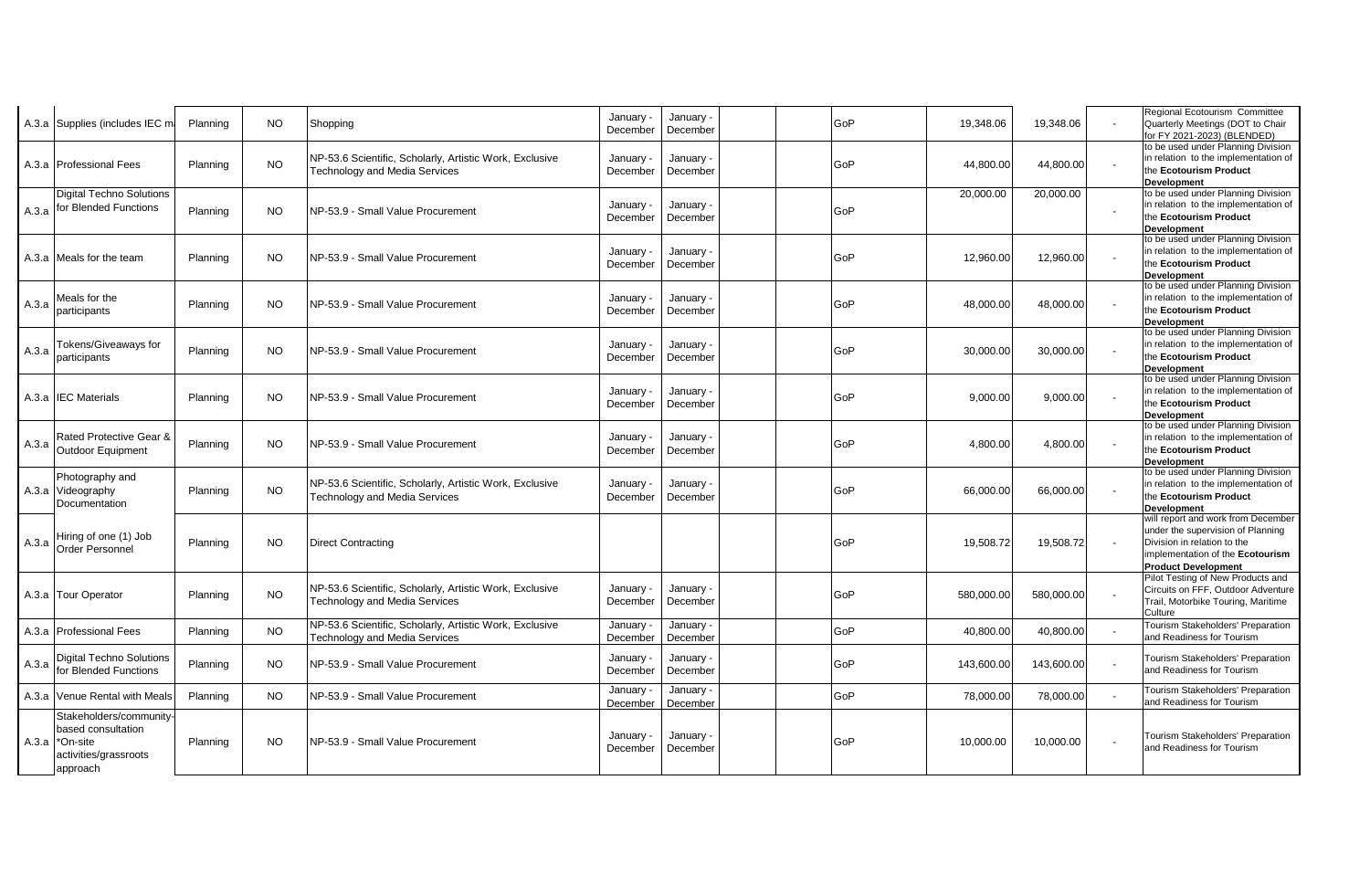|       | A.3.a Health and Safety Kit                                                       | Planning | <b>NO</b> | NP-53.9 - Small Value Procurement                                                               | January -<br>December | January -<br>December | GoP | 1,600.00   | 1,600.00   | Tourism Stakeholders' Preparation<br>and Readiness for Tourism                                                                                                                                                                                                                                                   |
|-------|-----------------------------------------------------------------------------------|----------|-----------|-------------------------------------------------------------------------------------------------|-----------------------|-----------------------|-----|------------|------------|------------------------------------------------------------------------------------------------------------------------------------------------------------------------------------------------------------------------------------------------------------------------------------------------------------------|
| A.3.a | Hiring of one (1) Job<br><b>Order Personnel</b>                                   | Planning | <b>NO</b> | <b>Direct Contracting</b>                                                                       |                       |                       | GoP | 58,526.16  | 58,526.16  | will report and work from April to<br>June under the supervision of<br>Planning Division in relation to the<br>implementation of the Tourism<br>Stakeholders' Preparation and<br><b>Readiness for Tourism</b>                                                                                                    |
|       | A.3.a Tour Operator                                                               | Planning | <b>NO</b> | NP-53.9 - Small Value Procurement                                                               | January -<br>December | January ·<br>December | GoP | 320,000.00 | 320,000.00 | Regional Support and Development<br>of Service Providers/Communities<br>Farm Tourism, Outdoor Adventure<br>Trails, Motorbike Touring, FMA<br>Heritage                                                                                                                                                            |
|       | Hiring of one (1) Job<br>A.3.a Order Personnel                                    | Planning | NO.       | <b>Direct Contracting</b>                                                                       |                       |                       | GoP | 19,508.72  | 19,508.72  | will report and work on July 2022<br>under the supervision of Planning<br>Division in relation to the<br>implementation of the Regional<br><b>Support and Development of</b><br><b>Service Providers / Communities :</b><br>Farm Tourism, Outdoor<br><b>Adventure Trails, Motorbike</b><br>Touring, FMA Heritage |
|       | A.3.a Event Organizer                                                             | Planning | <b>NO</b> | NP-53.6 Scientific, Scholarly, Artistic Work, Exclusive<br><b>Technology and Media Services</b> | April -<br>October    | April -<br>October    | GoP | 120,000.00 | 120,000.00 | to be used under Planning Division<br>in relation to the implementation of<br>the Visit Visayas Motorbike<br><b>Touring</b>                                                                                                                                                                                      |
| A.3.a | Welcome tokens for<br><b>VIPS</b>                                                 | Planning | <b>NO</b> | NP-53.9 - Small Value Procurement                                                               | April -<br>October    | April -<br>October    | GoP | 2,850.00   | 2,850.00   | to be used under Planning Division<br>in relation to the implementation of<br>the Visit Visayas Motorbike<br>Tourina                                                                                                                                                                                             |
| A 3 a | Professional<br>Photography and<br><b>Videography Services</b><br>(Pitik Masters) | Planning | <b>NO</b> | NP-53.6 Scientific, Scholarly, Artistic Work, Exclusive<br><b>Technology and Media Services</b> | April -<br>October    | April -<br>October    | GoP | 25,000.00  | 25,000.00  | to be used under Planning Division<br>in relation to the implementation of<br>the Visit Visayas Motorbike<br><b>Touring</b>                                                                                                                                                                                      |
|       | A.3.a Meals for the team                                                          | Planning | <b>NO</b> | INP-53.9 - Small Value Procurement                                                              | April -<br>October    | April -<br>October    | GoP | 16,200.00  | 16,200.00  | to be used under Planning Division<br>in relation to the implementation of<br>the Visit Visayas Motorbike<br><b>Touring</b>                                                                                                                                                                                      |
| A.3.a | Packed meal for the<br>participants                                               | Planning | NO.       | NP-53.9 - Small Value Procurement                                                               | April -<br>October    | April -<br>October    | GoP | 120,000.00 | 120,000.00 | to be used under Planning Division<br>in relation to the implementation of<br>the Visit Visayas Motorbike<br>Tourina                                                                                                                                                                                             |
| A.3.a | Provision for prizes for<br>Motorbike contests                                    | Planning | <b>NO</b> | NP-53.9 - Small Value Procurement                                                               | April -<br>October    | April -<br>October    | GoP | 9,000.00   | 9,000.00   | to be used under Planning Division<br>in relation to the implementation of<br>the Visit Visayas Motorbike<br><b>Tourina</b>                                                                                                                                                                                      |
| A.3.a | <b>Tokens and Giveaways</b>                                                       | Planning | <b>NO</b> | NP-53.9 - Small Value Procurement                                                               | April -<br>October    | April -<br>October    | GoP | 70,000.00  | 70,000.00  | to be used under Planning Division<br>in relation to the implementation of<br>the Visit Visayas Motorbike<br>Tourina                                                                                                                                                                                             |
|       | A.3.a Accommodation                                                               | Planning | NO.       | NP-53.9 - Small Value Procurement                                                               | April -<br>October    | April -<br>October    | GoP | 10,000.00  | 10,000.00  | to be used under Planning Division<br>in relation to the implementation of<br>the Visit Visayas Motorbike<br><b>Touring</b>                                                                                                                                                                                      |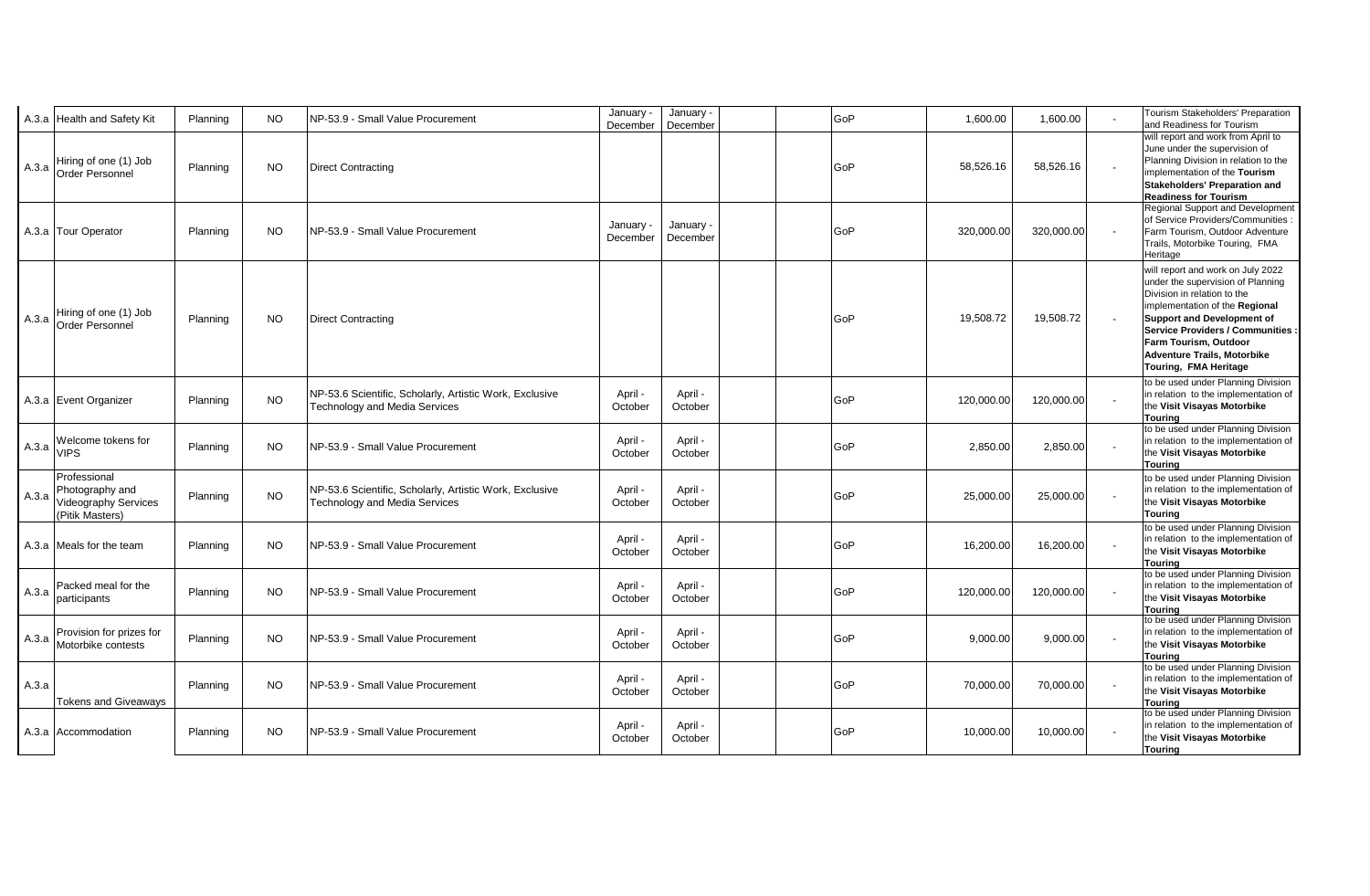| A.3.a | Provision for Land<br>Transfers                               | Planning | NO.       | NP-53.9 - Small Value Procurement                                                               | April -<br>October    | April -<br>October    | GoP | 9,000.00  | 9,000.00  | to be used under Planning Division<br>in relation to the implementation of<br>the Visit Visayas Motorbike<br>Tourina                                                                |
|-------|---------------------------------------------------------------|----------|-----------|-------------------------------------------------------------------------------------------------|-----------------------|-----------------------|-----|-----------|-----------|-------------------------------------------------------------------------------------------------------------------------------------------------------------------------------------|
| A.3.a | Rated Protective Gear &<br>Outdoor Equipments                 | Planning | NO.       | NP-53.9 - Small Value Procurement                                                               | April -<br>October    | April -<br>October    | GoP | 9,000.00  | 9,000.00  | to be used under Planning Division<br>in relation to the implementation of<br>the Visit Visayas Motorbike<br>Tourina                                                                |
| A.3.a | Health and Safety<br>Provisions                               | Planning | <b>NO</b> | NP-53.9 - Small Value Procurement                                                               | April -<br>October    | April -<br>October    | GoP | 10.500.00 | 10,500.00 | to be used under Planning Division<br>in relation to the implementation of<br>the Visit Visayas Motorbike<br>Tourina                                                                |
| A.3.a | Hiring of one (1) Job<br><b>Order Personnel</b>               | Planning | <b>NO</b> | <b>Direct Contracting</b>                                                                       |                       |                       | GoP | 97,543.60 | 97,543.60 | will report and work from August to<br>December under the supervision of<br>Planning Division in relation to the<br>implementation of the Visit Visayas<br><b>Motorbike Touring</b> |
|       | Professional Fees for<br>A.3.a Lead Researcher                | Planning | <b>NO</b> | NP-53.6 Scientific, Scholarly, Artistic Work, Exclusive<br><b>Technology and Media Services</b> | July -<br>October     | July -<br>October     | GoP | 48,000.00 | 48,000.00 | to be used under Planning Division<br>in relation to the conduct of the<br><b>Product Research for Intra-</b><br>regional Tourism                                                   |
|       | Professional Fees for<br>A.3.a Asst. Researcher               | Planning | <b>NO</b> | NP-53.6 Scientific, Scholarly, Artistic Work, Exclusive<br><b>Technology and Media Services</b> | July -<br>October     | July -<br>October     | GoP | 40,000.00 | 40,000.00 | to be used under Planning Division<br>in relation to the conduct of the<br>Product Research for Intra-<br>regional Tourism                                                          |
|       | <b>Professional Fees for</b><br>A.3.a Workshop Facilitator    | Planning | <b>NO</b> | NP-53.6 Scientific, Scholarly, Artistic Work, Exclusive<br><b>Technology and Media Services</b> | July -<br>October     | July -<br>October     | GoP | 14,400.00 | 14,400.00 | to be used under Planning Division<br>in relation to the conduct of the<br><b>Product Research for Intra-</b><br>regional Tourism                                                   |
|       | <b>Professional Fees for</b><br>A.3.a Tourism Industry Expert | Planning | <b>NO</b> | NP-53.6 Scientific, Scholarly, Artistic Work, Exclusive<br><b>Technology and Media Services</b> | July -<br>October     | July -<br>October     | GoP | 14,400.00 | 14,400.00 | to be used under Planning Division<br>in relation to the conduct of the<br><b>Product Research for Intra-</b><br>regional Tourism                                                   |
| A.3.a | <b>Graphic Artist for Data</b><br>Presentation                | Planning | <b>NO</b> | NP-53.6 Scientific, Scholarly, Artistic Work, Exclusive<br><b>Technology and Media Services</b> | July -<br>October     | July -<br>October     | GoP | 15.000.00 | 15,000.00 | to be used under Planning Division<br>in relation to the conduct of the<br><b>Product Research for Intra-</b><br>regional Tourism                                                   |
|       | Subscription Fees to<br>A.3.a research and survey<br>tools    | Planning | NO.       | NP-53.9 - Small Value Procurement                                                               | July -<br>October     | July -<br>October     | GoP | 6,495.00  | 6,495.00  | to be used under Planning Division<br>in relation to the conduct of the<br>Product Research for Intra-<br>regional Tourism                                                          |
|       | A.3.a Publication Fees                                        | Planning | <b>NO</b> | NP-53.9 - Small Value Procurement                                                               | July -<br>October     | July -<br>October     | GoP | 30,000.00 | 30,000.00 | to be used under Planning Division<br>in relation to the conduct of the<br><b>Product Research for Intra-</b><br>regional Tourism                                                   |
|       | A.3.a Venue and Meals                                         | Planning | NO.       | NP-53.9 - Small Value Procurement                                                               | July -<br>October     | July -<br>October     | GoP | 30.000.00 | 30,000.00 | to be used under Planning Division<br>in relation to the conduct of the<br>Product Research for Intra-<br>regional Tourism                                                          |
|       | Professional Fees for<br>A.3.a Data Analysis and<br>Research  | Planning | <b>NO</b> | NP-53.6 Scientific, Scholarly, Artistic Work, Exclusive<br><b>Technology and Media Services</b> | January -<br>December | January -<br>December | GoP | 28.800.00 | 28,800.00 | to be used under Planning Division<br>in relation to the conduct of the<br><b>Consultative Workshop-Series on</b><br>the Alignment of Product-Spefic<br>Programs in the Region      |